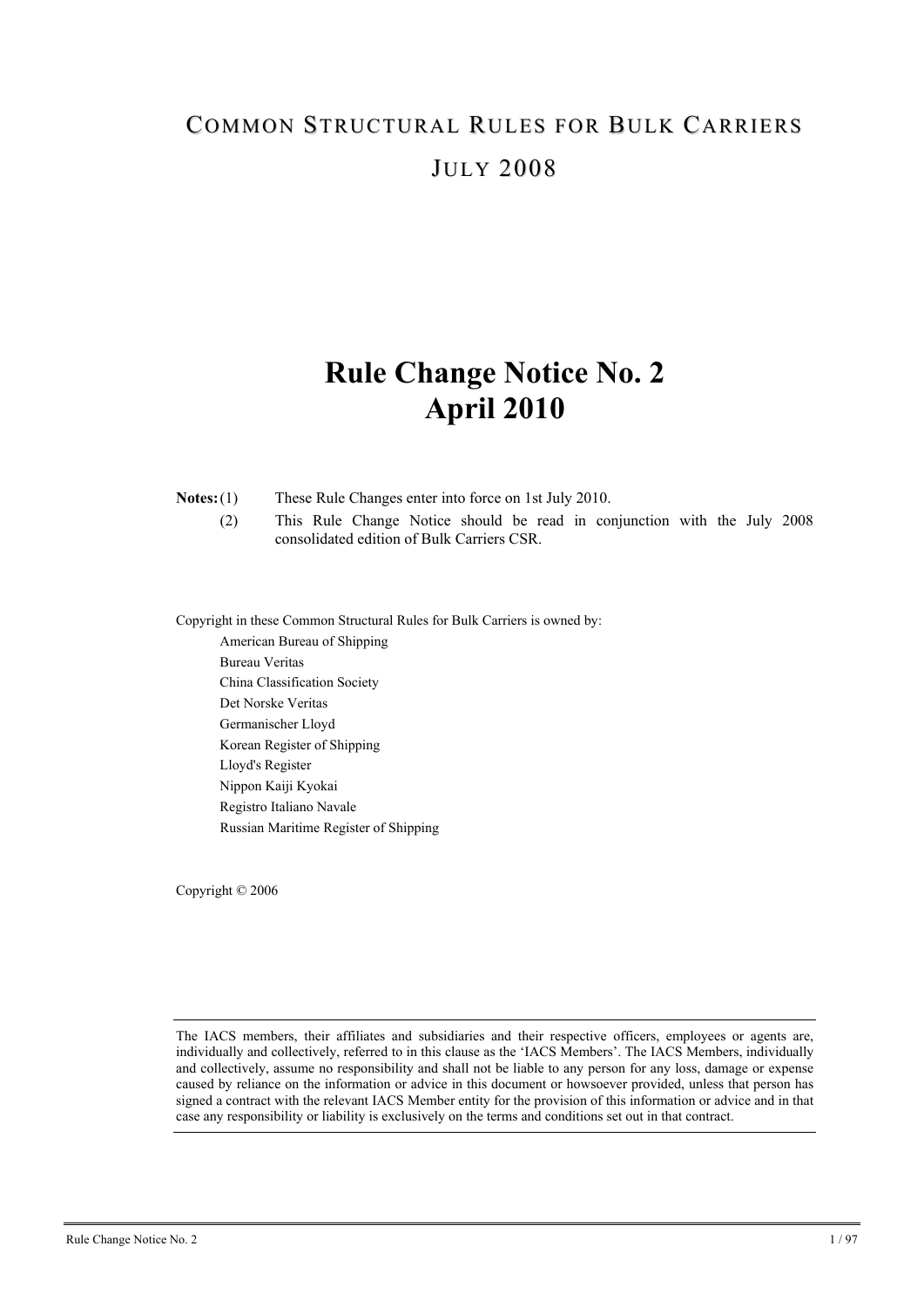# **Table of contents1**

| Rule Change Notice No. 2-2 Loads on exposed decks considering UR S21 and loads on |  |
|-----------------------------------------------------------------------------------|--|
| Technical Background For Rule Change Notice No. 2-2 Loads on exposed decks        |  |
|                                                                                   |  |
|                                                                                   |  |
|                                                                                   |  |
| Technical Background For Rule Change Notice No. 2-4 Rudder Area Recommendation 23 |  |
|                                                                                   |  |
|                                                                                   |  |
|                                                                                   |  |
| Technical Background For Rule Change Notice No. 2-6 Protection Measure From       |  |
|                                                                                   |  |
|                                                                                   |  |
|                                                                                   |  |
| Technical Background For Rule Change Notice No. 2-9 Recommendation No 47 57       |  |
|                                                                                   |  |
|                                                                                   |  |
|                                                                                   |  |
|                                                                                   |  |
|                                                                                   |  |
| Technical Background For Rule Change Notice No. 2-13 Use of steel grades for hull |  |

 $\overline{\phantom{a}}$ 

 $<sup>1</sup>$  Note:</sup>

<sup>•</sup> Rule Change Proposals 2-1, 2-8, 2-10, 2-14 and 2-16 are not included in this Rule Change Notice document pending further consideration by IACS following feedback during the review process.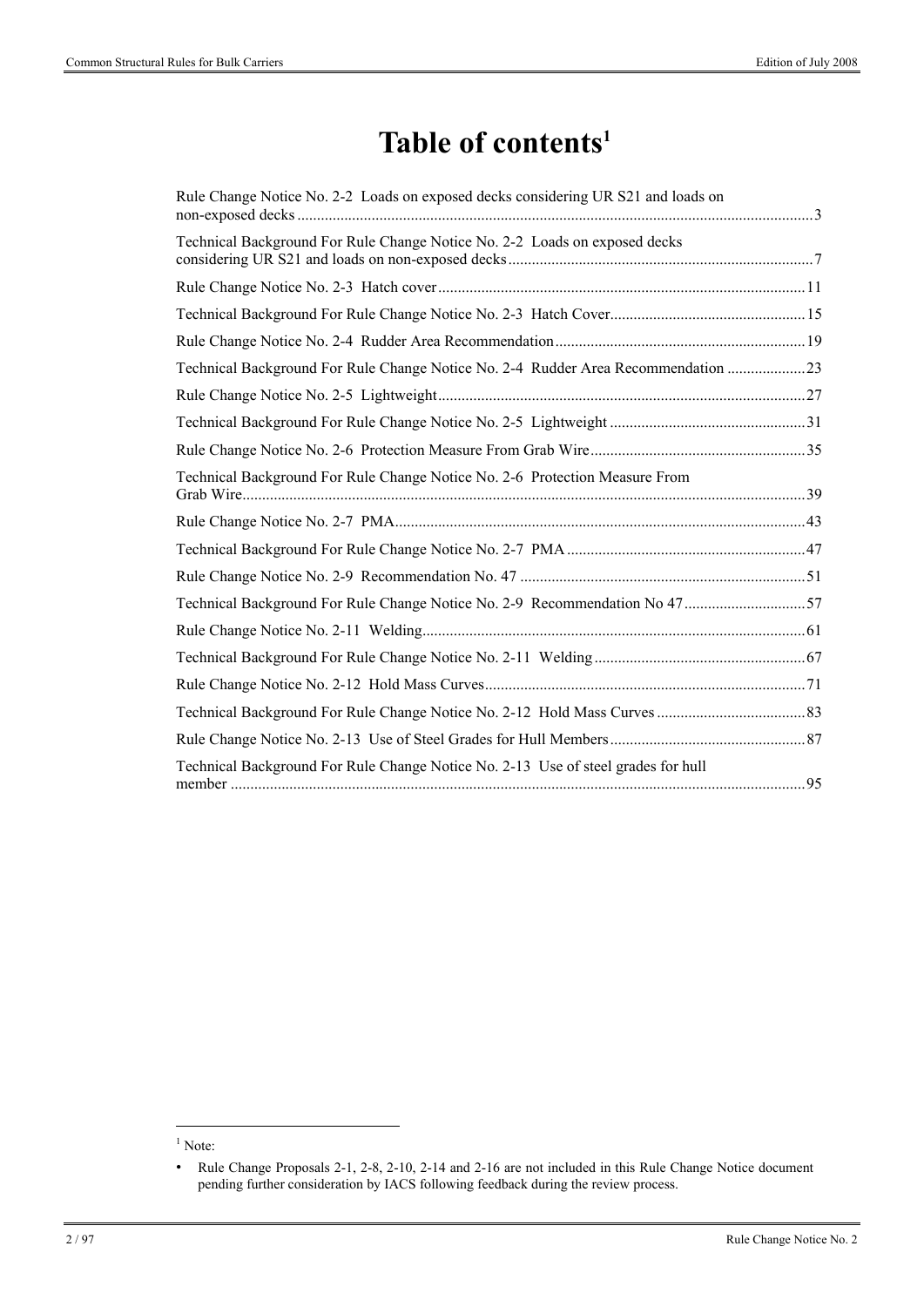# **Rule Change Notice No. 2-2**

# **Loads on exposed decks considering UR S21 and loads on non-exposed decks**

| Notes: (1)       | These Rule Changes enter into force on 1st July 2010.<br>This Rule Change Notice should be read in conjunction with the July 2008<br>(2)<br>consolidated edition of Bulk Carriers CSR. |  |  |  |  |
|------------------|----------------------------------------------------------------------------------------------------------------------------------------------------------------------------------------|--|--|--|--|
|                  | Copyright in these Common Structural Rules for Bulk Carriers is owned by:                                                                                                              |  |  |  |  |
|                  | American Bureau of Shipping                                                                                                                                                            |  |  |  |  |
|                  | <b>Bureau Veritas</b>                                                                                                                                                                  |  |  |  |  |
|                  | China Classification Society                                                                                                                                                           |  |  |  |  |
|                  | Det Norske Veritas                                                                                                                                                                     |  |  |  |  |
|                  | Germanischer Lloyd                                                                                                                                                                     |  |  |  |  |
|                  | Korean Register of Shipping                                                                                                                                                            |  |  |  |  |
| Lloyd's Register |                                                                                                                                                                                        |  |  |  |  |
|                  | Nippon Kaiji Kyokai                                                                                                                                                                    |  |  |  |  |
|                  | Registro Italiano Navale                                                                                                                                                               |  |  |  |  |
|                  | Russian Maritime Register of Shipping                                                                                                                                                  |  |  |  |  |

Copyright © 2006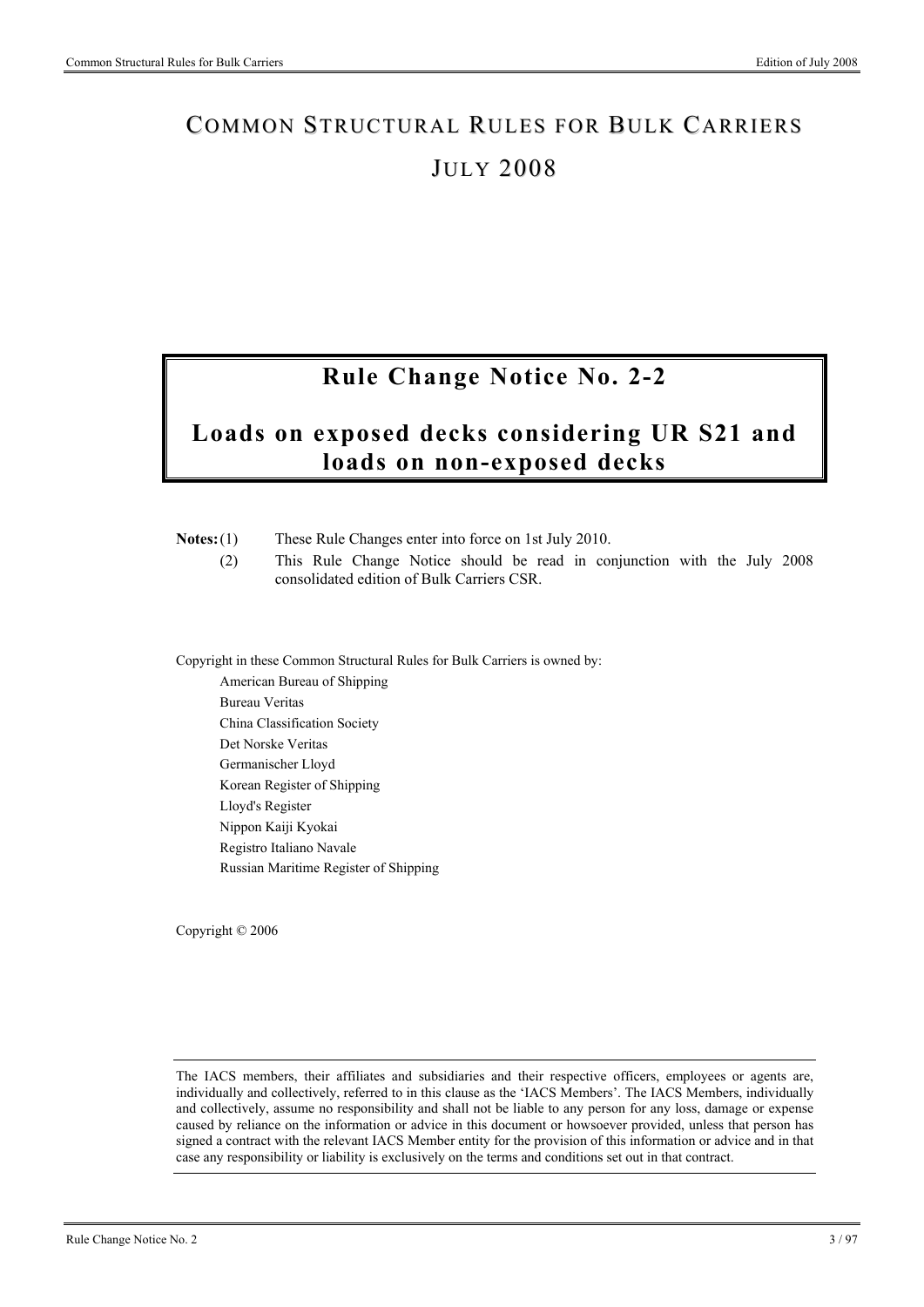For technical background for Rule Changes in this present document, reference is made to separate document Technical Background for Rule Change Notice No. 2-2.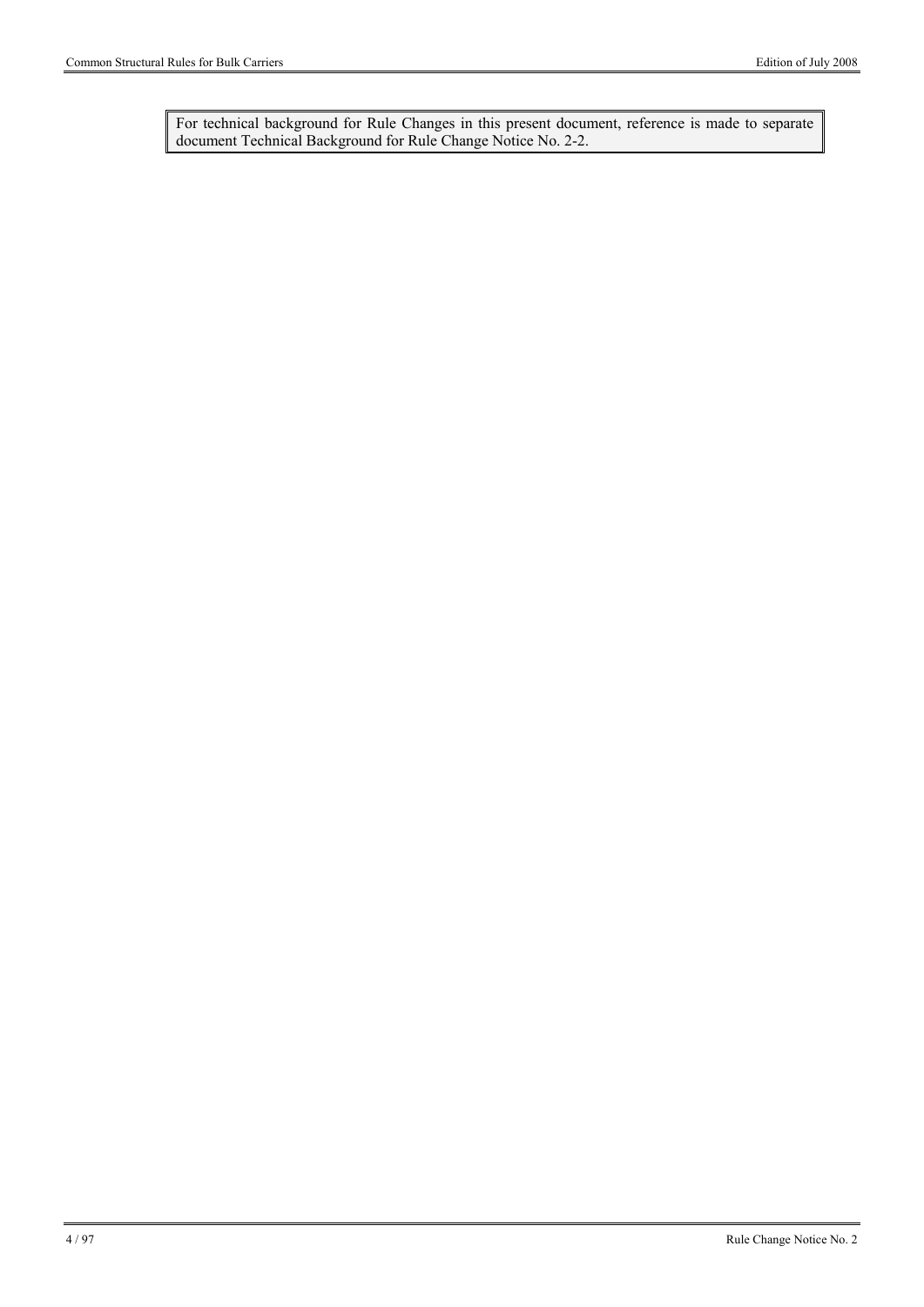# **CHAPTER 4 – DESIGN LOADS**

### **Section 5 – External Pressures**

## **2. External pressures on exposed decks**

#### **2.2 Load cases H1, H2, F1 and F2**

2.2.1

The external pressure  $p_D$ , for load cases H1, H2, F1 and F2, at any point of an exposed deck is to be obtained, in  $kN/m^2$ , from the following formula:

 $p_p = \varphi p_w$ 

where:

 $p_W$  : Pressure obtained from the formulae in Tab 4

: Coefficient defined in Tab 5

| Table 4: Pressures on exposed decks for H1, H2, F1 and F2 |  |
|-----------------------------------------------------------|--|
|-----------------------------------------------------------|--|

|                                                     | Pressure $p_W$ , in kN/m <sup>2</sup>                                                                                                                                                                                   |                      |  |  |
|-----------------------------------------------------|-------------------------------------------------------------------------------------------------------------------------------------------------------------------------------------------------------------------------|----------------------|--|--|
| Location                                            | $L_{LL} \geq 100$ m                                                                                                                                                                                                     | $L_{LL}$ < 100 m     |  |  |
| $0 \leq x_{LL}/L_{LL} \leq 0.75$                    | 34.3                                                                                                                                                                                                                    | $14.9 + 0.195L_{11}$ |  |  |
| $0.75 \leq \frac{X_{LL}}{L_{LL}} \leq 1$            | $34.3 + (14.8 + \alpha (L_{LL} - 100)) \left( 4 \frac{x_{LL}}{L_{LL}} - 3 \right) \left[ 12.2 + \frac{L_{LL}}{9} \left( 5 \frac{x_{LL}}{L_{LL}} - 2 \right) + 3.6 \frac{x_{LL}}{L_{LL}} \right]$                        |                      |  |  |
| where:<br>Coefficient taken equal to:<br>$\alpha$ : | $\alpha$ = 0.0726 for Type B freeboard ships<br>$\alpha$ = 0.356 for Type B-60 or Type B-100 freeboard ships.<br>$x_{LL}$ : X coordinate of the load point measured from the aft end of the freeboard length $L_{LL}$ . |                      |  |  |

**Table 5:** Coefficient for pressure on exposed decks

| <b>Exposed deck location</b>                                              | Ø    |
|---------------------------------------------------------------------------|------|
| Freeboard deck and forecastle d                                           | 1.00 |
| Superstructure deck, excluding forecastle de<br>including forecastle deck | 0.75 |
| 1 <sup>st</sup> tier of deckhouse                                         | 0.56 |
| 2 <sup>nd</sup> tier of deckhouse                                         | 0.42 |
| 3 <sup>rd</sup> tier of deckhouse                                         | 0.32 |
| 4 <sup>th</sup> tier of deckhouse                                         | 0.25 |
| 5 <sup>th</sup> tier of deckhouse                                         | 0.20 |
| 6 <sup>th</sup> tier of deckhouse                                         | 0.15 |
| 7 <sup>th</sup> tier of deckhouse and above                               | 0.10 |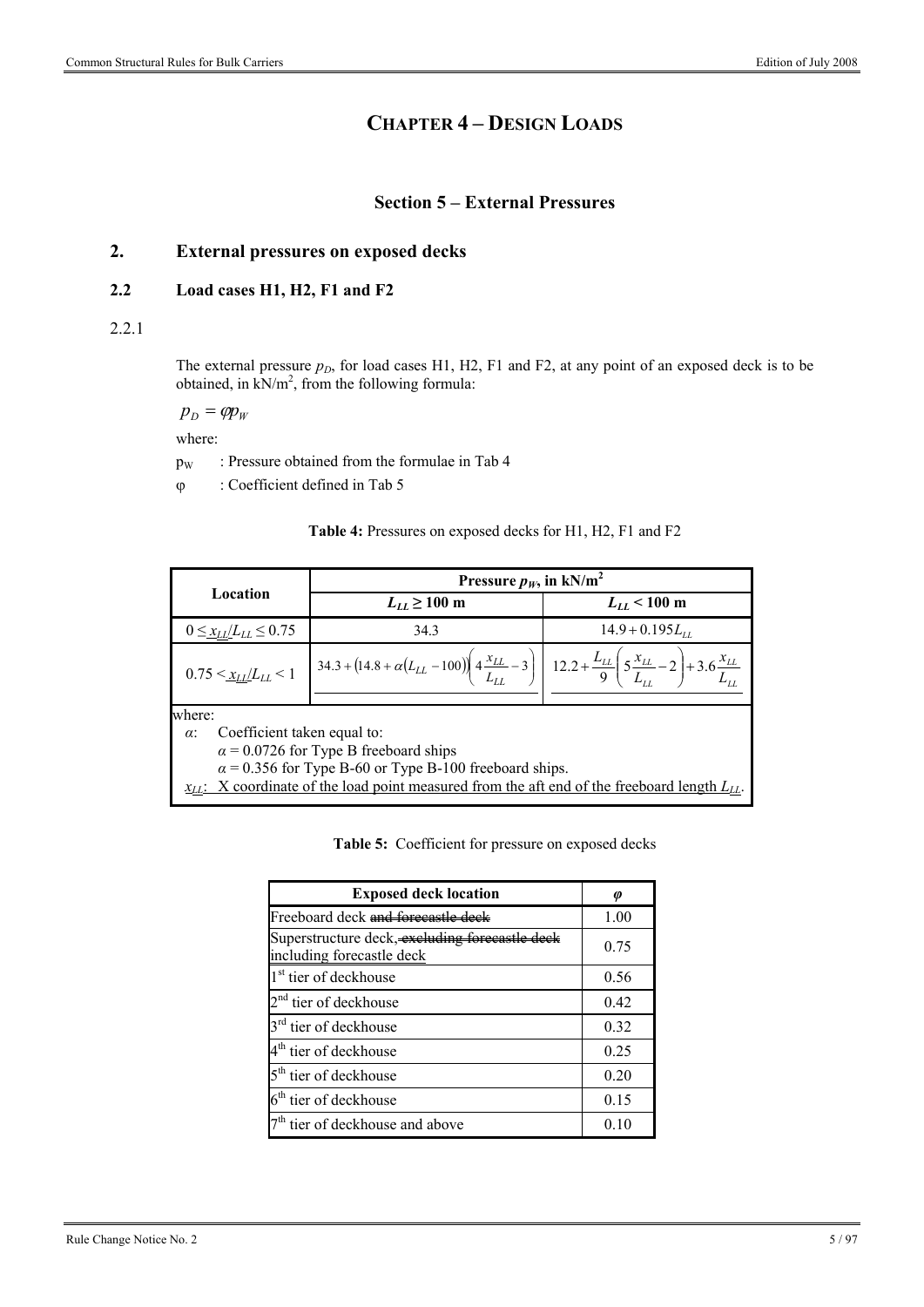# **CHAPTER 9 – OTHER STRUCTURES**

## **Section 4 – SUPERSTRUCTURES AND DECKHOUSES**

## **3. Load model**

#### **3.2 Loads**

3.2.1 Lateral pressure for decks

The lateral pressure for decks of superstructures and deckhouses, in  $kN/m<sup>2</sup>$ , is to be taken equal to:

- the external pressure  $p_D$  defined in Ch 4, Sec 5, [2.1] <u>for exposed decks</u>,
- $\bullet$  5kN/m<sup>2</sup> for unexposed decks.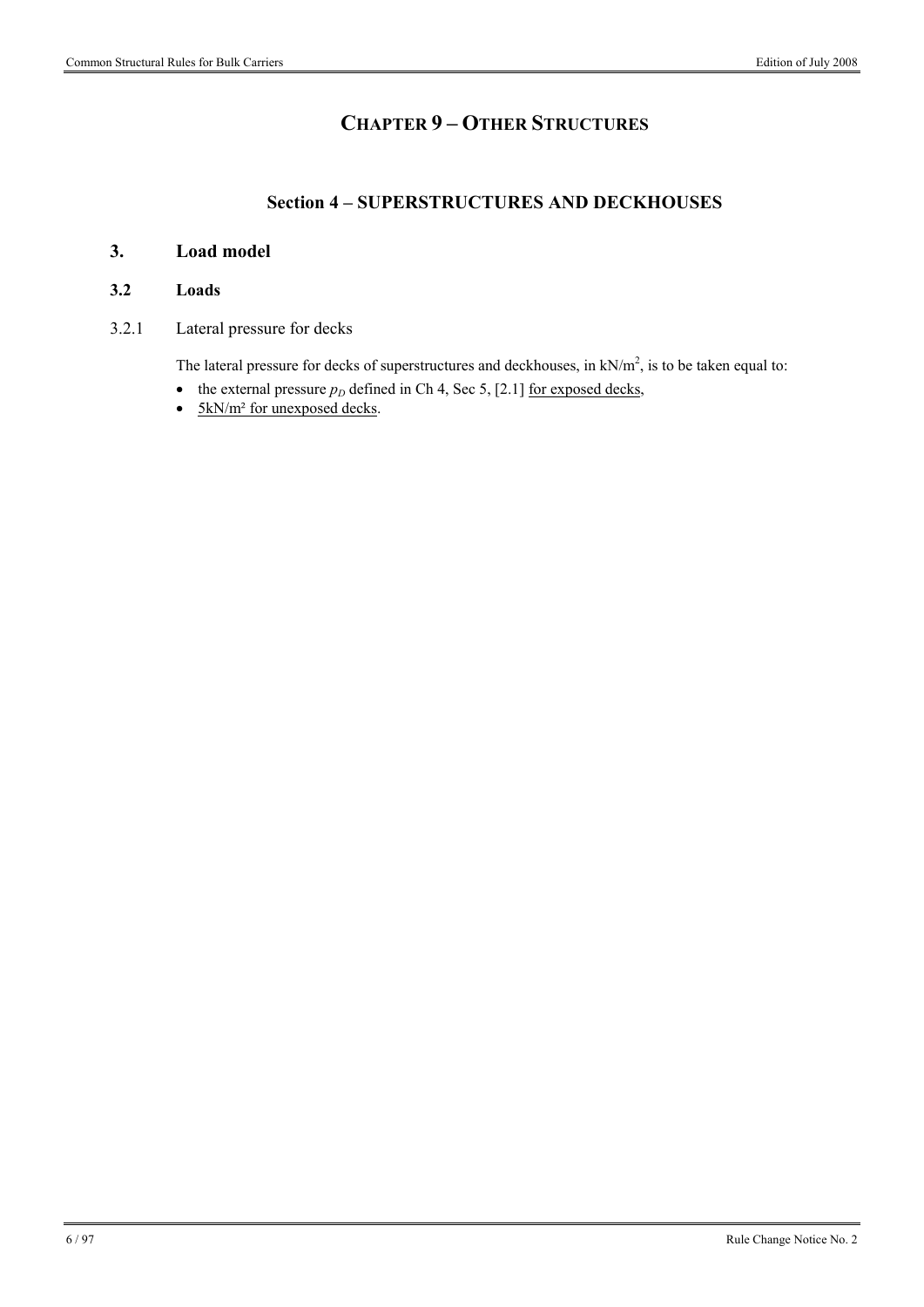# **Technical Background For Rule Change Notice No. 2-2**

# **Loads on exposed decks considering UR S21 and loads on non-exposed decks**

| These Rule Changes enter into force on 1st July 2010.<br>$Notes:(1)$ |                                                                                                                       |  |  |
|----------------------------------------------------------------------|-----------------------------------------------------------------------------------------------------------------------|--|--|
| (2)                                                                  | The Rule Change Notice should be read in conjunction with the July 2008<br>consolidated edition of Bulk Carriers CSR. |  |  |
|                                                                      |                                                                                                                       |  |  |
|                                                                      | Copyright in these Common Structural Rules for Bulk Carriers is owned by:                                             |  |  |
|                                                                      | American Bureau of Shipping                                                                                           |  |  |
|                                                                      |                                                                                                                       |  |  |
|                                                                      | <b>Duranu Varitas</b>                                                                                                 |  |  |

Bureau Veritas China Classification Society Det Norske Veritas Germanischer Lloyd Korean Register of Shipping Lloyd's Register Nippon Kaiji Kyokai Registro Italiano Navale Russian Maritime Register of Shipping

Copyright © 2006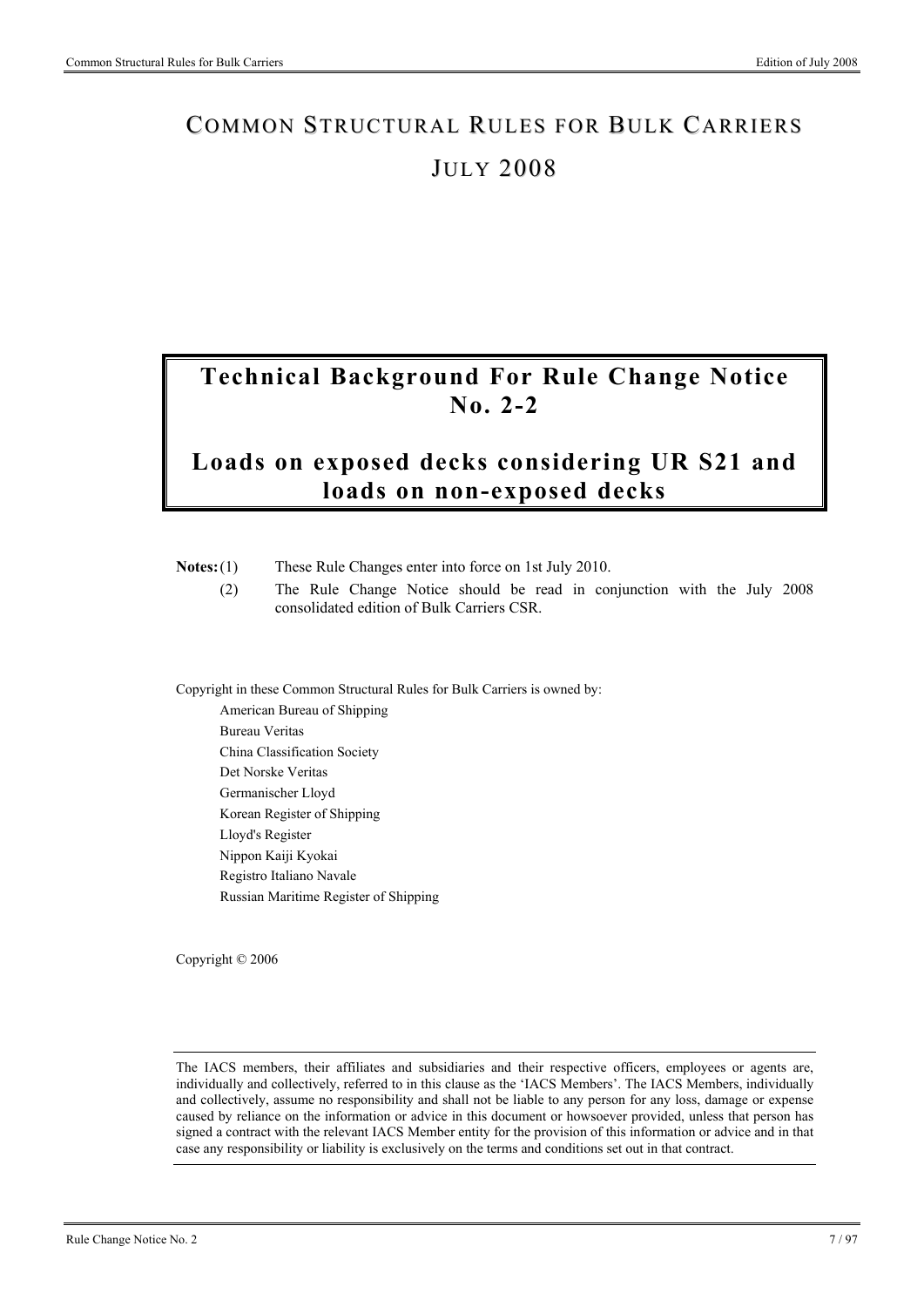This document gives the technical background of the Rule Change Notice No. 2-2 of the July 2008 edition of the Common Structural Rules for Bulk Carriers.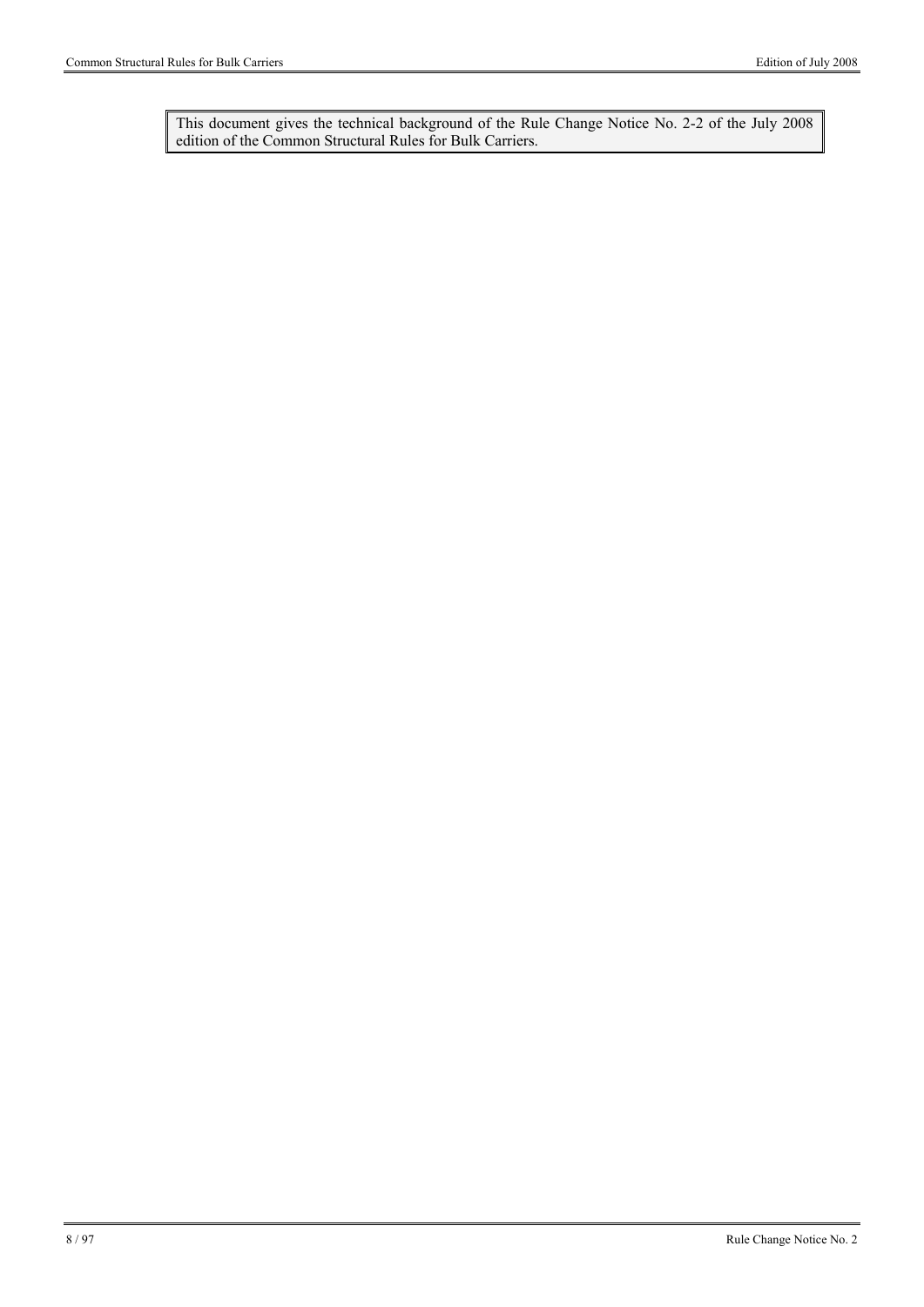# **1 Reason for the Rule Changes**

#### **1.1 Chapter 4, Section 5, Table 4**

**KC references:** question id 628 and 671

External pressures on exposed decks for load case H1, H2, F1 and F2 are calculated based on  $x/L_{LL}$ where  $L_{LL}$  is a freeboard length as defined in Chapter 1, Section 4, [3.2], while x is the X co-ordinate of the load calculation point from the aft end of the rule length L. The aft end (AE) in Chapter 1, Section 4, Figure 4 is relevant to the rule length L only despite the fact that positions of the aft end and fore end in L are not the same as those in  $L_{LL}$ . This is not in line with the text in IACS UR S21 and the amended ILLC. The distance "x" should be modified in order to reflect this difference.

#### **1.2 Chapter 4, Section 5, Table 5**

**KC reference:** question id 628

Table 5 in Chapter 4, Section 5 gives the exact values of pressures for hatch covers in position 1, as stated in ILLC Reg. 16.2 (1966 and protocol 1988, as amended in 2003). Regarding the pressure on forecastle deck, it has been noticed that it is too severe to apply the same pressure as for hatch covers in position 1. Table 5 should be modified in order to lower the value of the pressure on forecastle deck.

#### **1.3 Chapter 9, Section 4, [3.2.1]**

**KC references:** question id 693 and 785

The lateral pressure for decks of superstructures and deckhouses is defined in Chapter 9, Section 4, [3.2.1]. This requirement refers to the external pressure  $p<sub>D</sub>$  defined in Chapter 4, Section 5, [2.1], which is a pressure for exposed deck. In case of non-exposed decks of superstructure and deckhouses, no internal pressure is defined. Such pressure should be added Chapter 9, Section 4, [3.2.1], and should be a value including static and dynamic effects, as it is in the Common Structural Rules for Oil Tankers.

# **2 Summary of Rule Changes**

#### **2.1 Chapter 4, Section 5, Table 4**

The definition of the distance "x" is modified and replaced by the new distance " $x_{LL}$ " which is measured from the aft end of freeboard length  $L_{LL}$ : then Chapter 4, Section 5, [2.2.1] is in line with the text in the amended ILLC and IACS UR S21.

#### **2.2 Chapter 4, Section 5, Table 5**

Since it is severe to apply the same pressure on forecastle deck as for hatch cover in position 1, Table 5 is modified by deleting the words "and forecastle deck" in the first line and deleting the word "excluding forecastle deck" in the second line: a reduction factor of 0.75 is used to determine the pressure on forecastle.

#### **2.3 Chapter 9, Section 4, [3.2.1]**

As the scantling formulae are coming from GL Rules and in order to keep consistency, the value of the pressure for non-exposed decks of superstructures and deckhouses should also be based on GL Rules. This pressure value is equal to  $3.5 \text{ kN/m}^2$  in GL Rules. However, it is a static value and when dynamic load effects are included, it gives a total pressure of 5 kN/m².

Moreover, the load on the unexposed deck is always an internal one because it is not exposed to weather.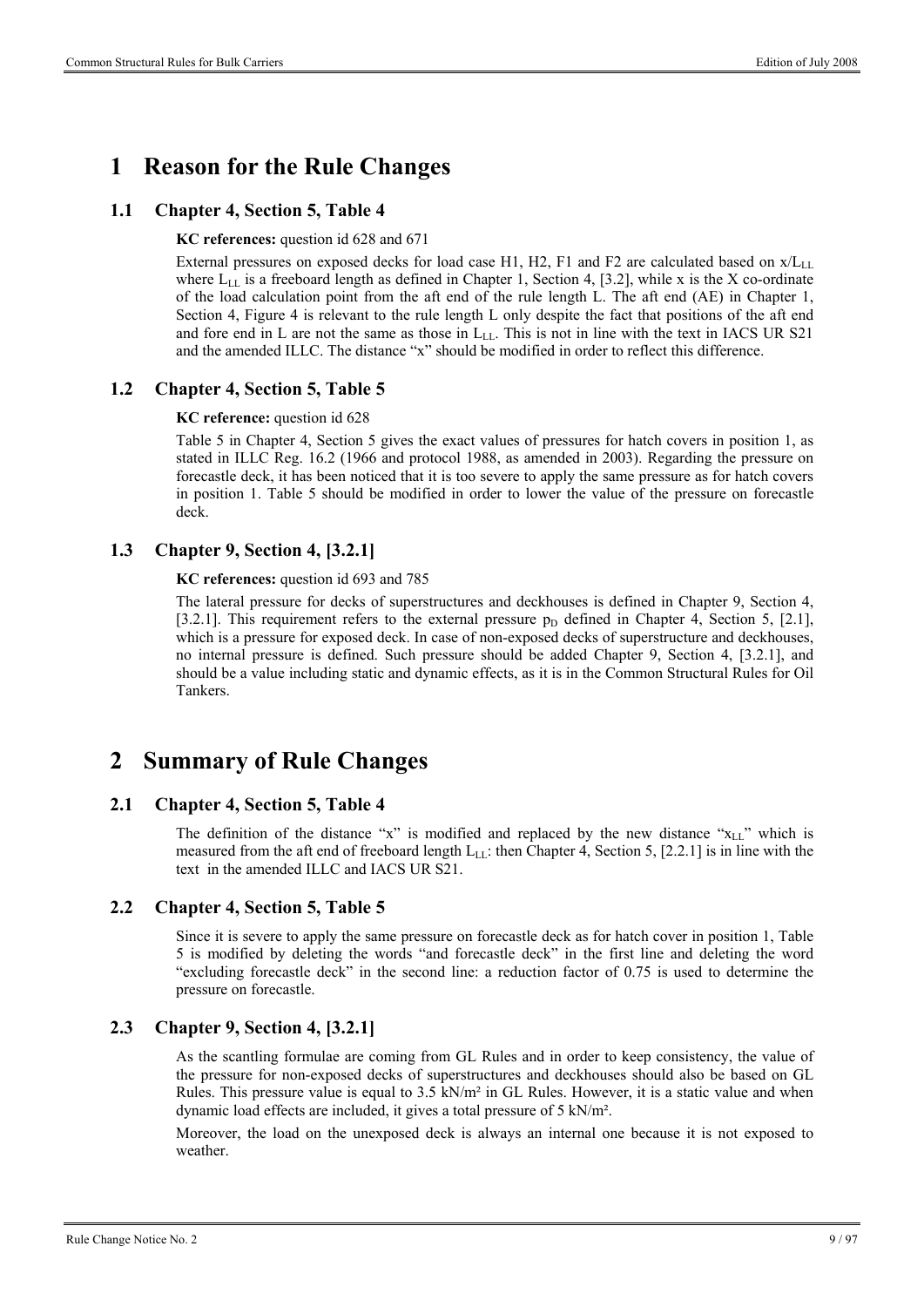# **3 Impact on Scantling**

## **3.1 Chapter 4, Section 5, Table 4**

There is no change in term of steel weight by comparing that before and after the proposed Rule Change.

### **3.2 Chapter 4, Section 5, Table 5**

It will be a change in terms of steel weight by comparing that before and after the proposed Rule Change: the calculated pressure on forecastle deck after the Rule Change will be lower than before, but in line with the designs of CSR bulk carriers. No scantling impact study is required to evaluate such modification.

#### **3.3 Chapter 9, Section 4, [3.2.1]**

The scantling impact, if any, cannot be evaluated as no pressure on non-exposed deck was defined before.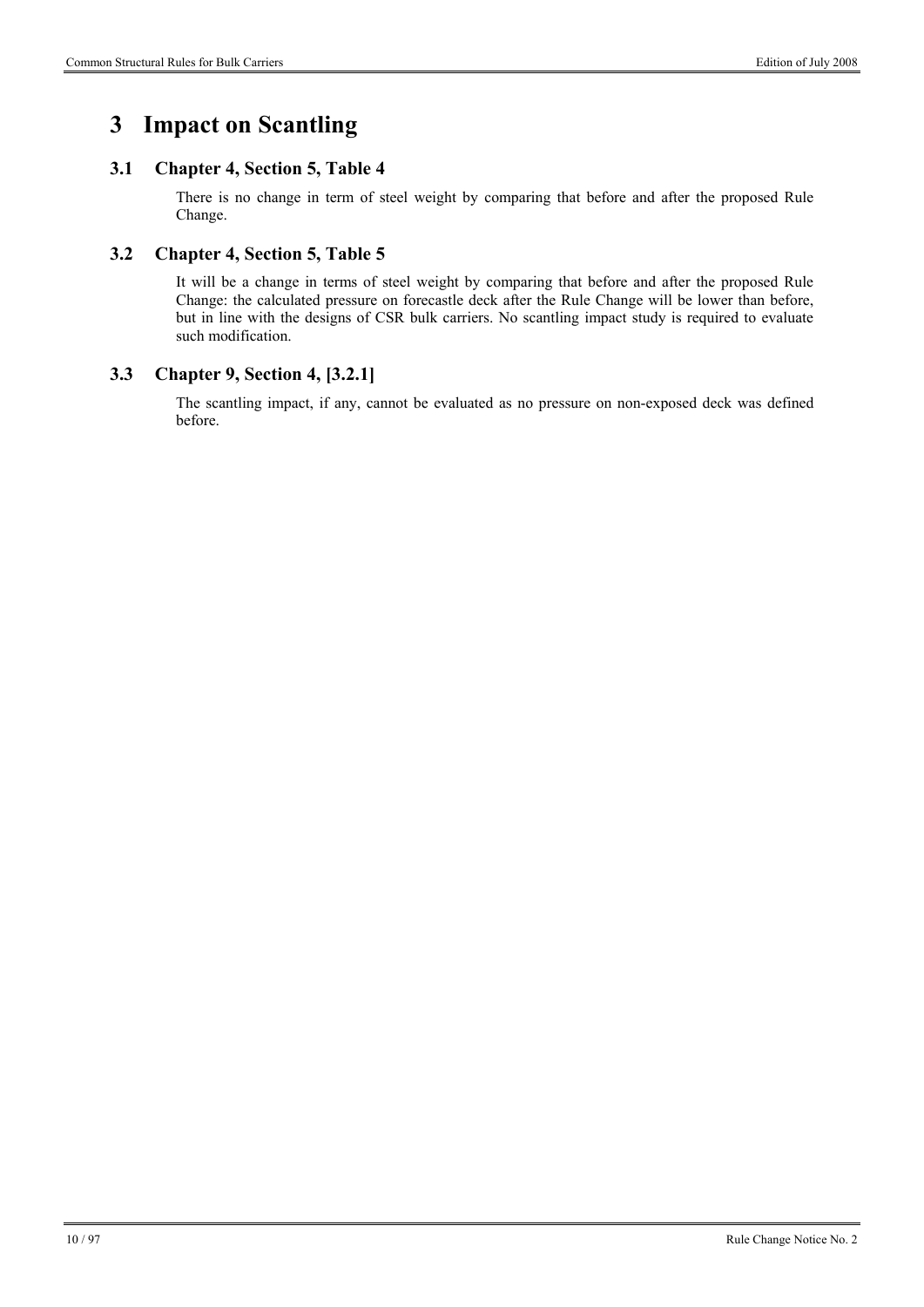# **Rule Change Notice No. 2-3**

# **Hatch cover**

#### **Notes:** (1) These Rule Changes enter into force on 1st July 2010.

 (2) This Rule Change Notice should be read in conjunction with the July 2008 consolidated edition of Bulk Carriers CSR.

Copyright in these Common Structural Rules for Bulk Carriers is owned by:

American Bureau of Shipping Bureau Veritas China Classification Society Det Norske Veritas Germanischer Lloyd Korean Register of Shipping Lloyd's Register Nippon Kaiji Kyokai Registro Italiano Navale Russian Maritime Register of Shipping

Copyright © 2006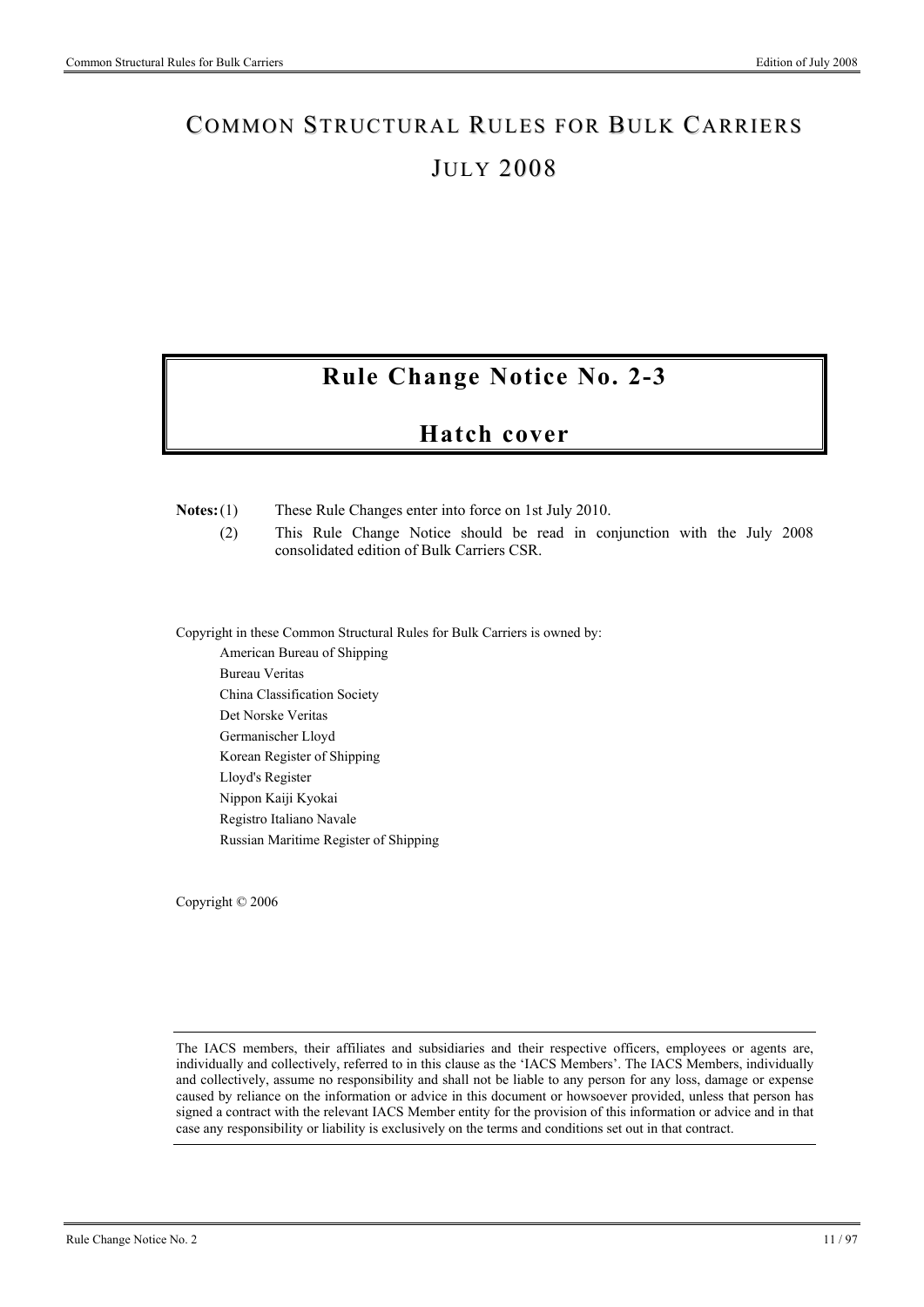For technical background for Rule Changes in this present document, reference is made to separate document Technical Background for Rule Change Notice No. 2-3.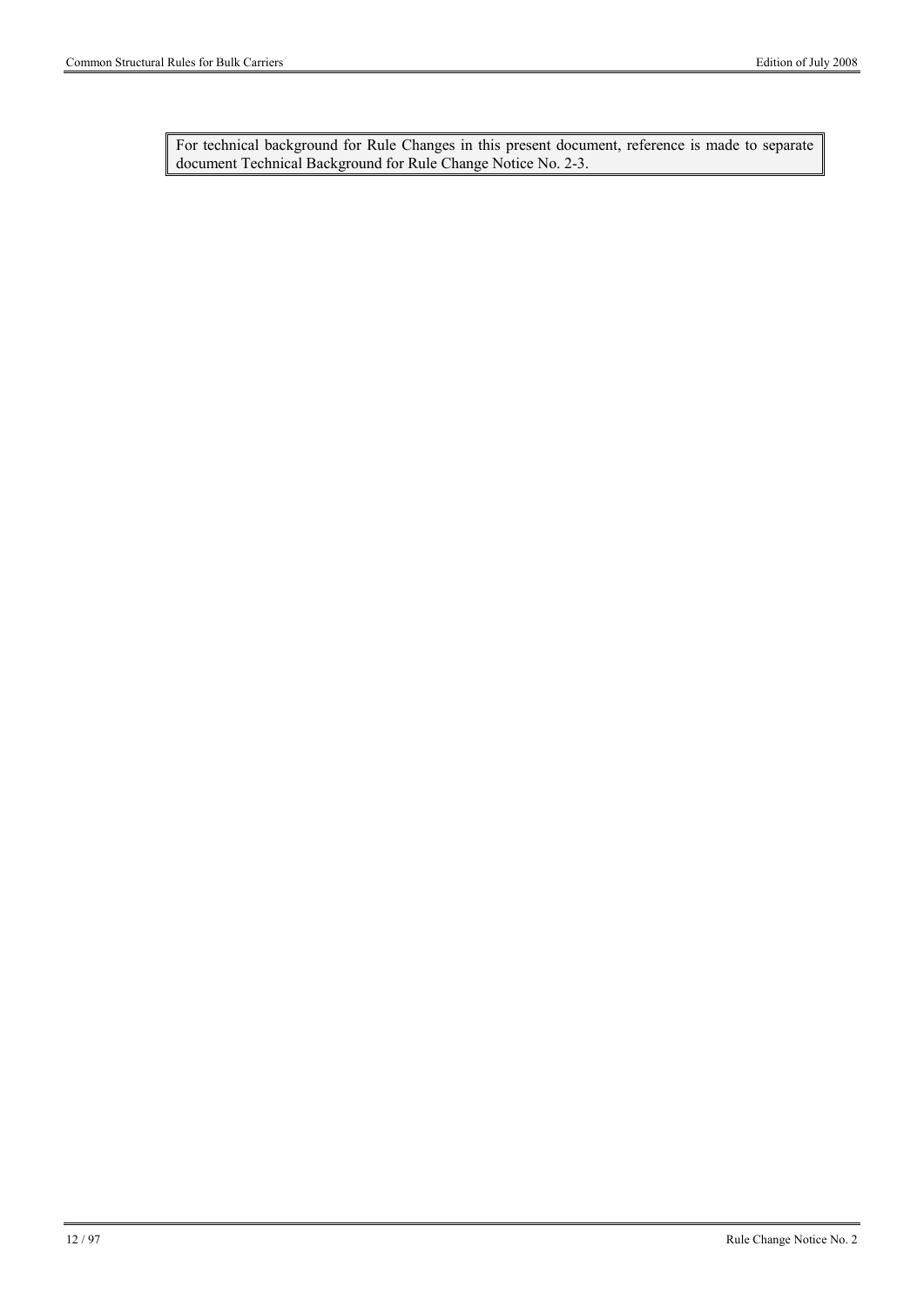## **CHAPTER 9 – OTHER STRUCTURES**

### **Section 5 – HATCH COVERS**

### **7. Weathertightness, closing arrangement, securing devices and stoppers**

#### **7.3 Closing arrangement, securing devices and stoppers**

7.3.5 Area of securing devices

The  $\frac{1}{\text{stress}}$  net cross area of each securing device is to be not less than the value obtained, in cm<sup>2</sup>, from the following formula:

$$
A = 1.4 S_s \left(\frac{235}{R_{\text{eff}}}\right)^{\alpha}
$$

where:

 $S<sub>S</sub>$  : Spacing, in m, of securing devices

α : Coefficient taken equal to:

 $\alpha$  = 0.75 for *R<sub>eH</sub>* > 235 N/mm<sup>2</sup>

 $\alpha$  = 1.0 for  $R_{eH} \leq 235$  N/mm<sup>2</sup>

In the above calculations, *ReH* may not be taken greater than 0.7*Rm*.

Between hatch cover and coaming and at cross-joints, a packing line pressure sufficient to obtain weathertightness is to be maintained by securing devices. For packing line pressures exceeding 5 N/mm, the net cross area *A* is to be increased in direct proportion. The packing line pressure is to be specified.

In the case of securing arrangements which are particularly stressed due to the unusual width of the hatchway, the net cross area *A* of the above securing arrangements is to be determined through direct calculations.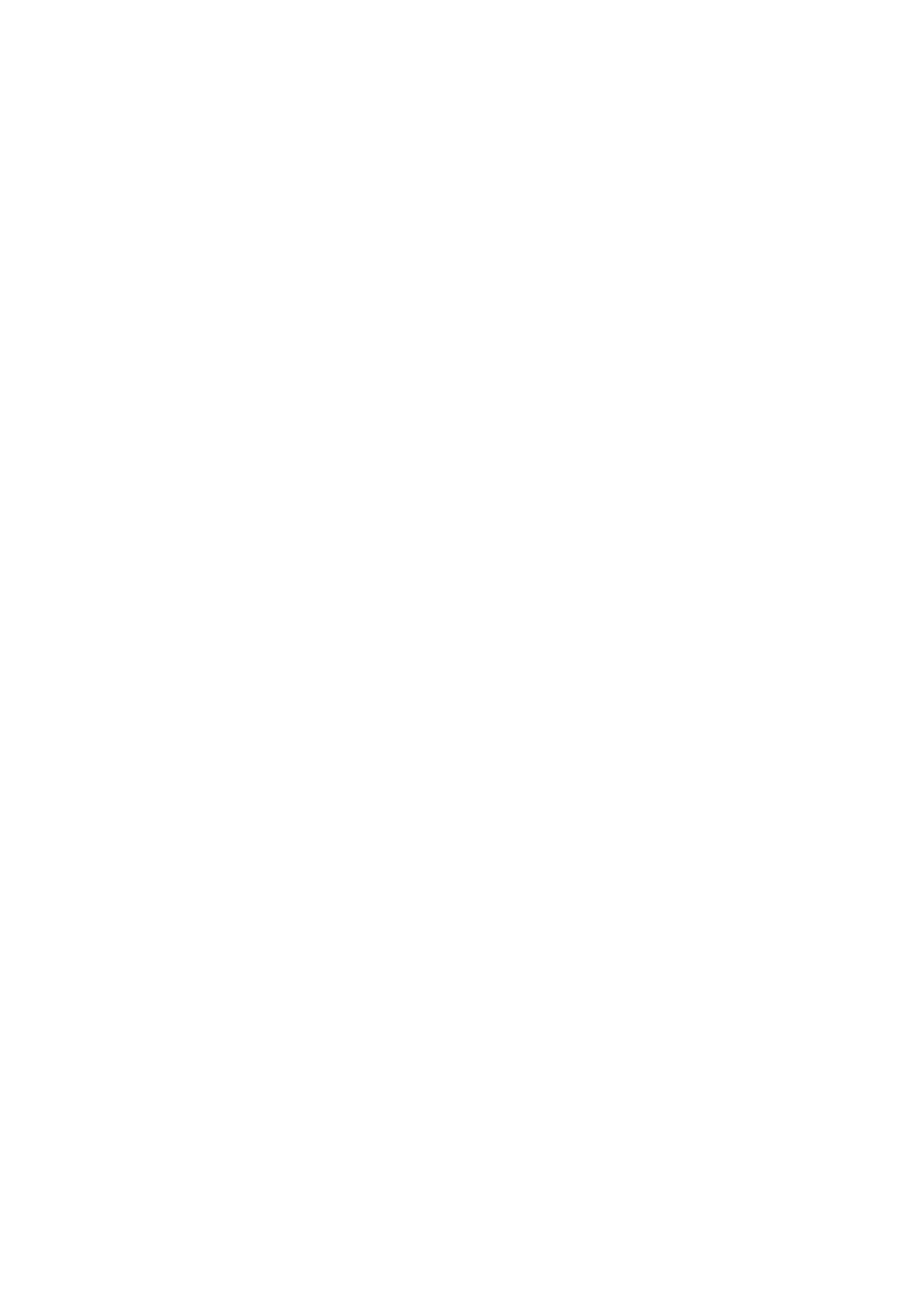# **Technical Background For Rule Change Notice No. 2-3**

# **Hatch Cover**

| $Notes:(1)$ | These Rule Changes enter into force on 1st July 2010. |  |
|-------------|-------------------------------------------------------|--|

 (2) This Rule Change Notice should be read in conjunction with the July 2008 consolidated edition of Bulk Carriers CSR.

Copyright in these Common Structural Rules for Bulk Carriers is owned by:

American Bureau of Shipping Bureau Veritas China Classification Society Det Norske Veritas Germanischer Lloyd Korean Register of Shipping Lloyd's Register Nippon Kaiji Kyokai Registro Italiano Navale Russian Maritime Register of Shipping

Copyright © 2006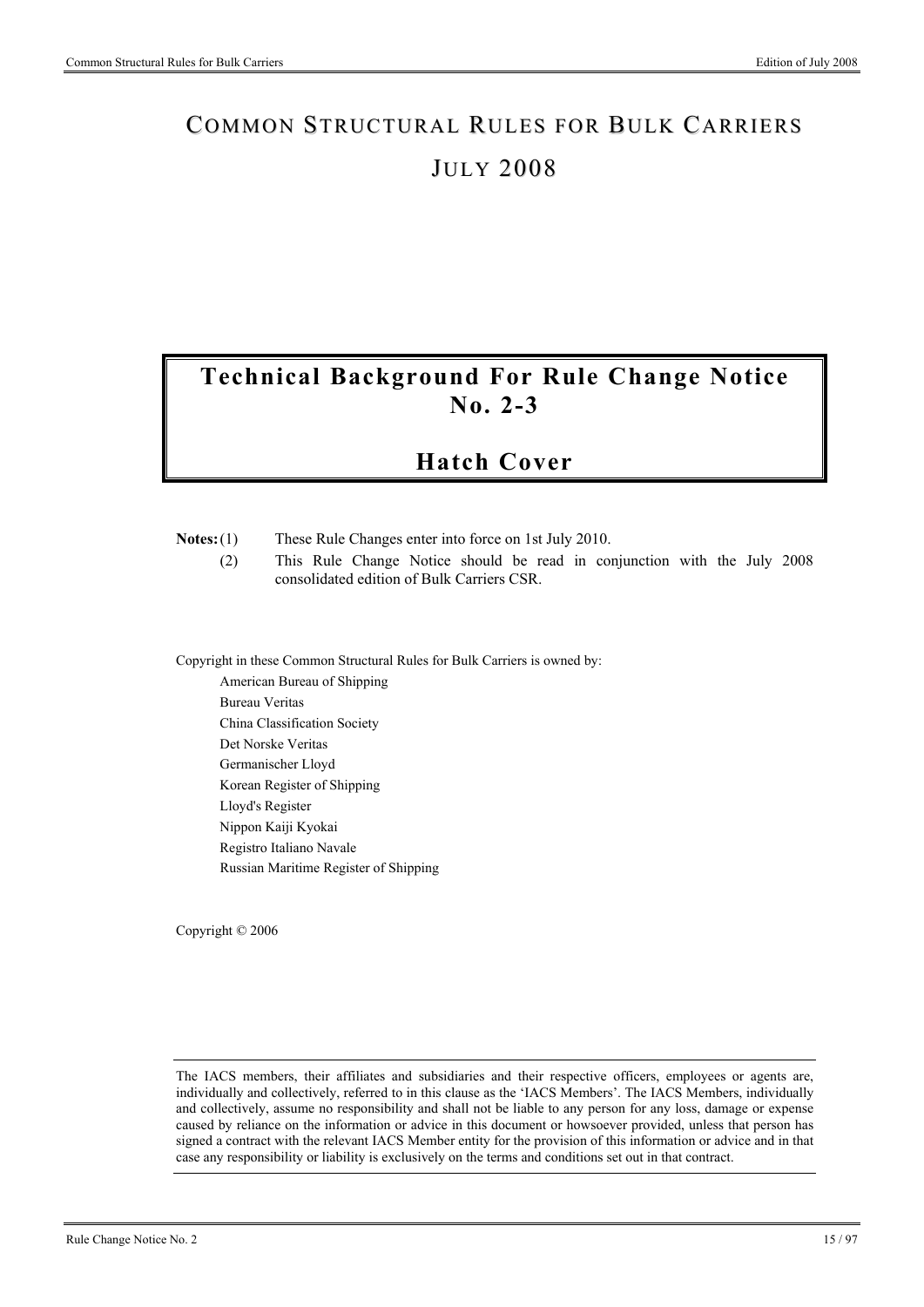This document gives the technical background of the Rule Change Notice No. 2-3 of the July 2008 edition of the Common Structural Rules for Bulk Carriers.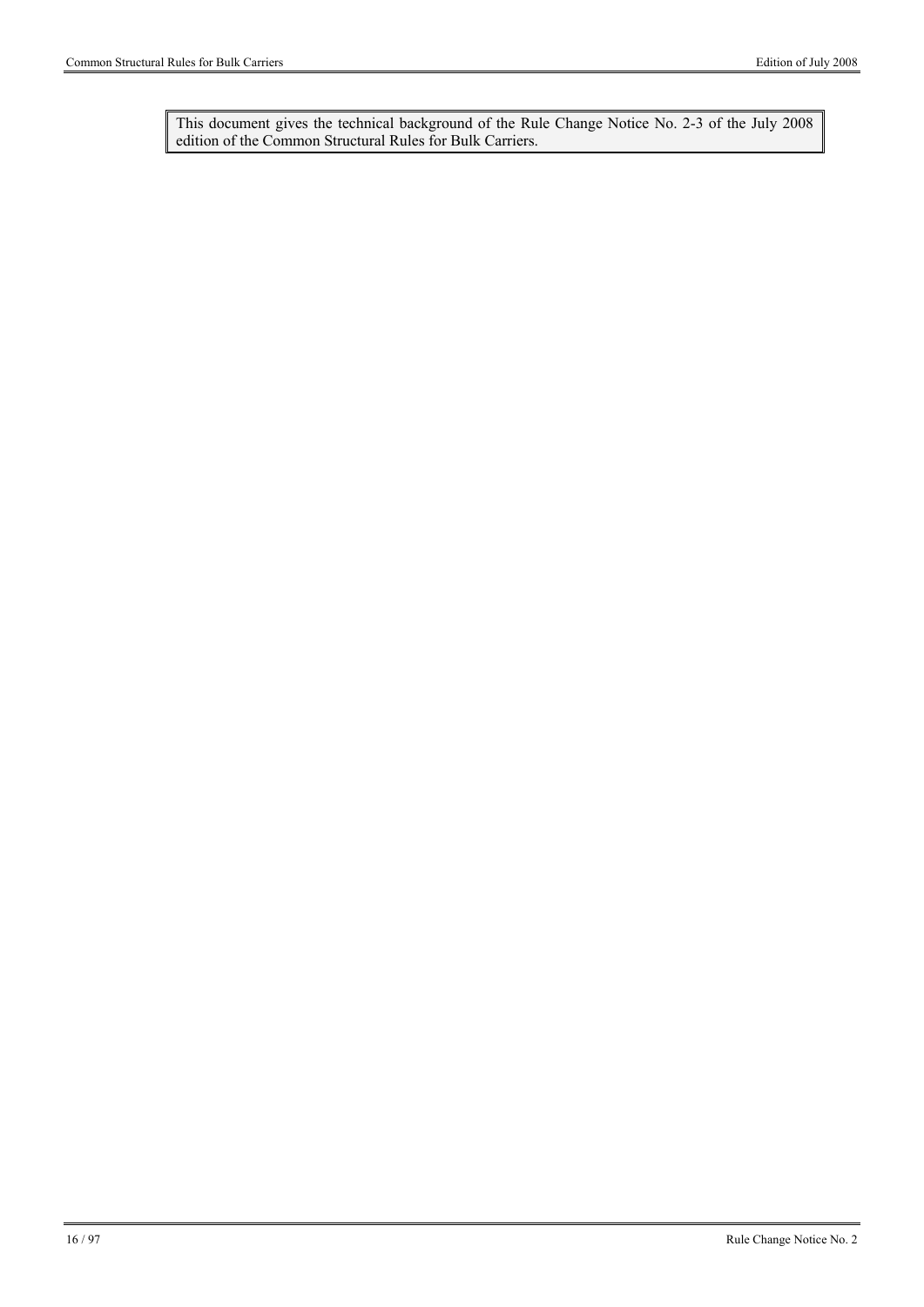## **1 Reason for the Rule Changes**

Chapter 9, Section 5, [7.3.5] is the copy of a part of UR S21.5.1 which specifies A as net sectional area. In light of UR S21.5.1, "gross cross area" is a typo which should be corrected.

As it is referred to the sectional area of securing devices, it is to be understood that the "net sectional area" is the "nominal sectional area".

## **2 Summary of Rule Changes**

In the first part of Chapter 9, Section 5, [7.3.5], the general formula for determining the "gross cross area" A of each securing device is given. Then, in the second part of [7.3.5], some special cases are specified and the corresponding "net cross area" A.

However, Chapter 9, Section 5, [7.3.5] is based on UR S21.5.1, in which only "net cross area" is used. To be fully consistent with UR S21, the "gross cross area" is to be replaced by "net cross area". In addition, to avoid any misunderstanding, it is specified that the net cross area of the securing device is the nominal cross area.

# **3 Impact on Scantling**

There is no change in term of steel weight by comparing that before and after the proposed Rule Change.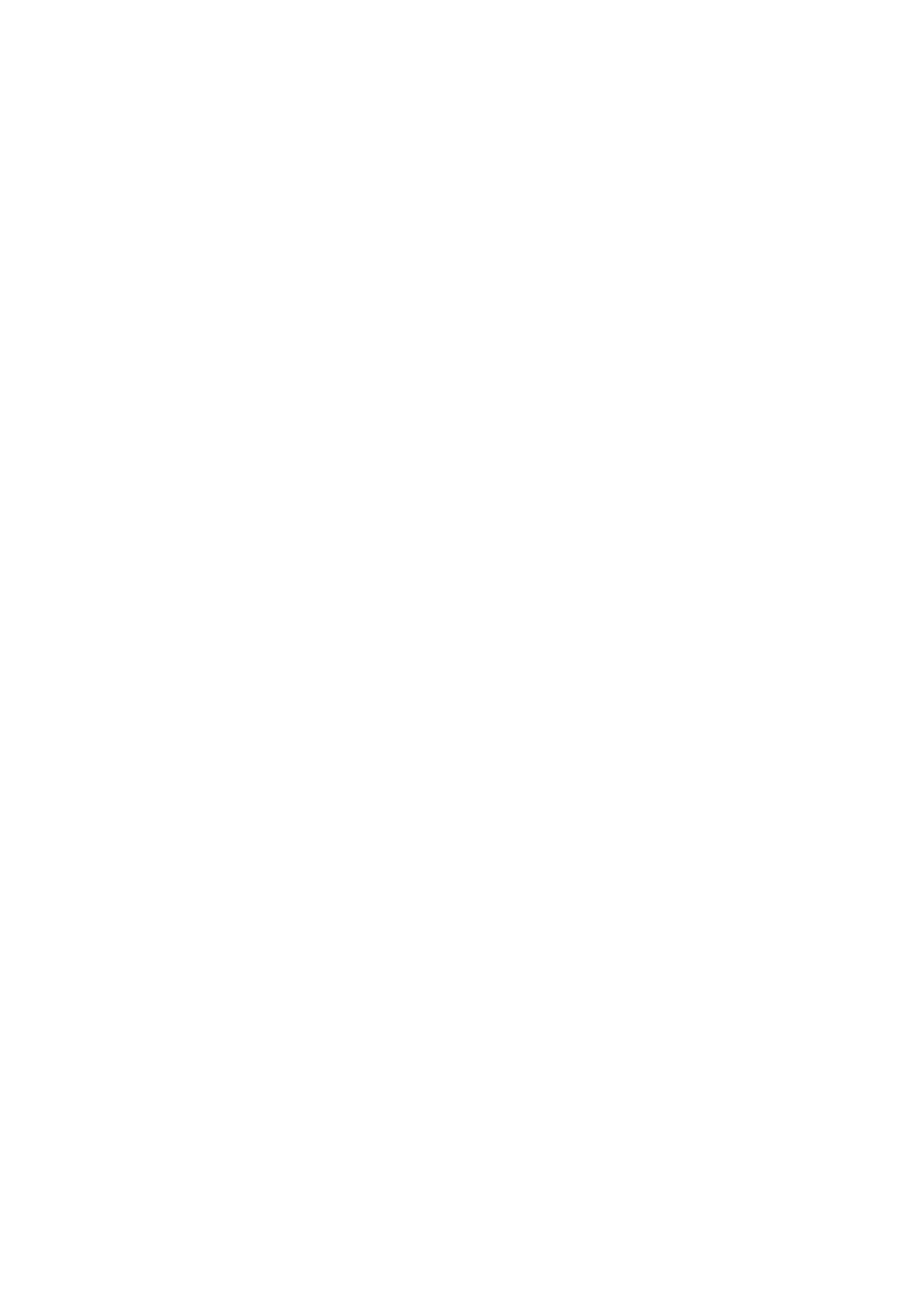# **Rule Change Notice No. 2-4**

# **Rudder Area Recommendation**

#### **Notes:** (1) These Rule Changes enter into force on 1st July 2010.

 (2) This Rule Change Notice should be read in conjunction with the July 2008 consolidated edition of Bulk Carriers CSR.

Copyright in these Common Structural Rules for Bulk Carriers is owned by:

American Bureau of Shipping Bureau Veritas China Classification Society Det Norske Veritas Germanischer Lloyd Korean Register of Shipping Lloyd's Register Nippon Kaiji Kyokai Registro Italiano Navale Russian Maritime Register of Shipping

Copyright © 2006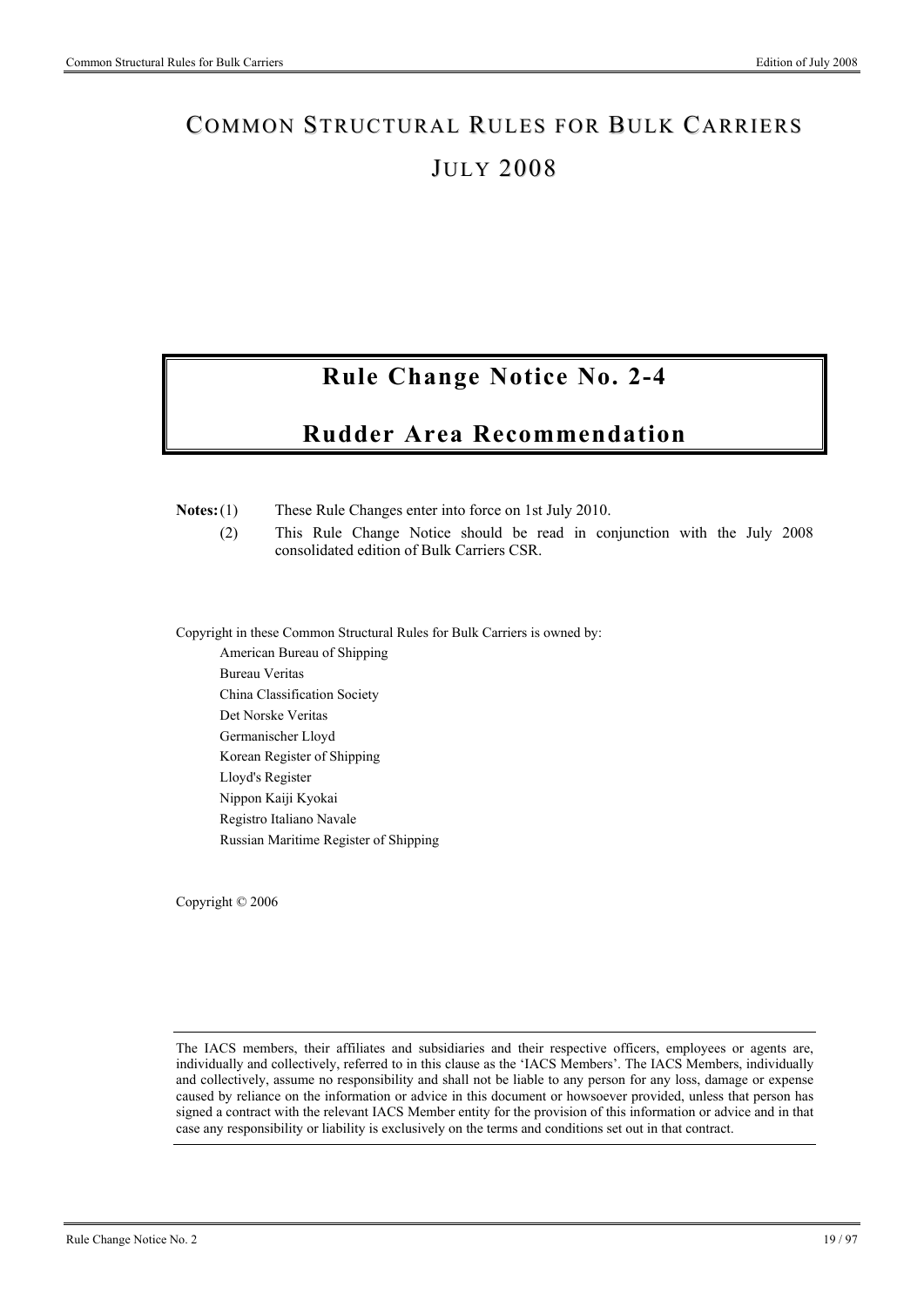For technical background for Rule Changes in this present document, reference is made to separate document Technical Background for Rule Change Notice No. 2-4.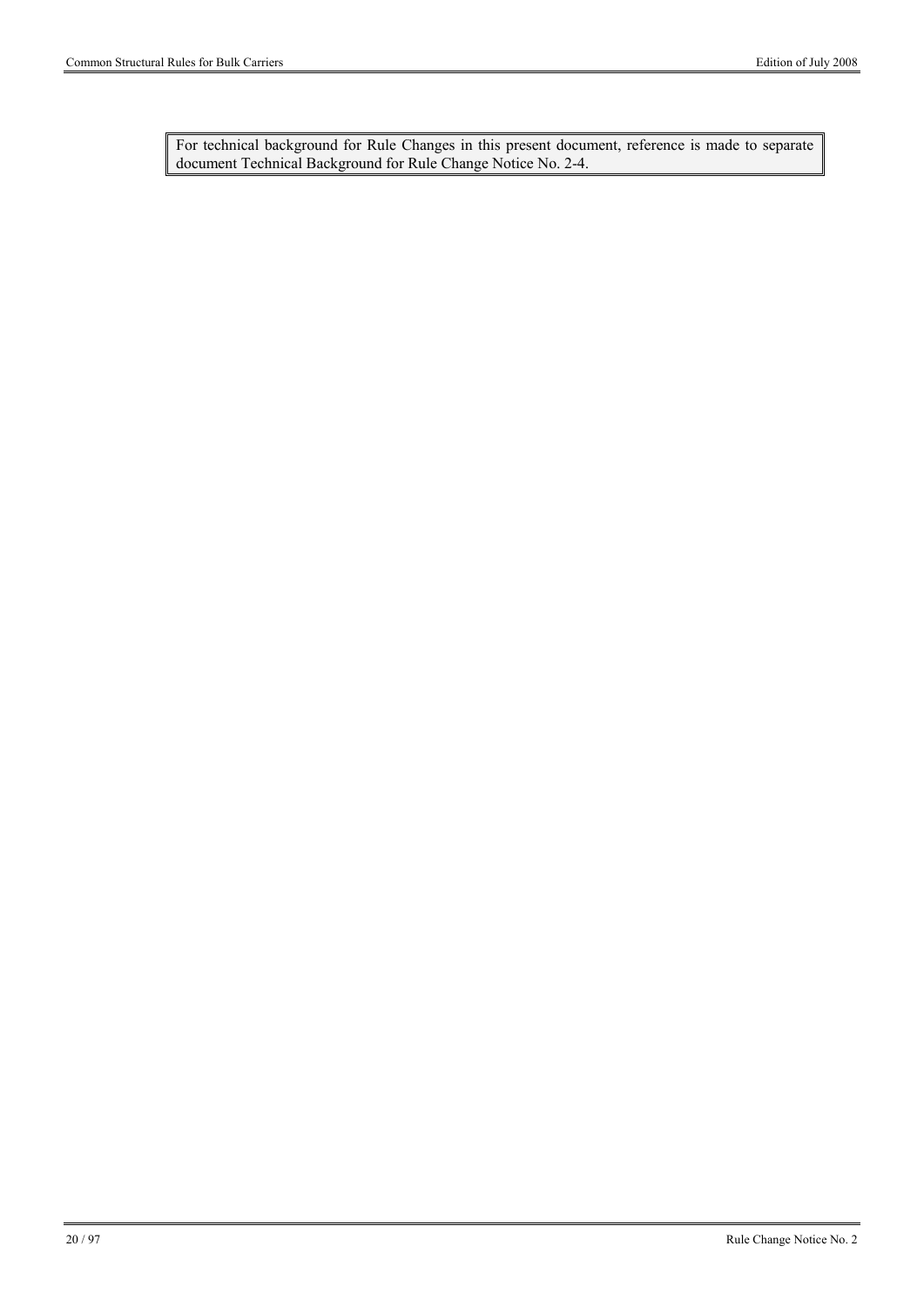# **CHAPTER 10 – HULL OUTFITTING**

#### **Section 1 – RUDDER AND MANOEUVRING ARRANGEMENT**

#### **1 General**

#### **1.1 Manoeuvring arrangement**

1.1.1

#### Each ship is to be provided with a manoeuvring arrangement which will guarantee sufficient manoeuvring capability.

The manoeuvring arrangement includes all parts from the rudder and steering gear to the steering position necessary for steering the ship.

#### **1.3 Size of rudder area (void)**

achieve sufficient manoeuvring capability the size of the movable rudder mmended to be not less than obtained, in m2, from the following formula:

$$
A = c_1c_2c_3c_4 \frac{1.75LT}{100}
$$

where:

 $e_1$  = Factor taken equal to 0.9

*c*<sup>2</sup> = Factor for the rudder type:

**1.0** in general

 $e_2$  = 0.9 for semi-spade rudders

 $e_2 = 0.7$  for high lift rudders

**Factor for the rudder profile:** 

 $e_3$  = 1.0 for NACA profiles and plate rudder

 $e_3 = 0.8$  for hollow profiles and mixed profiles

**Factor for the rudder arrangement:** 

 $e_4 = 1.0$  for rudders in the propeller jet

 $e_4 = 1.5$  for rudders outside the propeller jet

For semi-spade rudders 50% of the projected area of the rudder horn may be included into the rudder area *A*.

Where more than one rudder is arranged the area of each rudder can be reduced by 20%.

In estimating the rudder area *A*, [2.1] is to be considered.

#### (void)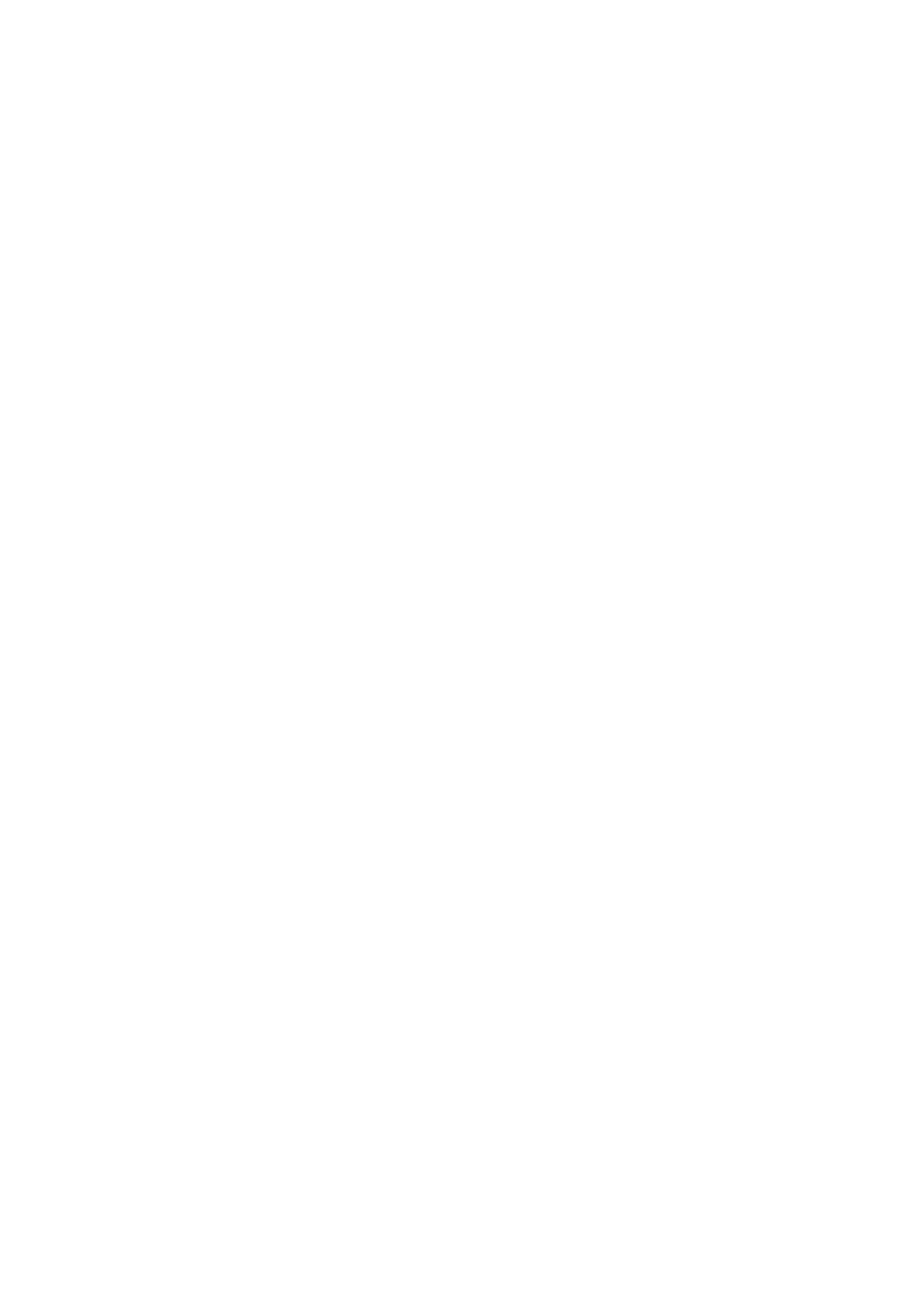# **Technical Background For Rule Change Notice No. 2-4**

# **Rudder Area Recommendation**

|             |  |  | These Rule Changes enter into force on 1st July 2010. |  |
|-------------|--|--|-------------------------------------------------------|--|
| $Notes:(1)$ |  |  |                                                       |  |

 (2) This Rule Change Notice should be read in conjunction with the July 2008 consolidated edition of Bulk Carriers CSR.

Copyright in these Common Structural Rules for Bulk Carriers is owned by: American Bureau of Shipping

Bureau Veritas China Classification Society Det Norske Veritas Germanischer Lloyd Korean Register of Shipping Lloyd's Register Nippon Kaiji Kyokai Registro Italiano Navale Russian Maritime Register of Shipping

Copyright © 2006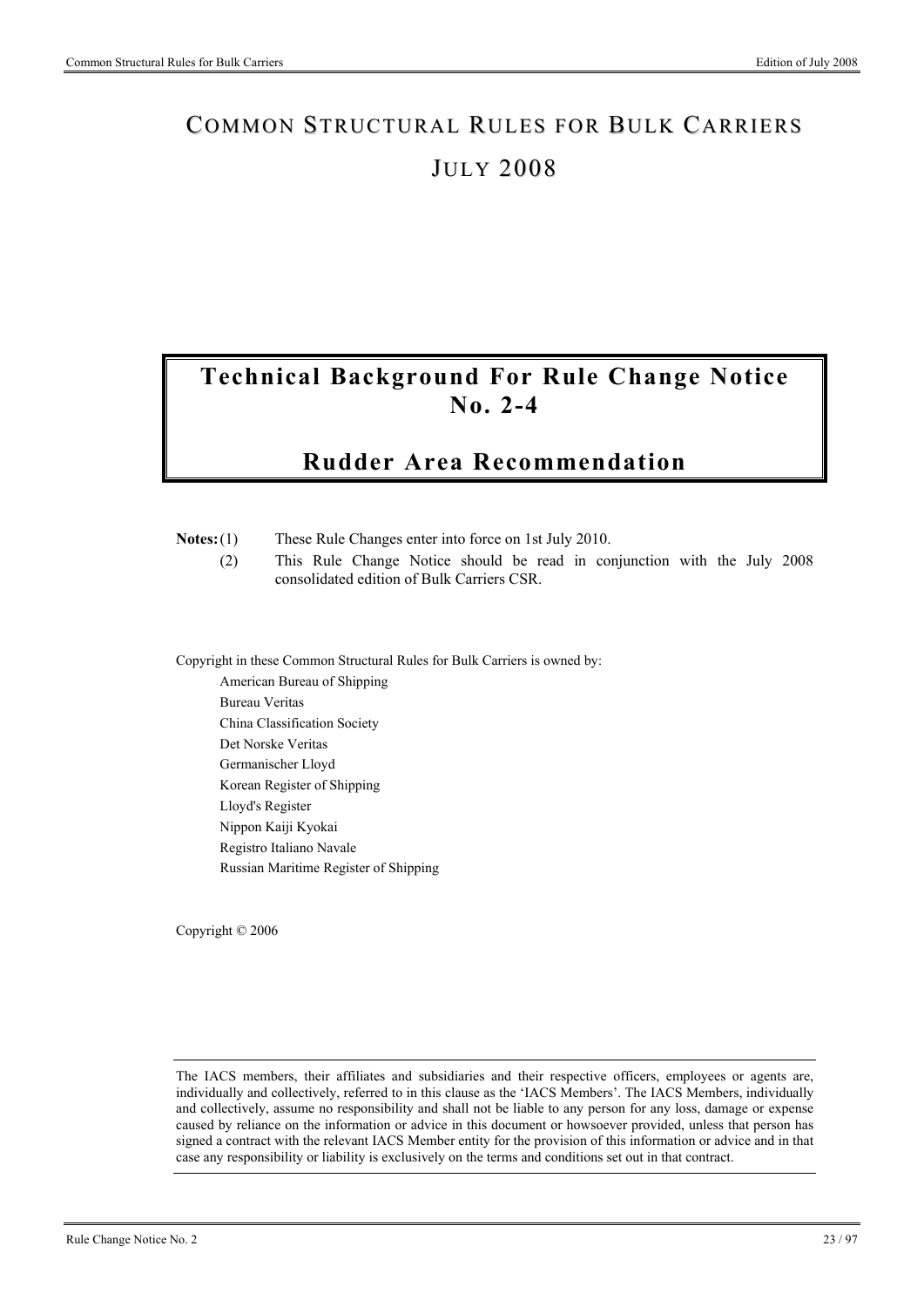This document gives the technical background of the Rule Change Notice No. 2-4 of the July 2008 edition of the Common Structural Rules for Bulk Carriers.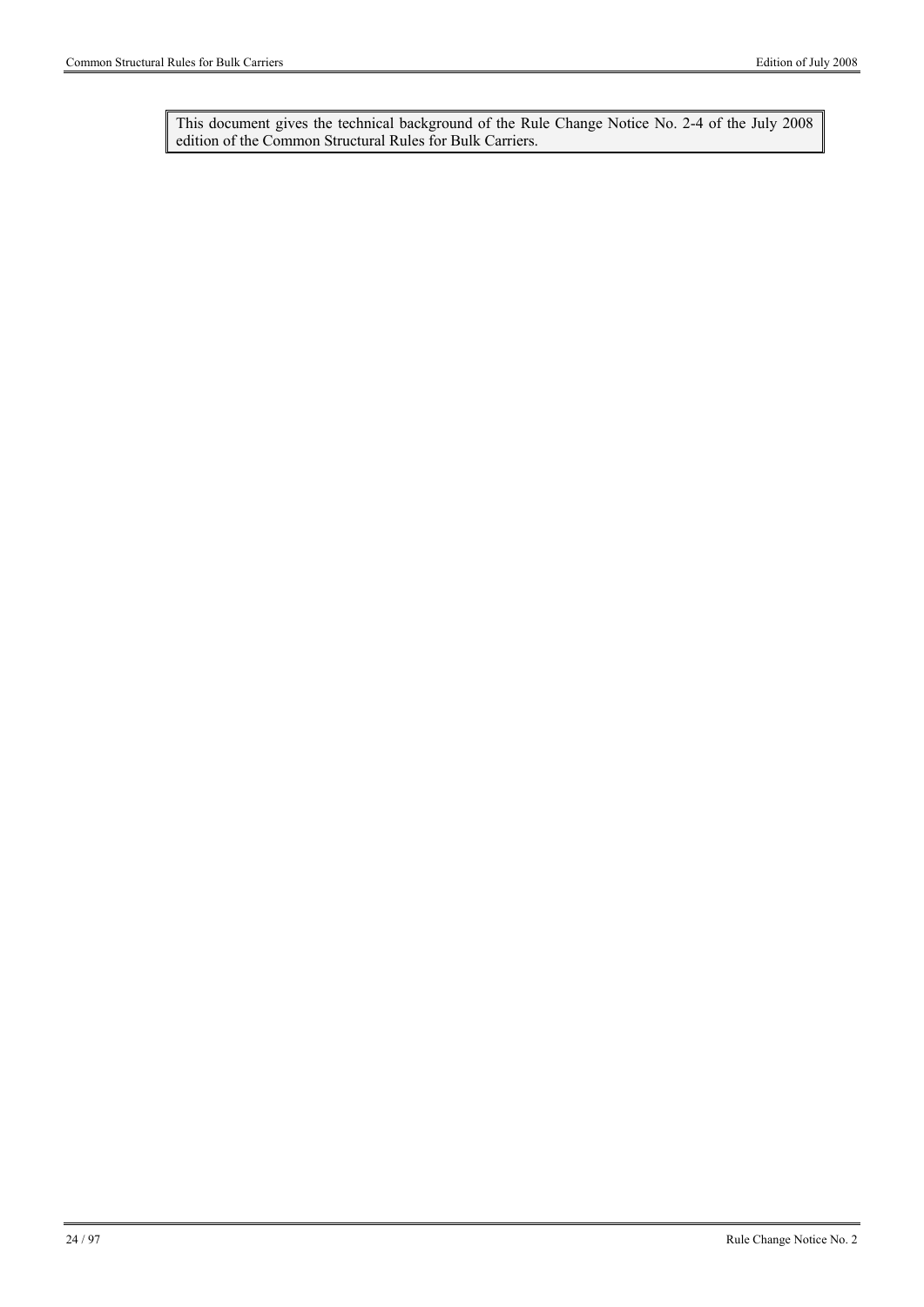## **1 Reasons for the Rule Changes**

### **1.1 Chapter 10, Section 1, [1.1.1] and [1.3]**

**KC reference:** question id 744

The formula, given in Ch 10, Sec 1, [1.3], is only a recommendation, which gives a minimum size based on some major parameters, and is not mandatory.

The size and efficiency of the rudder has to be proven by the ITTC manoeuvring trials and the questions relevant to manoeuvrability should not be included in structural Rules.

## **2 Summary of Rule Changes**

#### **2.1 Chapter 10, Section 1, [1.1.1] and [1.3]**

[1.3] and the first sentence of [1.1.1] are deleted to avoid any misleading use of the Area Recommendation formula.

## **3 Impact on Scantling**

### **3.1 Chapter 10, Section 1, [1.1.1] and [1.3]**

The now deleted formula in [1.3] is only a recommendation and not a requirement; hence there is no change in terms of the steel weight by comparing that before and after the proposed Rule Change.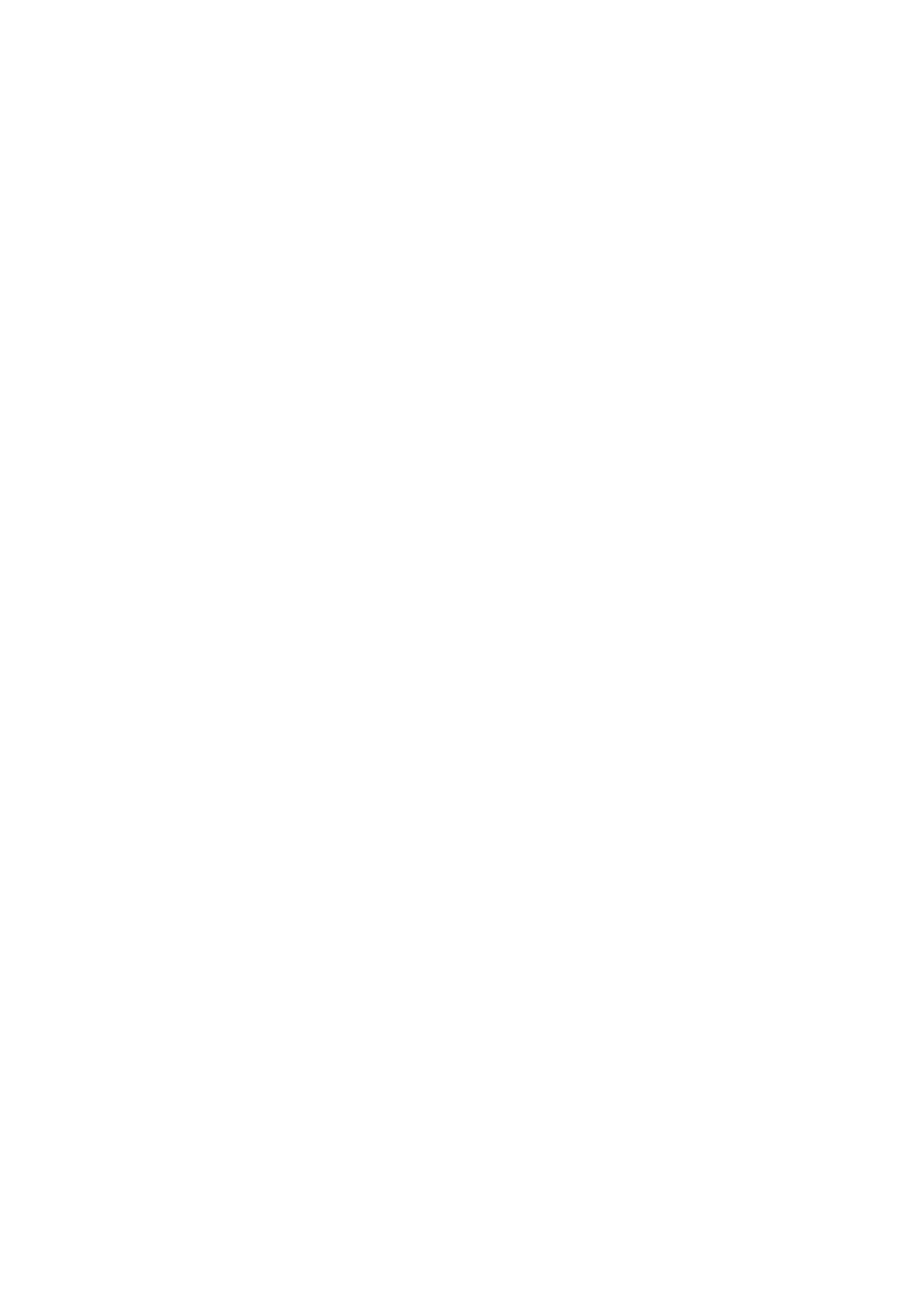# **Rule Change Notice No. 2-5**

# **Lightweight**

#### **Notes:** (1) These Rule Changes enter into force on 1st July 2010.

 (2) This Rule Change Notice should be read in conjunction with the July 2008 consolidated edition of Bulk Carriers CSR.

Copyright in these Common Structural Rules for Bulk Carriers is owned by:

American Bureau of Shipping Bureau Veritas China Classification Society Det Norske Veritas Germanischer Lloyd Korean Register of Shipping Lloyd's Register Nippon Kaiji Kyokai Registro Italiano Navale Russian Maritime Register of Shipping

Copyright © 2006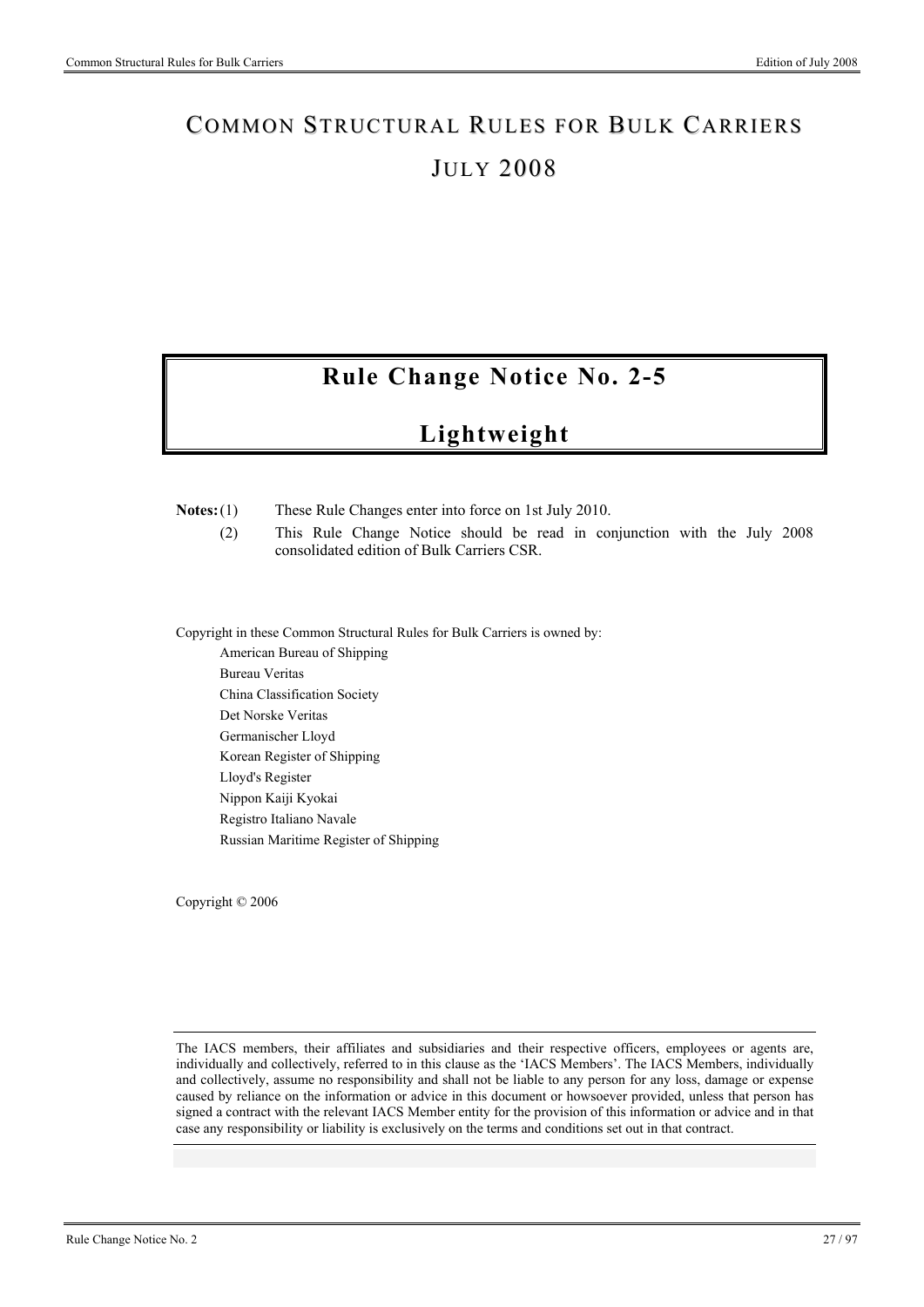For technical background for Rule Changes in this present document, reference is made to separate document Technical Background for Rule Change Notice No. 2-5.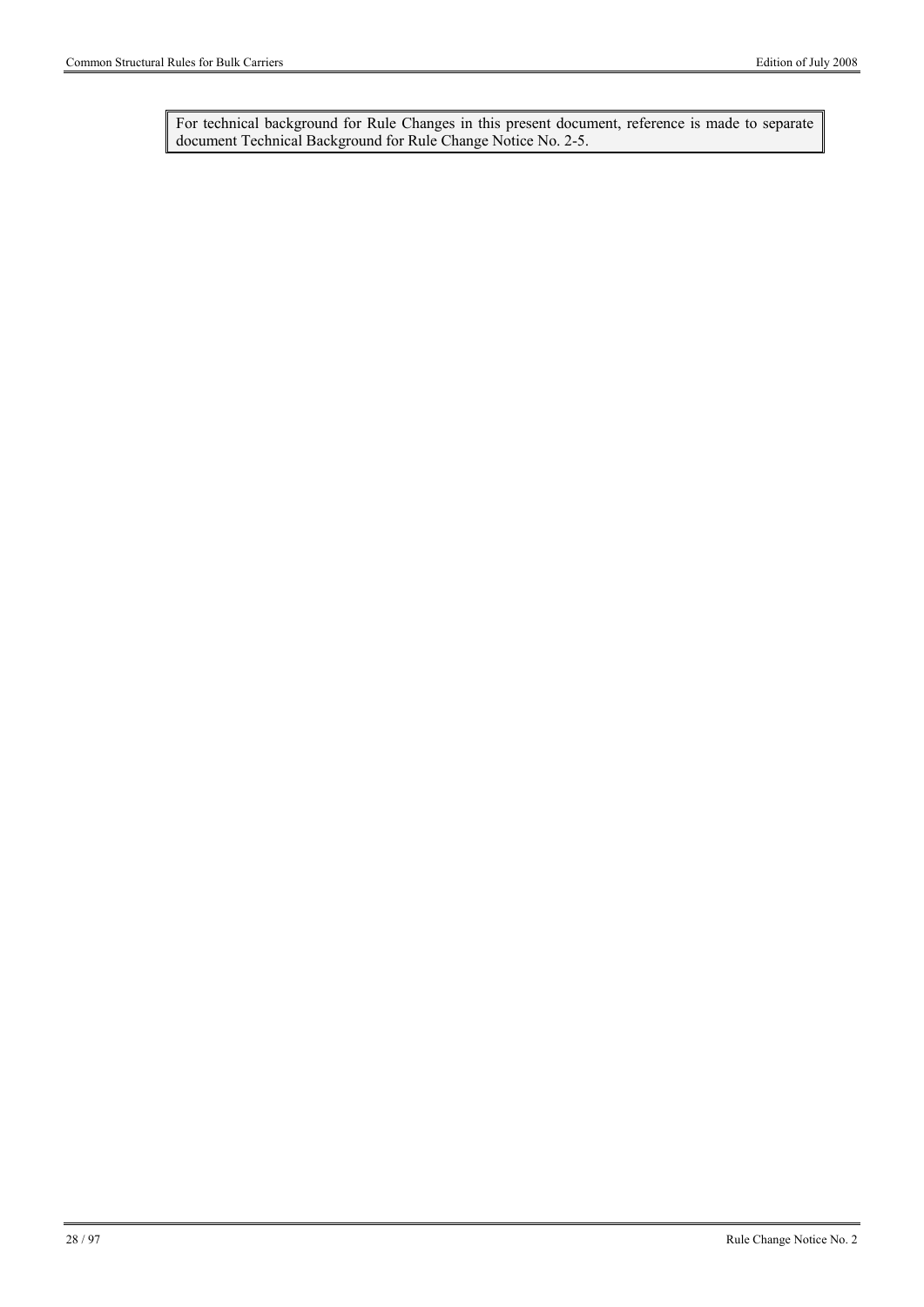# **CHAPTER 1 – GENERAL PRINCIPLES**

## **Section 4 – SYMBOLS AND DEFINITIONS**

## **3. Definitions**

#### **3.7 Lightweight**

3.7.1

The lightweight is the displacement, in t, without cargo, fuel, lubricating oil, ballast water, fresh water and feed water in tanks, consumable stores and passengers and crew and their effects, but including liquids in piping.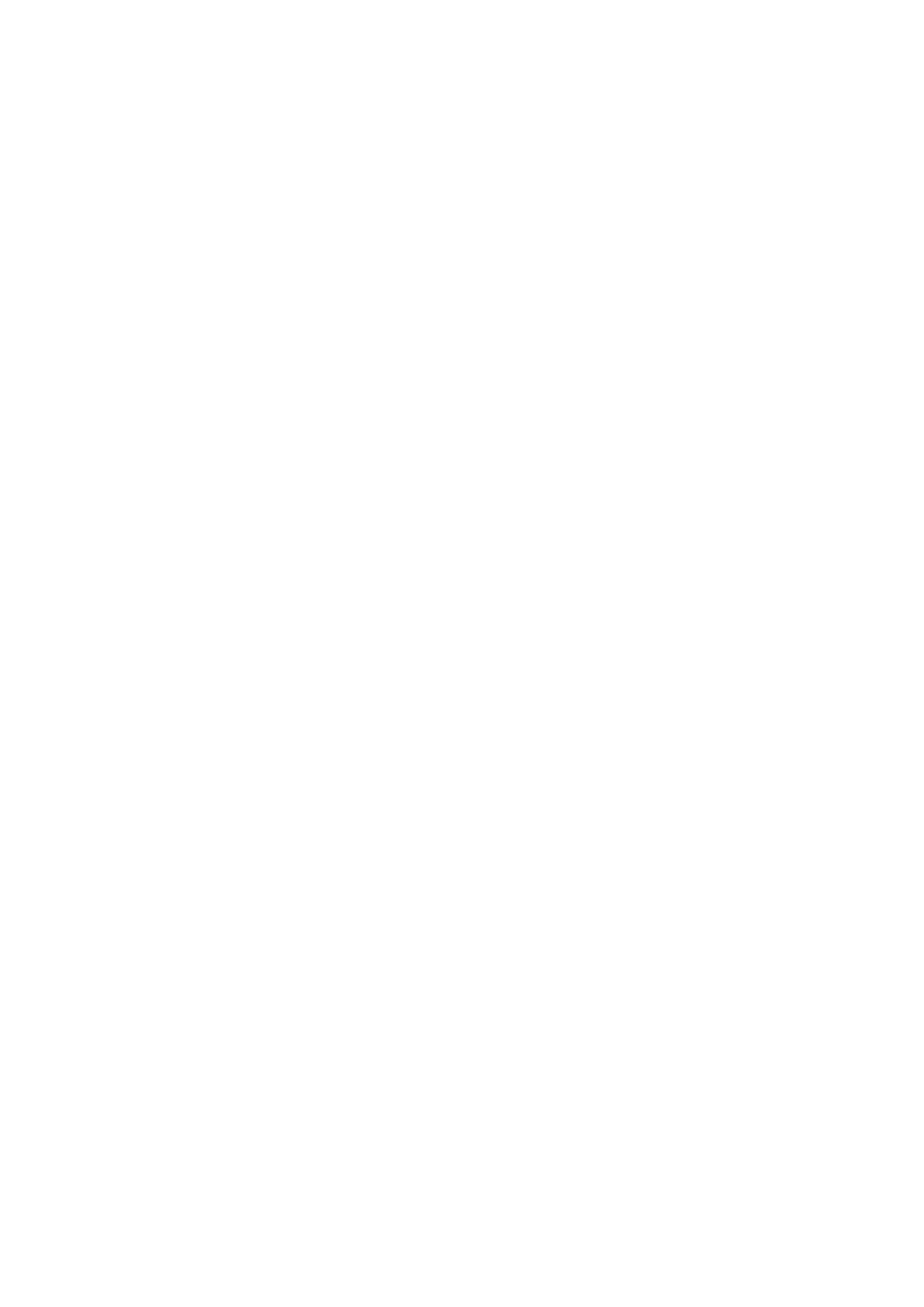# **Technical Background For Rule Change Notice No. 2-5**

# **Lightweight**

| $Notes:(1)$ | These Rule Changes enter into force on 1st July 2010. |  |
|-------------|-------------------------------------------------------|--|

 (2) These Technical Background for Rule Change Notice should be read in conjunction with the July 2008 consolidated edition of Bulk Carriers CSR.

Copyright in these Common Structural Rules for Bulk Carriers is owned by:

American Bureau of Shipping Bureau Veritas China Classification Society Det Norske Veritas Germanischer Lloyd Korean Register of Shipping Lloyd's Register Nippon Kaiji Kyokai Registro Italiano Navale Russian Maritime Register of Shipping

Copyright © 2006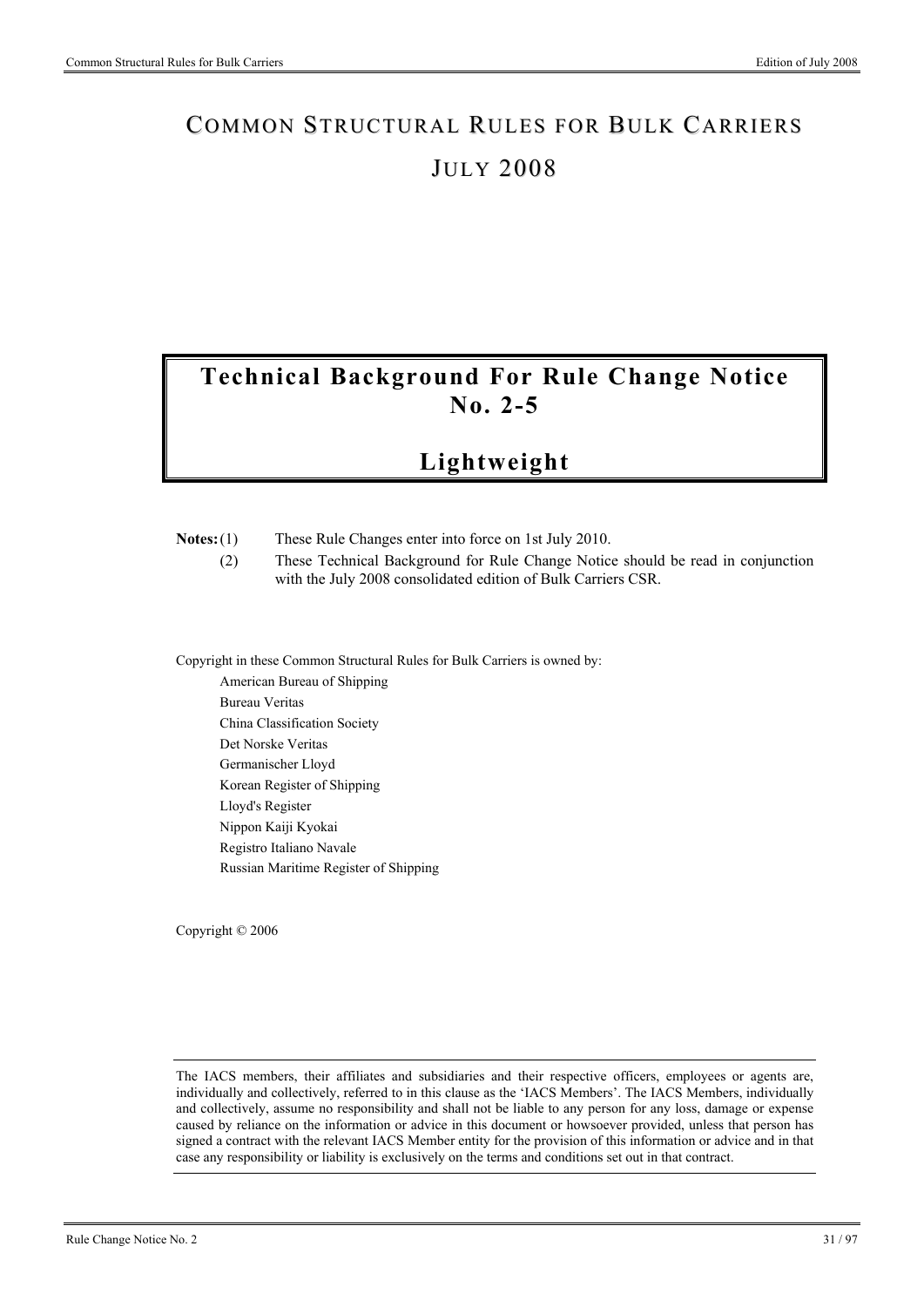This document gives the technical background of the Rule Change Notice No. 2-5 of the July 2008 edition of the Common Structural Rules for Bulk Carriers.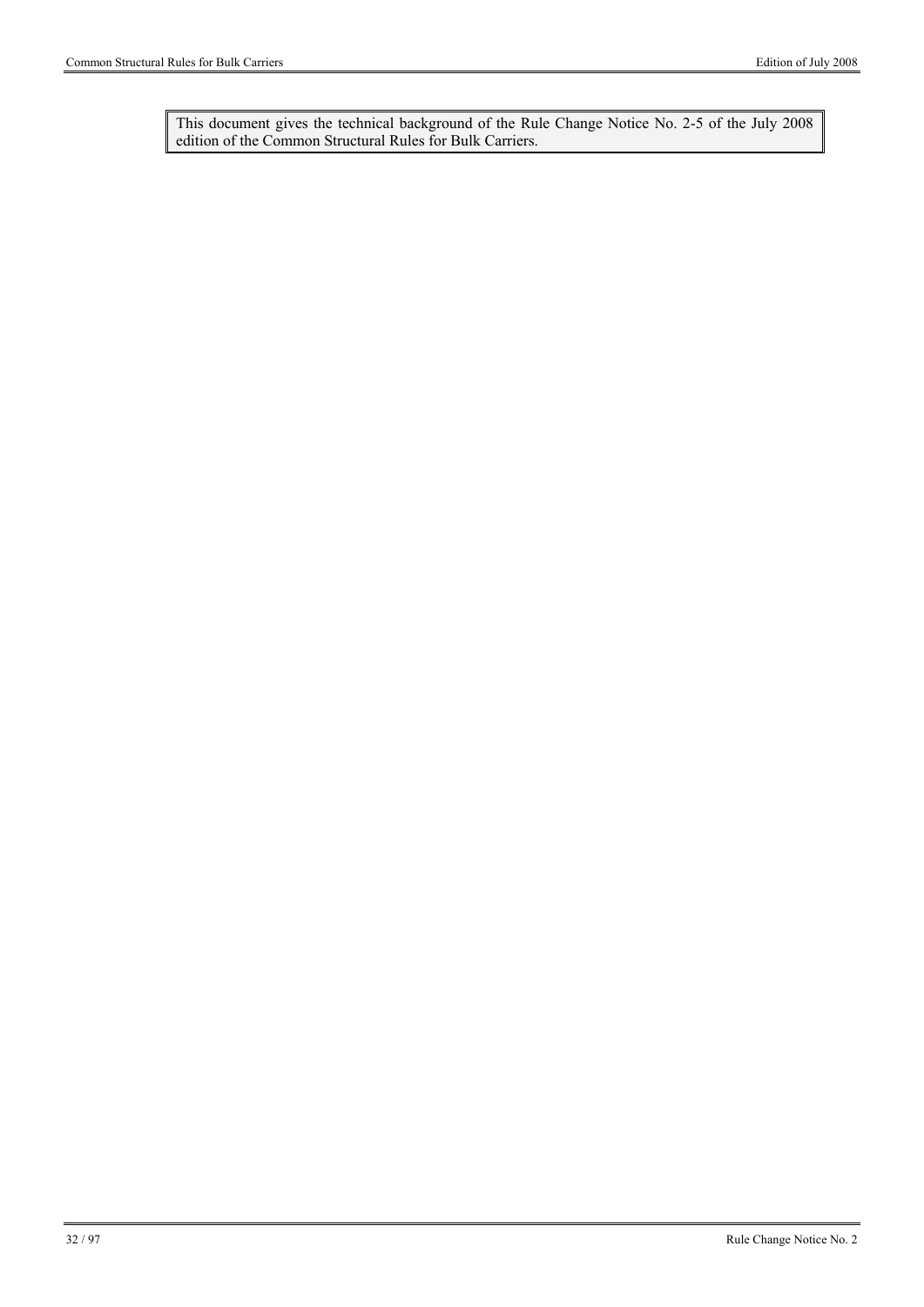## **1 Reason for the Rule Changes**

### **1.1 Chapter 1, Section 4, [3.7.1]**

**KC reference:** question id 713

The definition of lightweight is made to be in line with the definition in the Reg.3.22 Chapter II-1 of SOLAS.

## **2 Summary of Rule Changes**

### **2.1 Chapter 1, Section 4, [3.7.1]**

According to Reg.3.22 Chapter II-1 of SOLAS, "Lightweight is the displacement of a ship in tonnes without cargo, fuel, lubricating oil, ballast water, fresh water and feedwater in tanks, consumable stores, and passengers and crew and their effects.", the rule change is made to be in line with the definition in it.

# **3 Impact on Scantling**

### **3.1 Chapter 1, Section 4, [3.7.1]**

There is no change in terms of the steel weight by comparing that before and after the proposed Rule Change.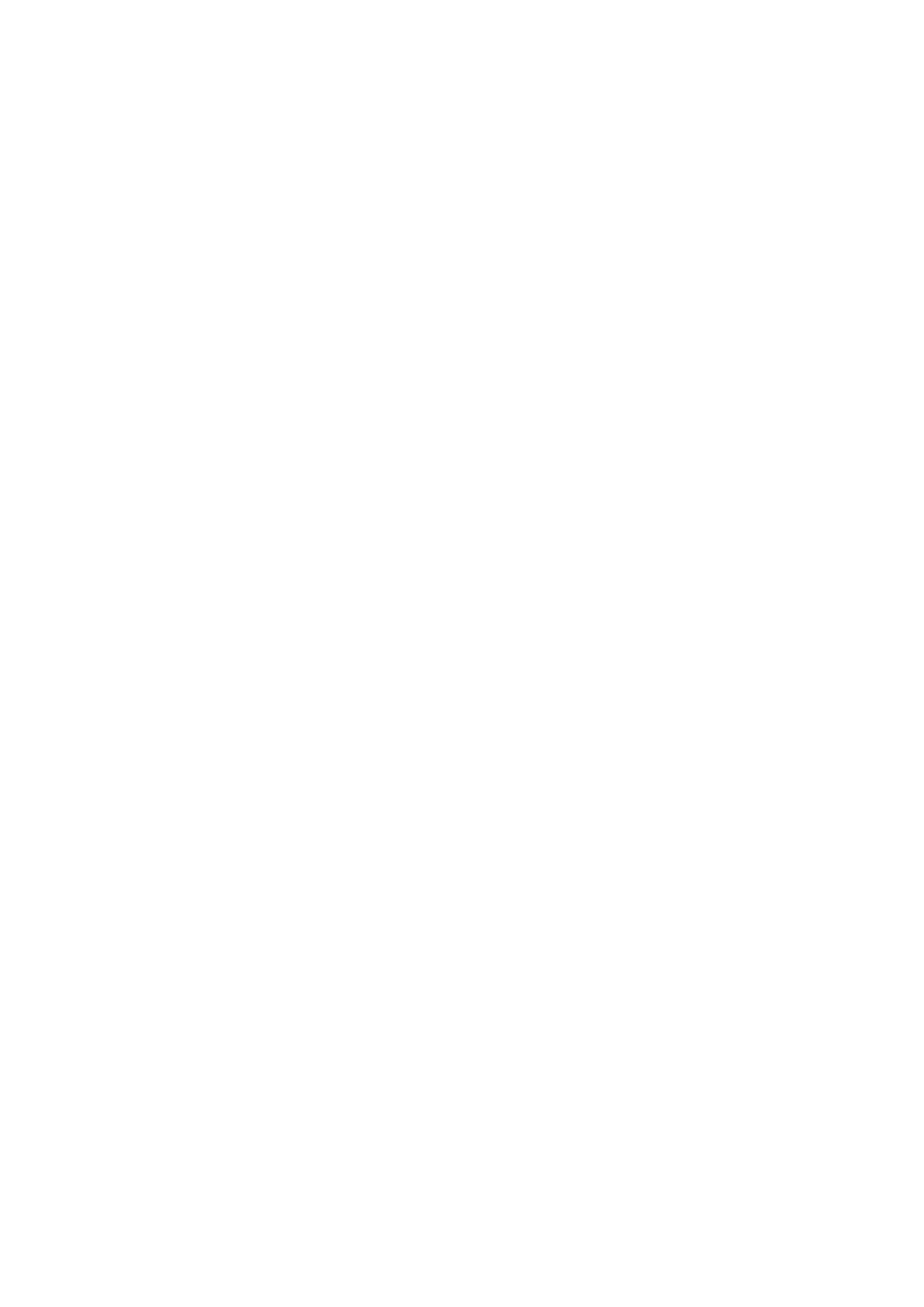# **Rule Change Notice No. 2-6**

# **Protection Measure From Grab Wire**

**Notes:** (1) These Rule Changes enter into force on 1st July 2010.

 (2) This Rule Change Notice should be read in conjunction with the July 2008 consolidated edition of Bulk Carriers CSR.

Copyright in these Common Structural Rules for Bulk Carriers is owned by:

American Bureau of Shipping Bureau Veritas China Classification Society Det Norske Veritas Germanischer Lloyd Korean Register of Shipping Lloyd's Register Nippon Kaiji Kyokai Registro Italiano Navale Russian Maritime Register of Shipping

Copyright © 2006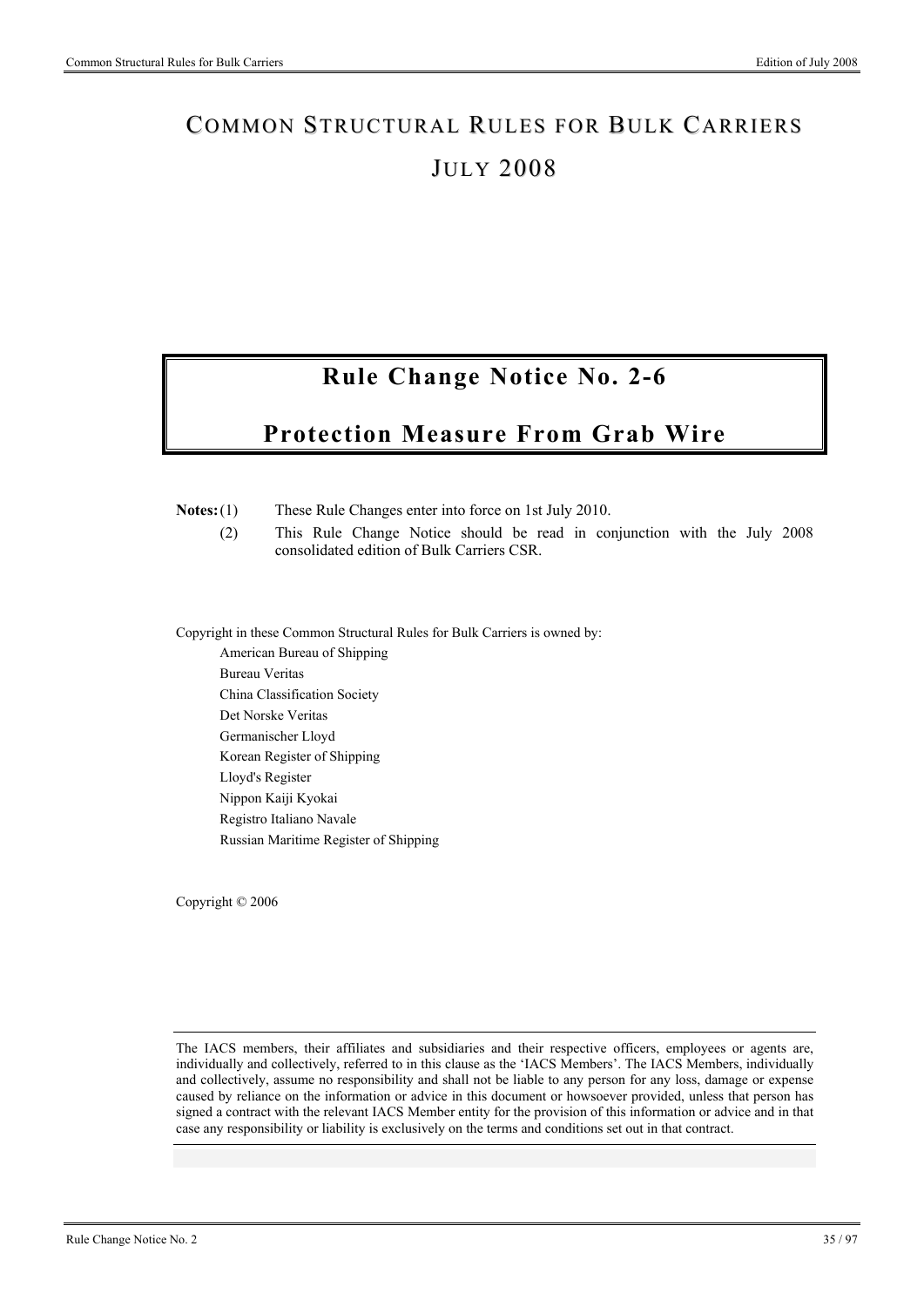For technical background for Rule Changes in this present document, reference is made to separate document Technical Background for Rule Change Notice No. 2-6.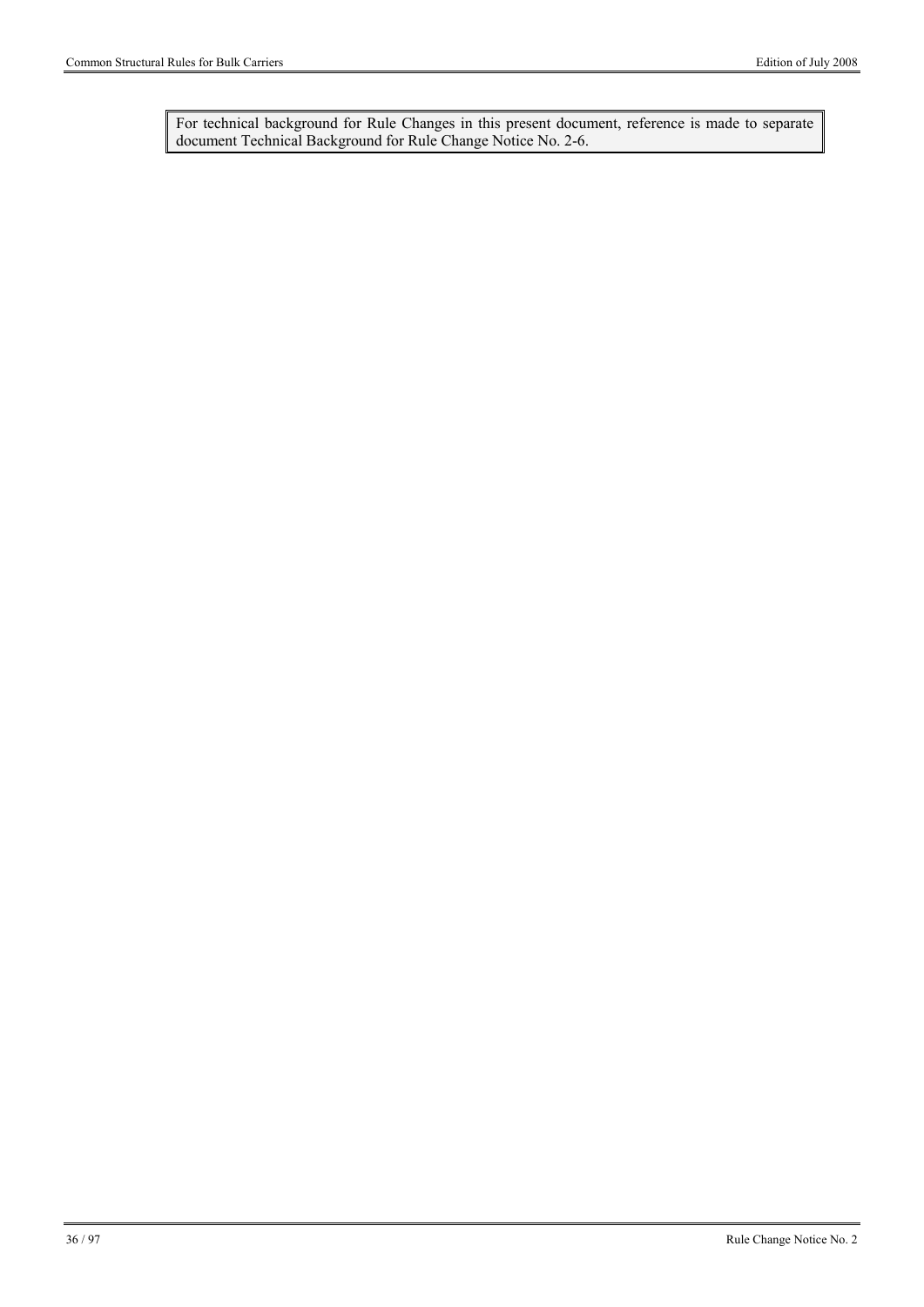## **CHAPTER 3 – STRUCTURAL DESIGN PRINCIPLES**

#### **Section 6 – STRUCTURAL ARRANGEMENT PRINCIPLES**

#### **9. Deck structure**

#### **9.5 Hatch supporting structures**

#### 9.5.4

For ships with holds designed for loading/discharging by grabs and having the additional class notation **GRAB[X], W**wire rope grooving in way of cargo holds openings is to be prevented by fitting suitable protection such as half-round bar on the hatch side girders (i.e. upper portion of top side tank plates)/hatch end beams in cargo hold  $\leftrightarrow$  and upper portion of hatch coamings.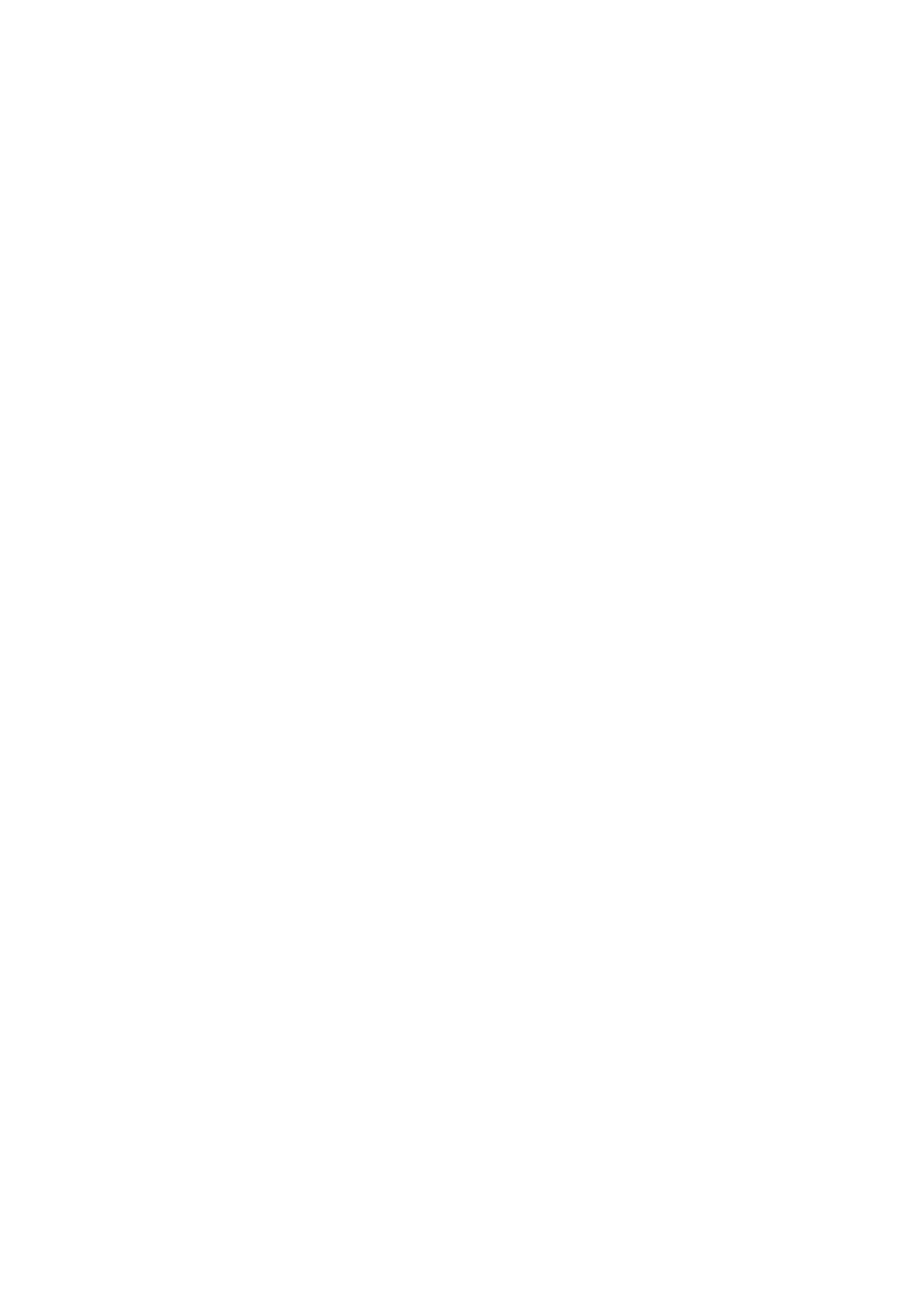# **Technical Background For Rule Change Notice No. 2-6**

# **Protection Measure From Grab Wire**

| $Notes:(1)$<br>(2) | These Rule Changes enter into force on 1st July 2010.<br>This Technical Background For Rule Change Notice should be read in conjunction<br>with the July 2008 consolidated edition of Bulk Carriers CSR. |
|--------------------|----------------------------------------------------------------------------------------------------------------------------------------------------------------------------------------------------------|
|                    | Copyright in these Common Structural Rules for Bulk Carriers is owned by:                                                                                                                                |
|                    | American Bureau of Shipping                                                                                                                                                                              |
|                    | Bureau Veritas                                                                                                                                                                                           |
|                    | China Classification Society                                                                                                                                                                             |
|                    | Det Norske Veritas                                                                                                                                                                                       |
|                    | Germanischer Lloyd                                                                                                                                                                                       |
|                    | Korean Register of Shipping                                                                                                                                                                              |
|                    | Lloyd's Register                                                                                                                                                                                         |
|                    | Nippon Kaiji Kyokai                                                                                                                                                                                      |

Copyright © 2006

Registro Italiano Navale

Russian Maritime Register of Shipping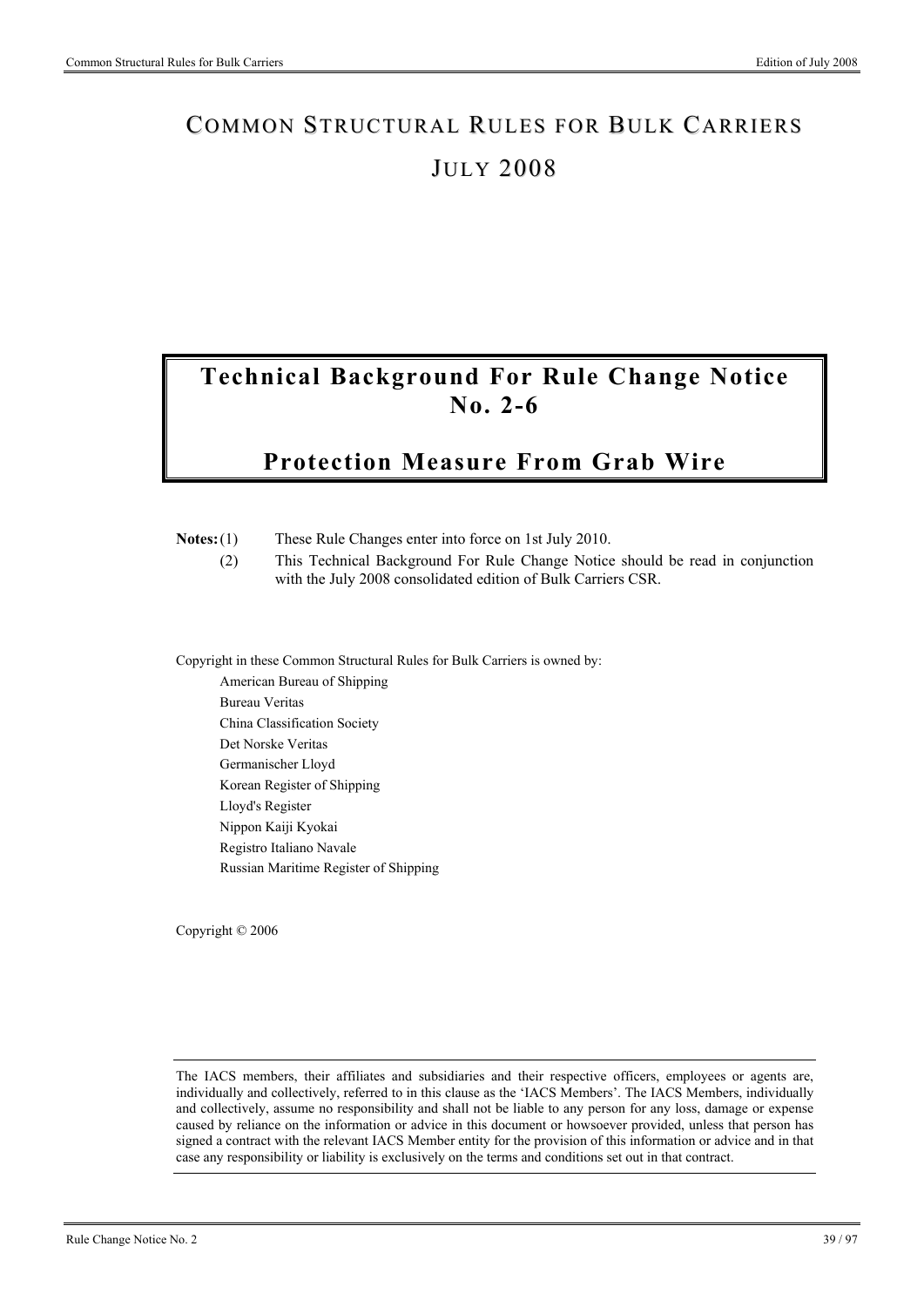This document gives the technical background of the Rule Change Notice No. 2-6 of the July 2008 edition of the Common Structural Rules for Bulk Carriers.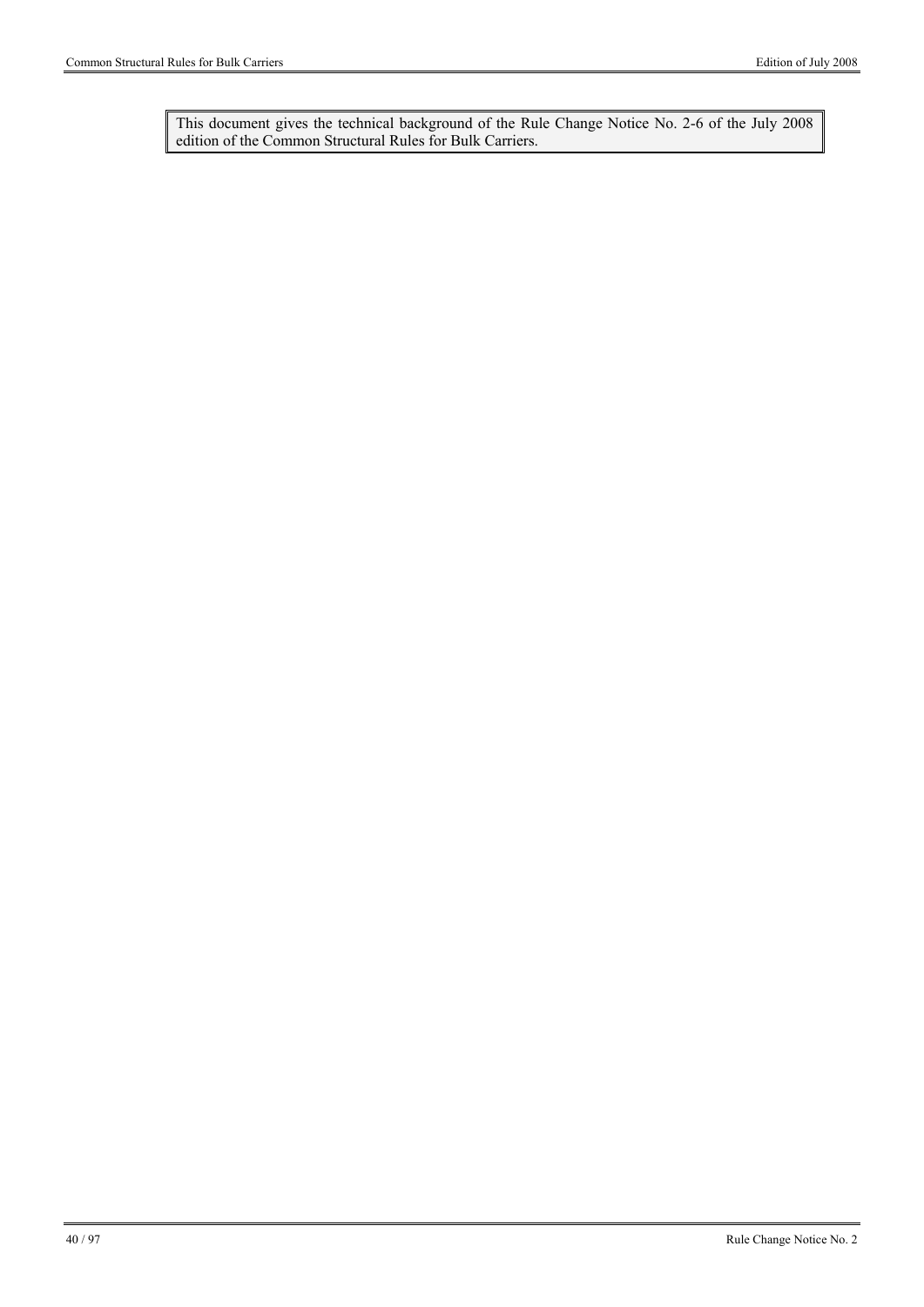### **1 Reasons for the Rule Changes**

#### **1.1 Chapter 3, Section 6, [9.5.4]**

SOLAS XII/6.5.1 applies to ships having length L of 150m or above and carrying the cargoes of 1 t/m<sup>3</sup> and above, i.e. BC-A and BC-B ships. Accounting for the reality, protection measure from loading/discharge equipment wire, such as grab, should be taken for bulk carriers.

In the CSR for BC, the additional class notation "GRAB" is mandatory for BC-A and BC-B ships and is voluntary for ships other than BC-A and BC-B ships.

Therefore, this requirement should apply to ships having the additional class notation **GRAB [X]** including those ships other than BC-A and BC-B ships

To be in line with SC 208, the position to fit protection bars is specified.

### **2 Summary of Rule Changes**

#### **2.1 Chapter 3, Section 6, [9.5.4]**

The application of [9.5.4] is added, referring to those ships having the additional class notation GRAB[X].

The conjunction "or" is changed to "and".

### **3 Impact on Scantling**

#### **3.1 Chapter 3, Section 6, [9.5.4]**

There is no change in terms of steel weight by comparing that before and after the proposed Rule Change.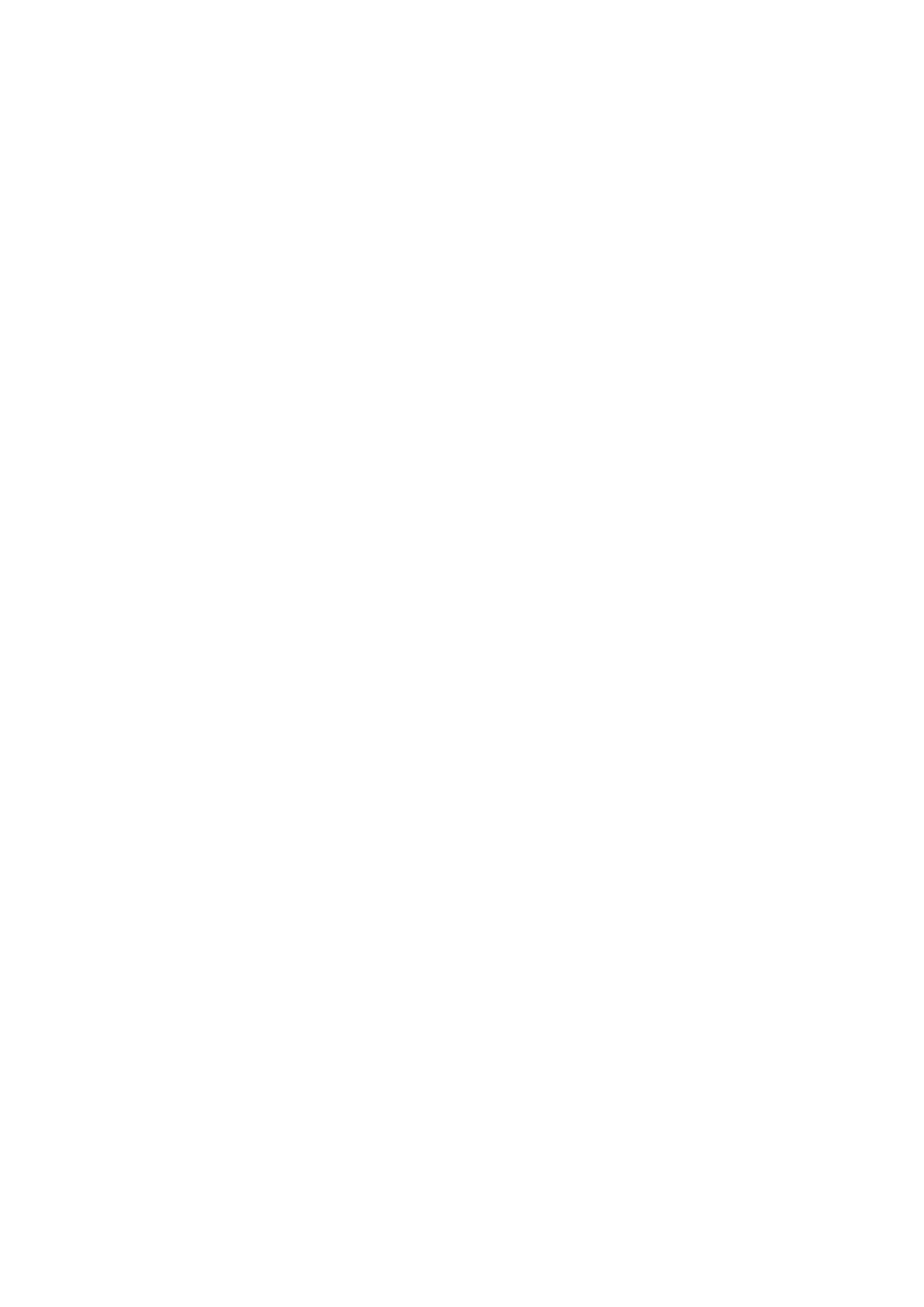# **Rule Change Notice No. 2-7**

## **PMA**

**Notes:** (1) These Rule Changes enter into force on 1st July 2010.

 (2) This Rule Change Notice should be read in conjunction with the July 2008 consolidated edition of Bulk Carriers CSR.

Copyright in these Common Structural Rules for Bulk Carriers is owned by:

American Bureau of Shipping Bureau Veritas China Classification Society Det Norske Veritas Germanischer Lloyd Korean Register of Shipping Lloyd's Register Nippon Kaiji Kyokai Registro Italiano Navale Russian Maritime Register of Shipping

Copyright © 2006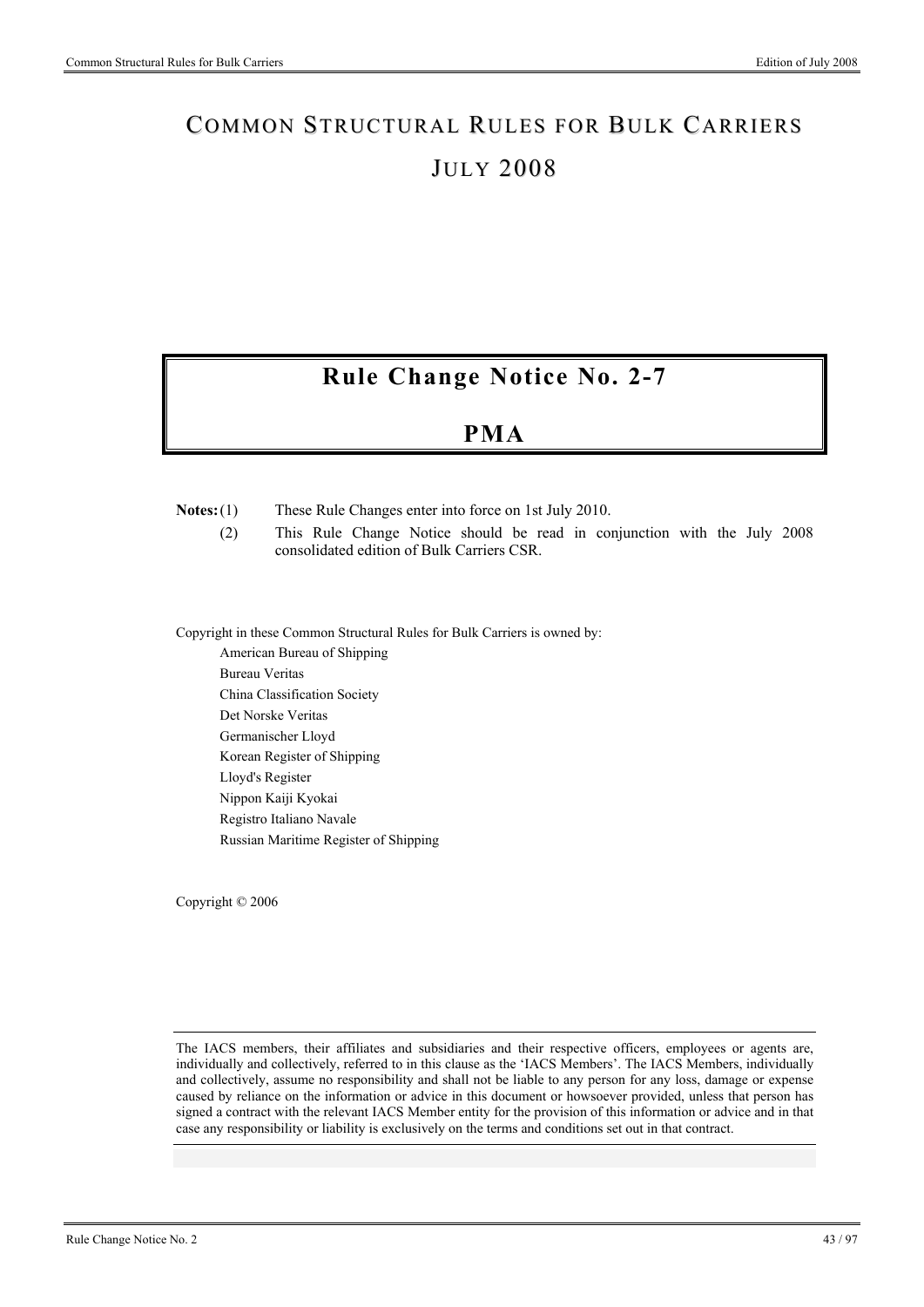For technical background for Rule Changes in this present document, reference is made to separate document Technical Background for Rule Change Notice No. 2-7.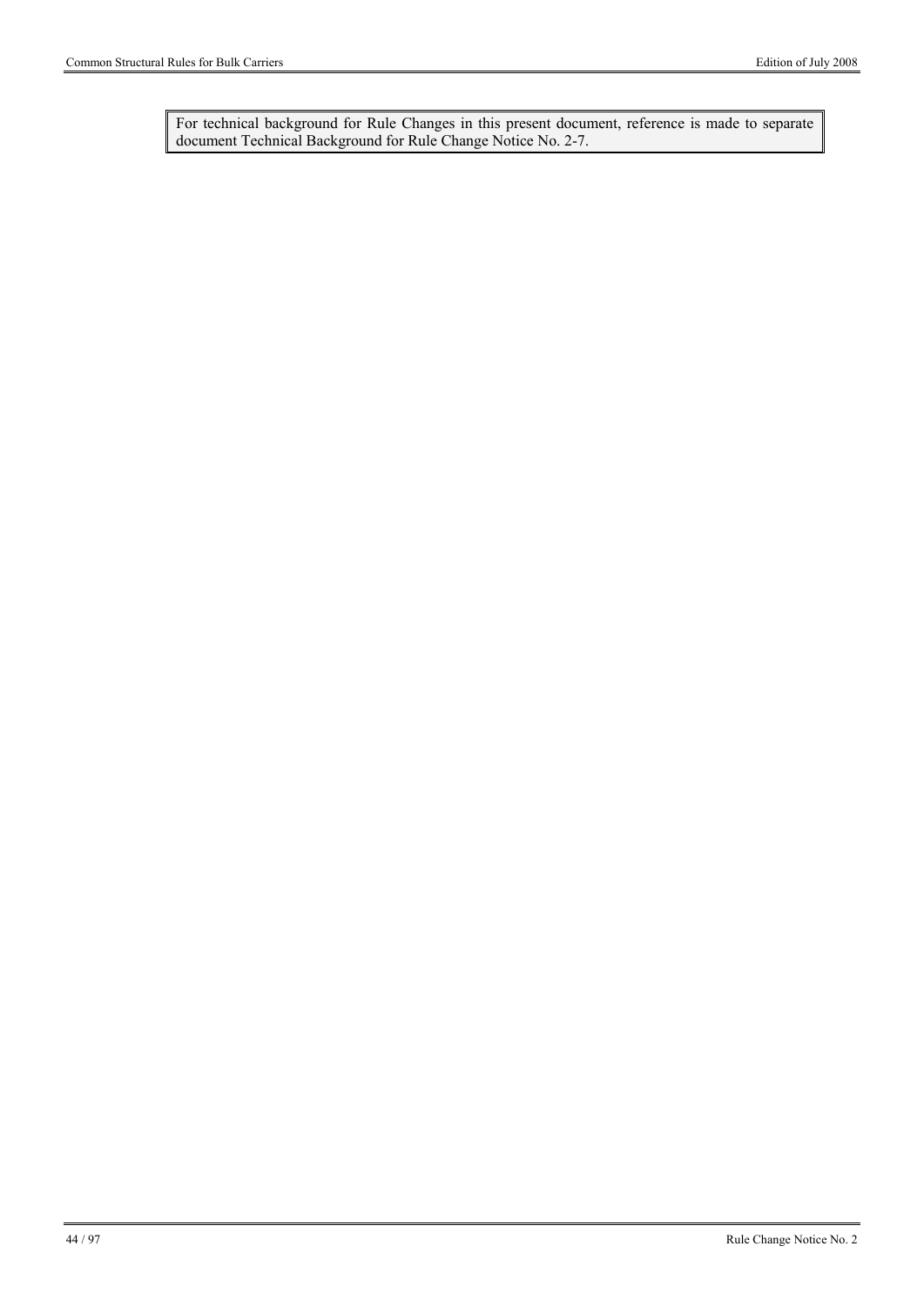## **CHAPTER 1 – GENERAL PRINCIPLES**

#### **Section 3 – FUNCTIONAL REQUIREMENTS**

#### **2. Definition of functional requirements**

#### **2.5 Means of access**

2.5.1

Ship structures subject to overall and close-up inspection and thickness measurements are to be provided with means capable of ensuring safe access to the structures. The means of access are to be described in a Ship Structure Access Manual for bulk carriers of 20,000 gross tonnage and over. Reference is made to SOLAS, Chapter II-1, Regulation 3-6.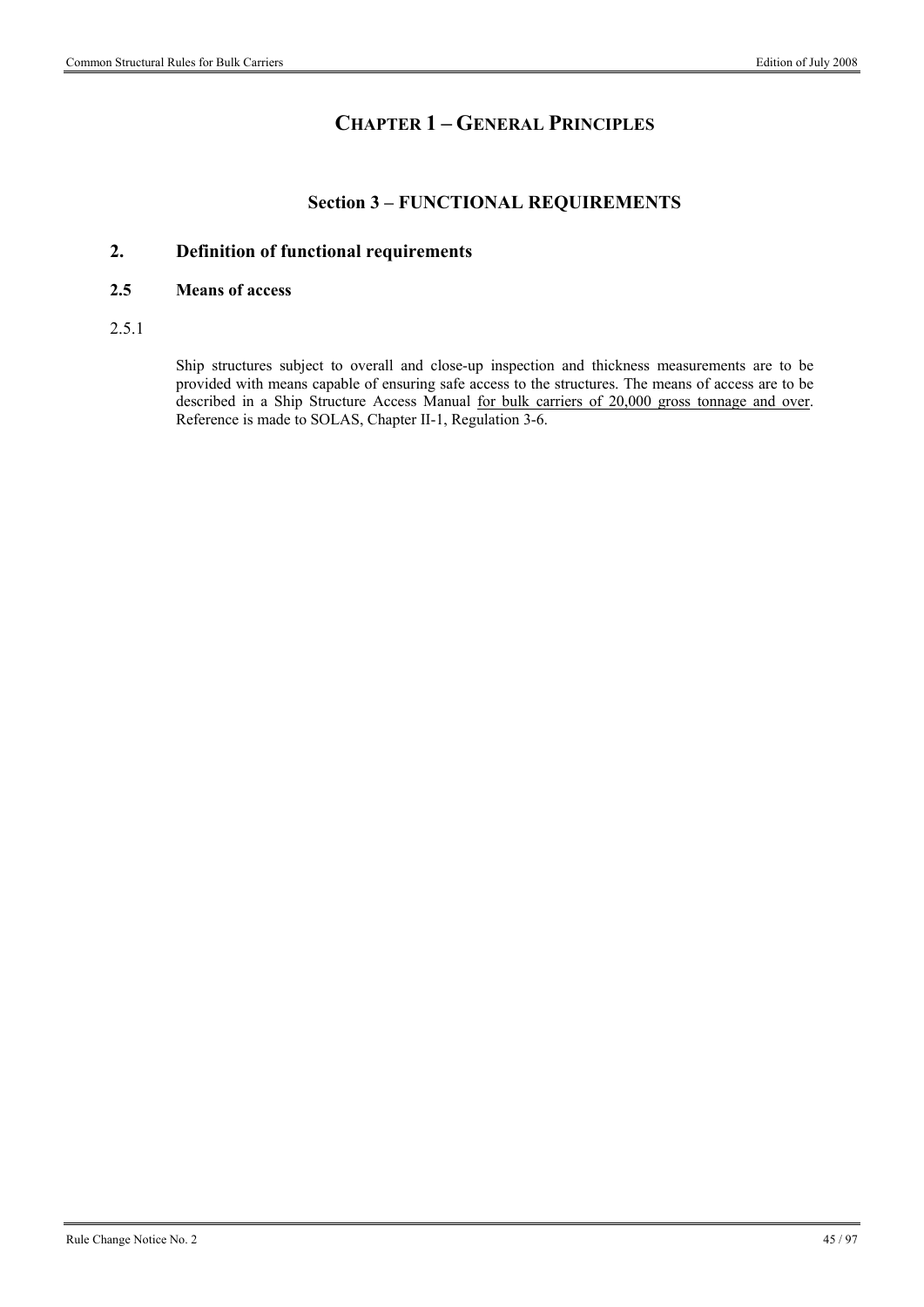### **CHAPTER 2 – GENERAL ARRANGEMENT DESIGN**

#### **Section 3 – ACCESS ARRANGEMENT**

#### **1. General**

#### **1.0 Application**

1.0.1

This section applies to ships of 20,000 gross tonnage and over.

#### **1.1 Means of access to cargo and other spaces**

#### 1.1.1

Ref. SOLAS Reg.II-1/3-6 .2.1 (Resolution MSC.151(78))

*Each space is to be provided with means of access to enable, throughout the life of a ship, overall and close-up inspections and thickness measurements of the ship's structures. Such means of access are to comply with [1.3] and [2].* 

#### 1.1.2

*Ref. SOLAS Reg.II-1/3-6 .2.2 (Resolution MSC.151(78))* 

*Where a permanent means of access may be susceptible to damage during normal cargo loading and unloading operations or where it is impracticable to fit permanent means of access, the Administration may allow, in lieu thereof, the provision of movable or portable means of access, as specified in [2], provided that the means of attaching, rigging, suspending or supporting the portable means of access forms a permanent part of the ship's structure. All portable equipment are to be capable of being readily erected or deployed by ship's personnel.* 

#### 1.1.3

*Ref. SOLAS Reg.II-1/3-6 .2.3 (Resolution MSC.151(78))* 

*The construction and materials of all means of access and their attachment to the ship's structure are to be to the satisfaction of the Society.*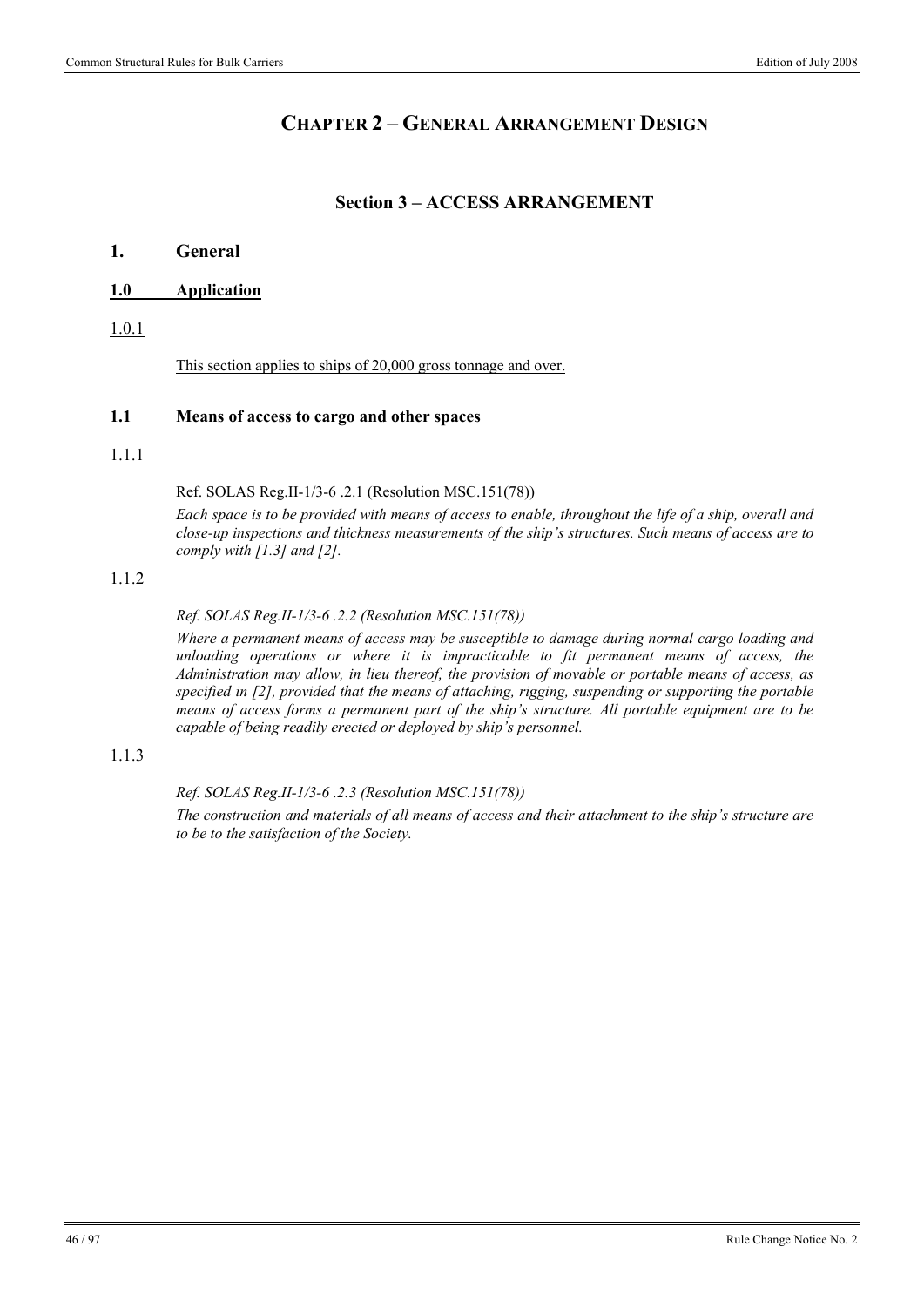# **Technical Background For Rule Change Notice No. 2-7**

## **PMA**

| $Notes:(1)$ | These Rule Changes enter into force on 1st July 2010. |  |
|-------------|-------------------------------------------------------|--|

 (2) This Technical Background For Rule Change Notice should be read in conjunction with the July 2008 consolidated edition of Bulk Carriers CSR.

Copyright in these Common Structural Rules for Bulk Carriers is owned by:

American Bureau of Shipping Bureau Veritas China Classification Society Det Norske Veritas Germanischer Lloyd Korean Register of Shipping Lloyd's Register Nippon Kaiji Kyokai Registro Italiano Navale Russian Maritime Register of Shipping

Copyright © 2006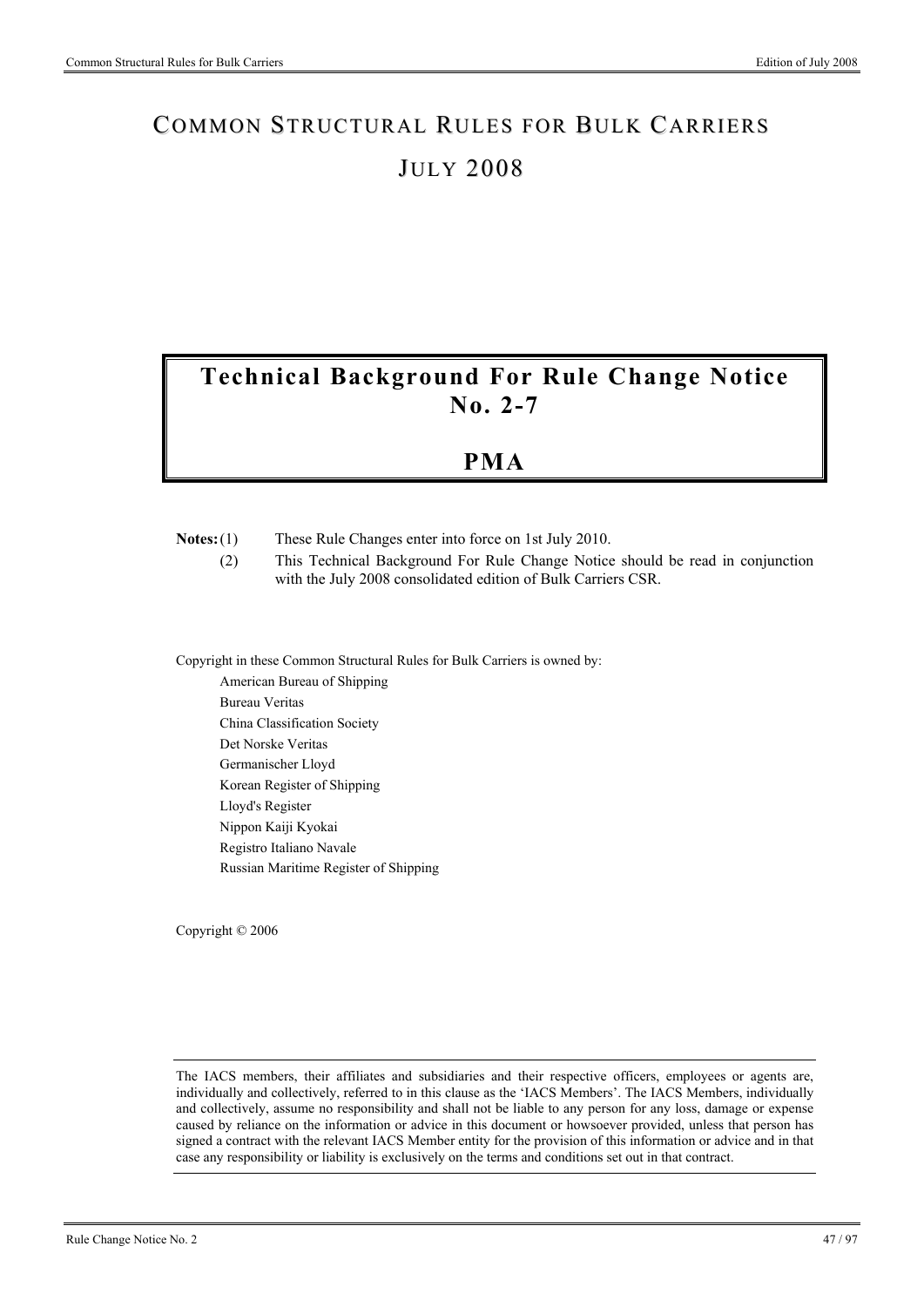This document gives the technical background of the Rule Change Notice No. 2-7 of the July 2008 edition of the Common Structural Rules for Bulk Carriers.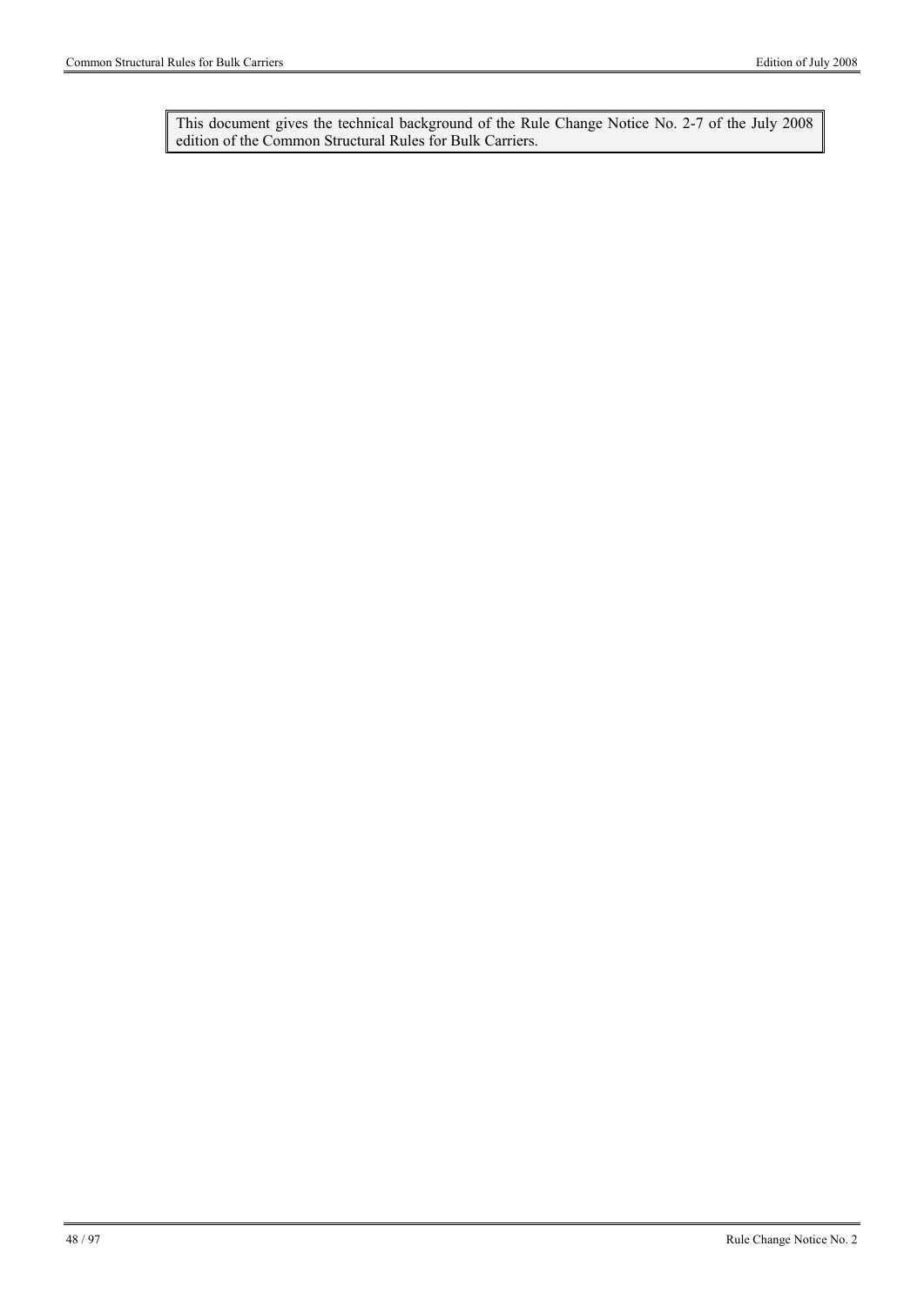### **1 Reasons for the Rule Changes**

#### **1.1 Chapter 1, Section 3, [2.5.1]**

**KC reference:** question id 351 The change is made to be in line with the SOLAS II-1/3-6.

#### **1.2 Chapter 2, Section 3, [1]**

**KC references:** questions id 351 & 853 These changes are made to be in line with the SOLAS II-1/3-6 and the Resolution MSC.151/158(78).

### **2 Summary of Rule Changes**

#### **2.1 Chapter 1, Section 3, [2.5.1]**

According to the SOLAS II-1/3-6, the requirement is to be applied to bulk carriers of 20,000 gross tonnage and above, the application of the requirement for PMA is specified in a new sub-article named "Application", referring to the whole section 3.

#### **2.2 Chapter 2, Section 3, [1]**

According to the SOLAS II-1/3-6 and the Resolution MSC.151/158 (78), the requirements are to be applied to bulk carriers of 20000 gross tonnage and above.

### **3 Impact on Scantling**

#### **3.1 Chapter 1, Section 3, [2.5.1]**

There is no change in terms of steel weight by comparing that before and after the proposed Rule Change.

#### **3.2 Chapter 2, Section 3, [1]**

There is no change in terms of steel weight by comparing that before and after the proposed Rule Change.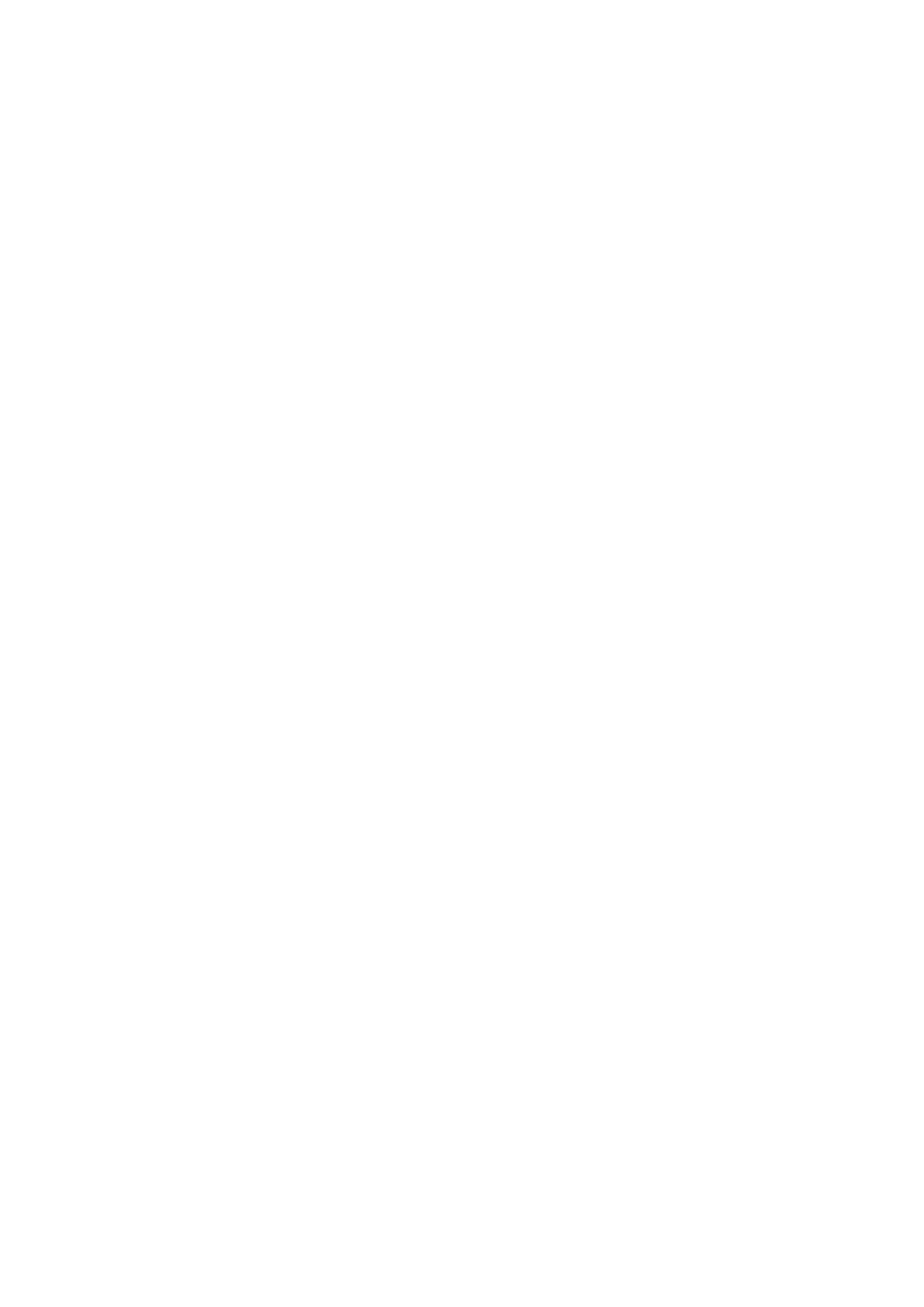# **Rule Change Notice No. 2-9**

## **Recommendation No. 47**

**Notes:** (1) These Rule Changes enter into force on 1st July 2010.

 (2) This Rule Change Notice should be read in conjunction with the July 2008 consolidated edition of Bulk Carriers CSR.

Copyright in these Common Structural Rules for Bulk Carriers is owned by:

American Bureau of Shipping Bureau Veritas China Classification Society Det Norske Veritas Germanischer Lloyd Korean Register of Shipping Lloyd's Register Nippon Kaiji Kyokai Registro Italiano Navale Russian Maritime Register of Shipping

Copyright © 2006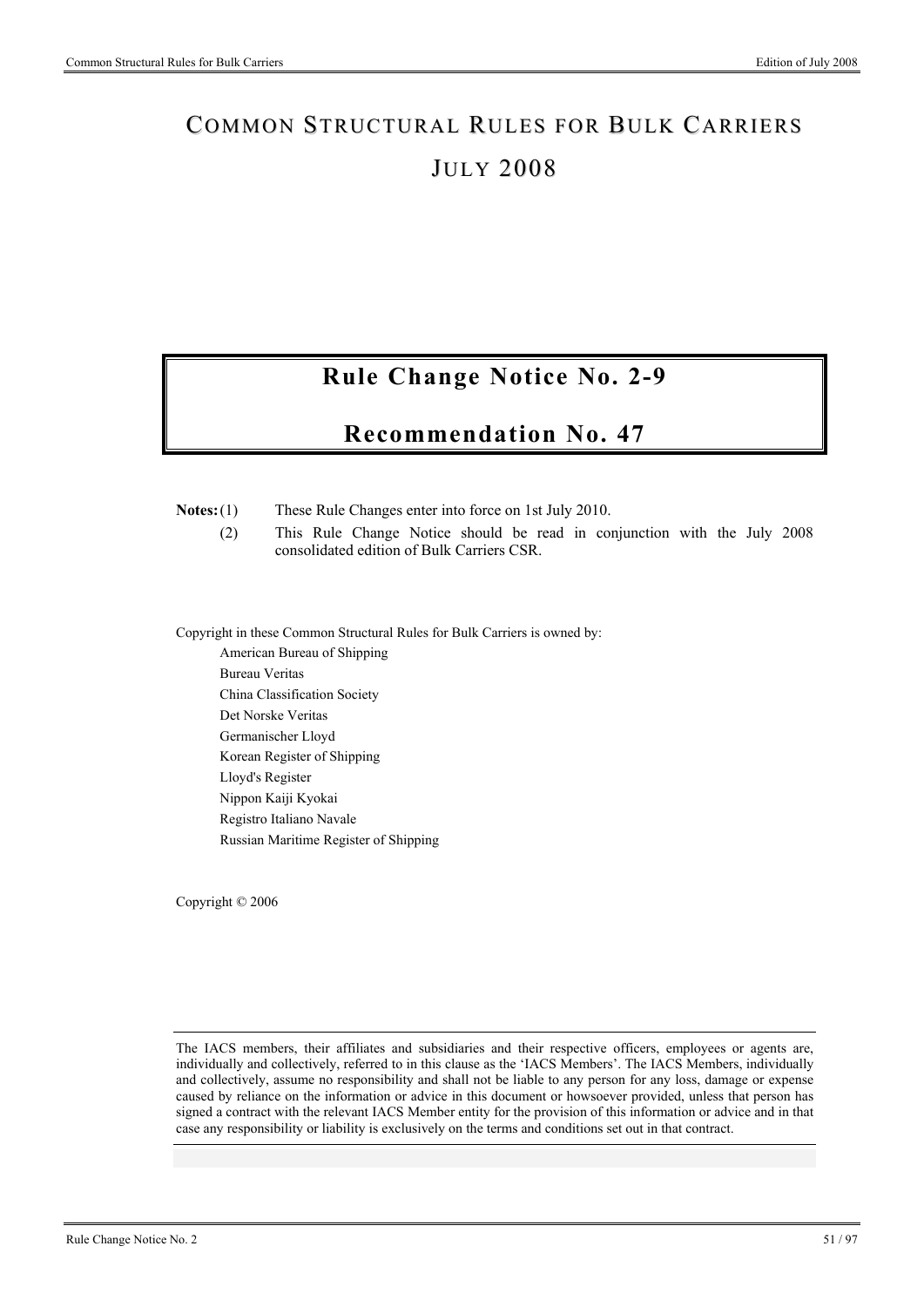For technical background for Rule Changes in this present document, reference is made to separate document Technical Background for Rule Change Notice No. 2-9.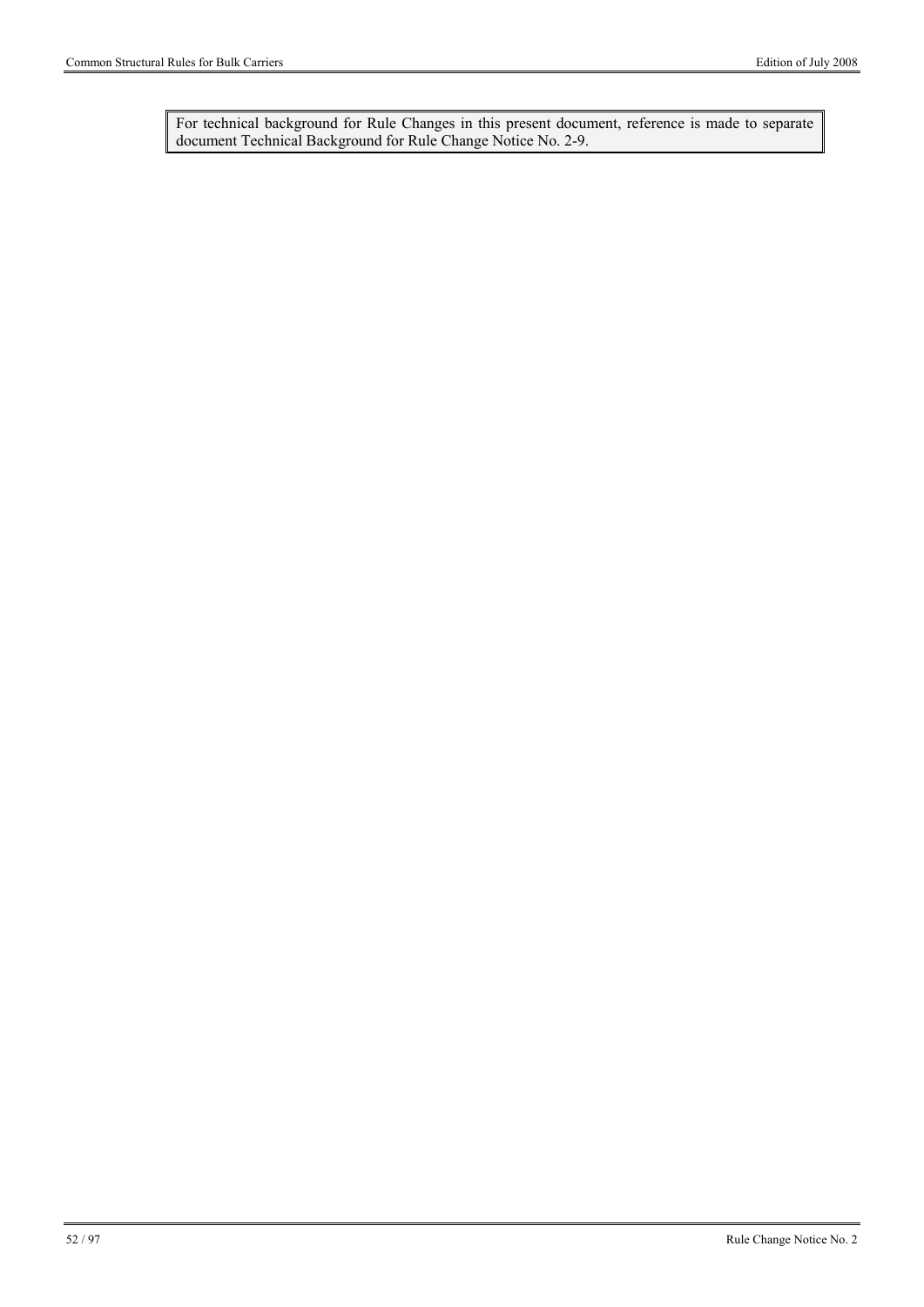## **CHAPTER 11 – CONSTRUCTION AND TESTING**

#### **Section 1 – CONSTRUCTION**

#### **1. Structural details**

#### **1.2 Cold forming**

1.2.1

For cold forming (bending, flanging, beading) of plates corrugated bulkhead the minimum average inside bending radius is to be not less than  $\frac{32t}{t}$  ( $t =$  as-built thickness).

In order to prevent cracking, flame cutting flash or sheering burrs are to be removed before cold forming. After cold forming all structural components and, in particular, the ends of bends (plate edges) are to be examined for cracks. Except in cases where edge cracks are negligible, all cracked components are to be rejected. Repair welding is not permissible.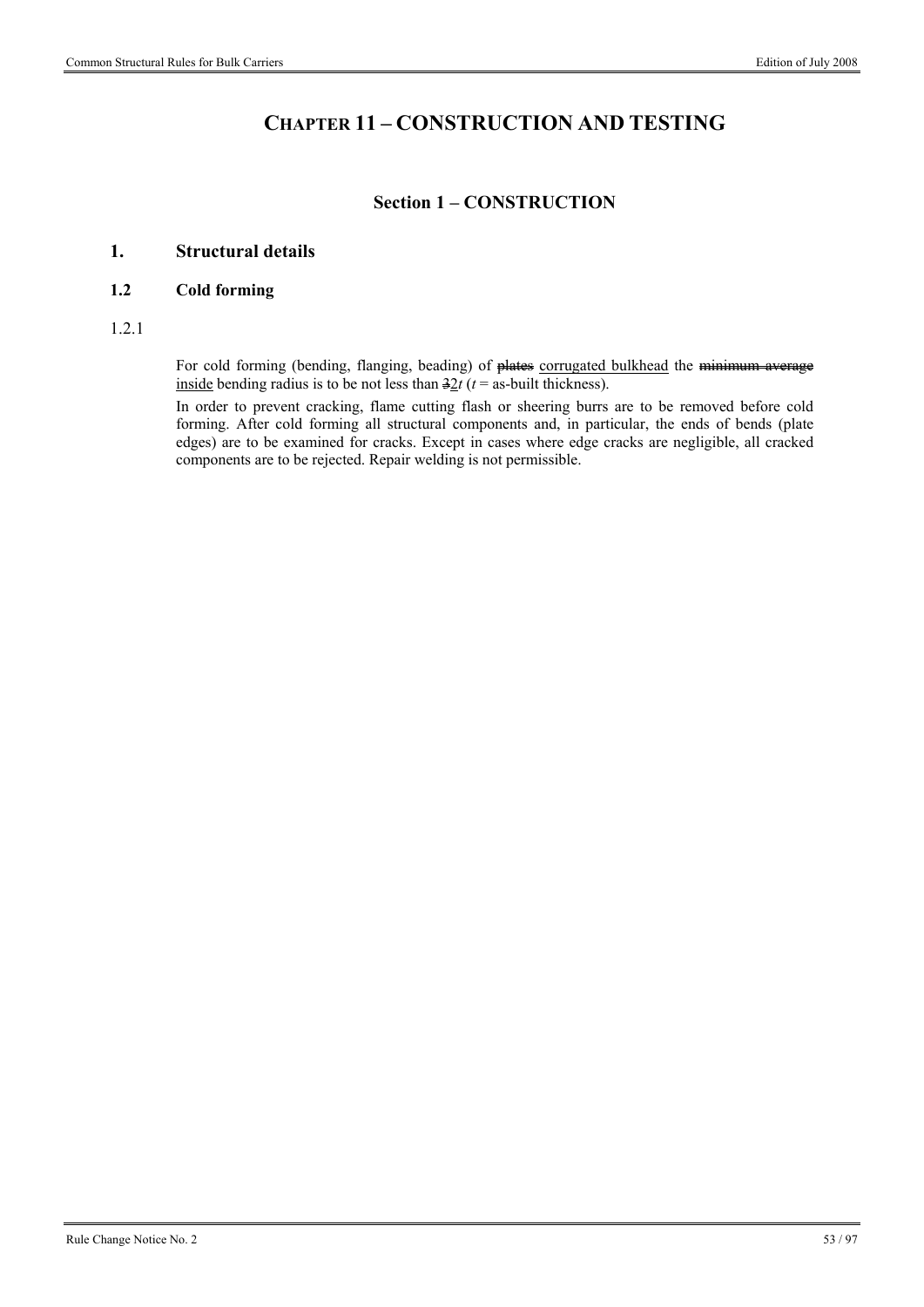### **1.3 Assembly, alignment**

#### 1.3.1

#### **Table 1: Alignment**  $(t, t_1)$  and  $t_2$ : as-built thickness)

| Detail                                                        | Standard                                                                                                                                                                                                                                                              | Limit                                                                                          | Remarks                                                                                                                                                             |
|---------------------------------------------------------------|-----------------------------------------------------------------------------------------------------------------------------------------------------------------------------------------------------------------------------------------------------------------------|------------------------------------------------------------------------------------------------|---------------------------------------------------------------------------------------------------------------------------------------------------------------------|
| Alignment of butt welds<br>$\boldsymbol{t}$<br>$\overline{a}$ |                                                                                                                                                                                                                                                                       | $a < 3.0$ mm<br>$a \leq 0.15t$ strength<br>member<br>$a \leq 0.2t$ other<br>but maximum 4.0 mm | $t$ is the lesser plate<br>thickness                                                                                                                                |
| Alignment of fillet welds<br> a <br>$\sum_{a}$<br>$t_1 < t_2$ | a) Strength and higher<br>tensile steel<br>$a \le t$ <sup>1</sup> /4 measured on the<br>median<br>$a \leq (5t_1 - 3t_2) + 6$<br>measured on the heel line<br>b) Other<br>$a \le t_1/2$ measured on the<br>median<br>$a \le (2t_1-t_2)/2$ measured<br>on the heel line | Strength member and<br>higher stress member:<br>$a \leq t_1/3$<br>Other:<br>$a \leq t_1/2$     | Alternatively, heel line<br>can be used to check the<br>alignment.<br>Where $t_2 t_3$ is less than<br>$t_1$ , then $t_2$ $t_3$ should be<br>substituted for $t_1$ . |
| Alignment of fillet welds<br>Note:                            | a) Strength and higher<br>tensile steel<br>$a \le t$ / 3 measured on the<br>median<br>b) Other<br>$a \le t$ / 2 measured on the<br>heel line                                                                                                                          | Strength member and<br>higher stress member:<br>$a \leq t_1/3$<br>Other:<br>$a \leq t_1/2$     | Alternatively, heel line<br>can be used to check the<br>alignment.<br>Where $t_3$ is less than $t_1$ ,<br>then $t_3$ should be<br>substitute for $t_1$ .            |

"strength" means the following elements: strength deck, inner bottom, bottom, lower stool, lower part of transverse bulkhead, bilge hopper and side frames of single side bulk carriers.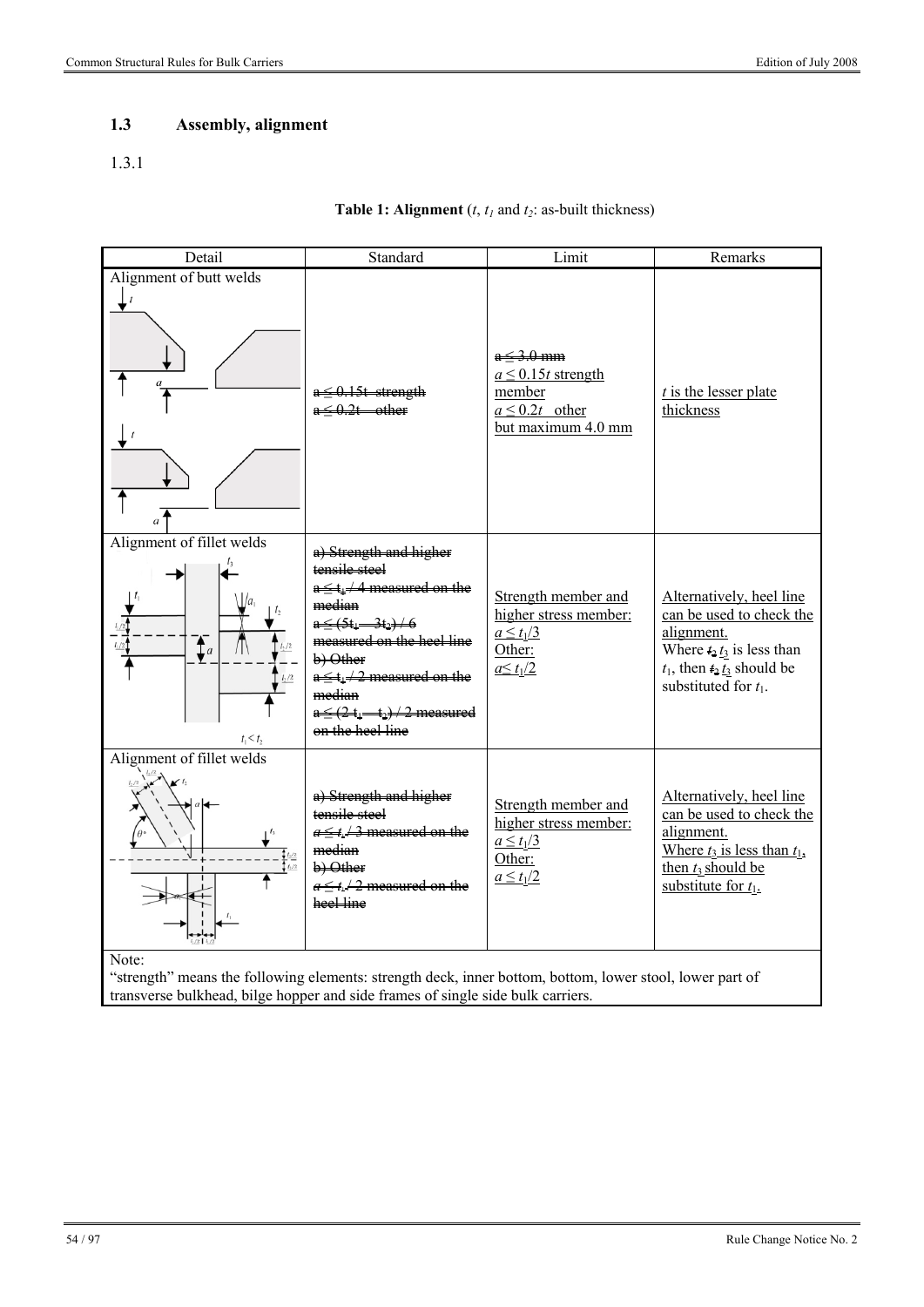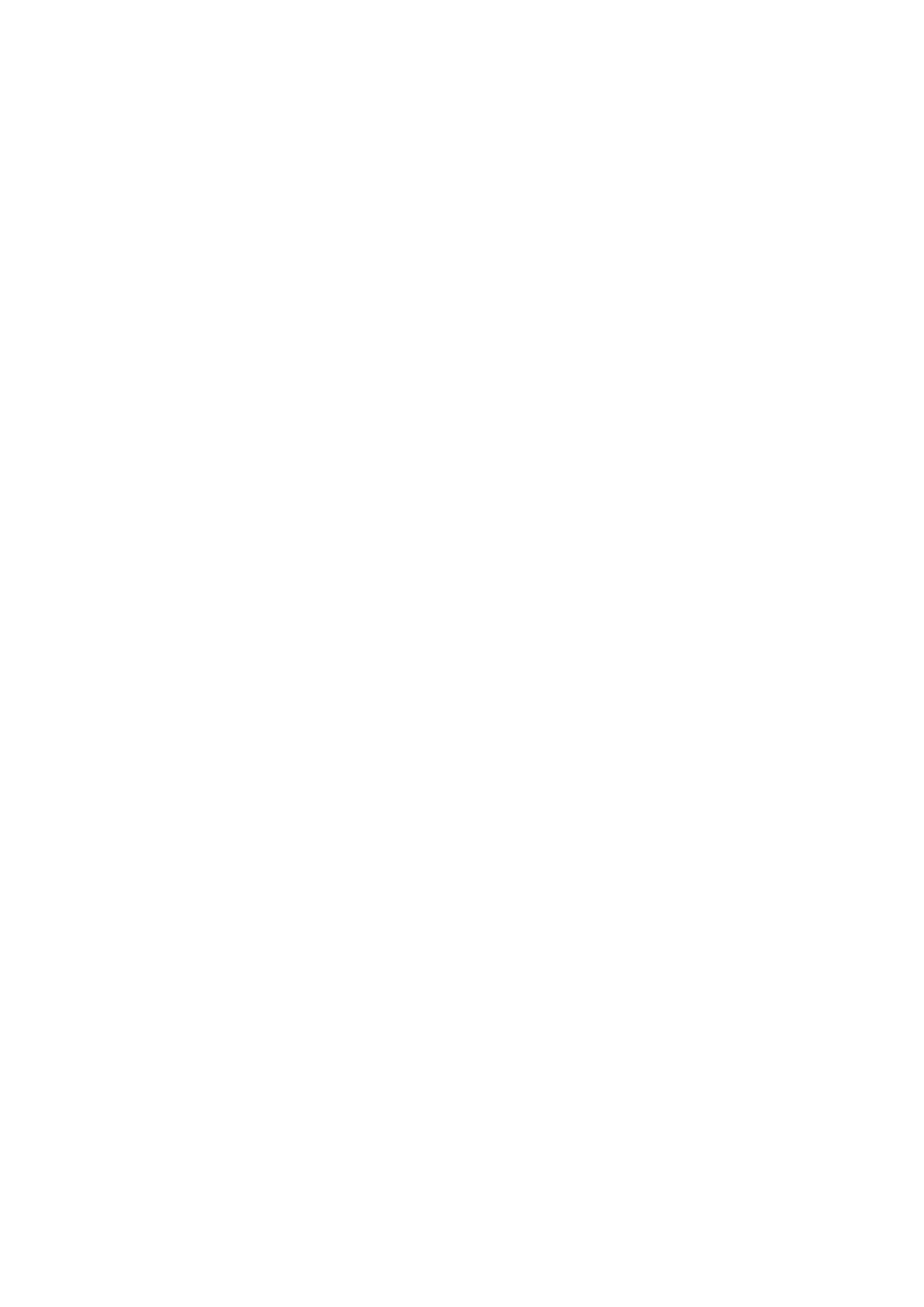# **Technical Background For Rule Change Notice No. 2-9**

## **Recommendation No 47**

| $Notes:(1)$ | These Rule Changes enter into force on 1st July 2010. |  |
|-------------|-------------------------------------------------------|--|

 (2) This Technical Background For Rule Change Notice should be read in conjunction with the July 2008 consolidated edition of Bulk Carriers CSR.

Copyright in these Common Structural Rules for Bulk Carriers is owned by:

American Bureau of Shipping Bureau Veritas China Classification Society Det Norske Veritas Germanischer Lloyd Korean Register of Shipping Lloyd's Register Nippon Kaiji Kyokai Registro Italiano Navale Russian Maritime Register of Shipping

Copyright © 2006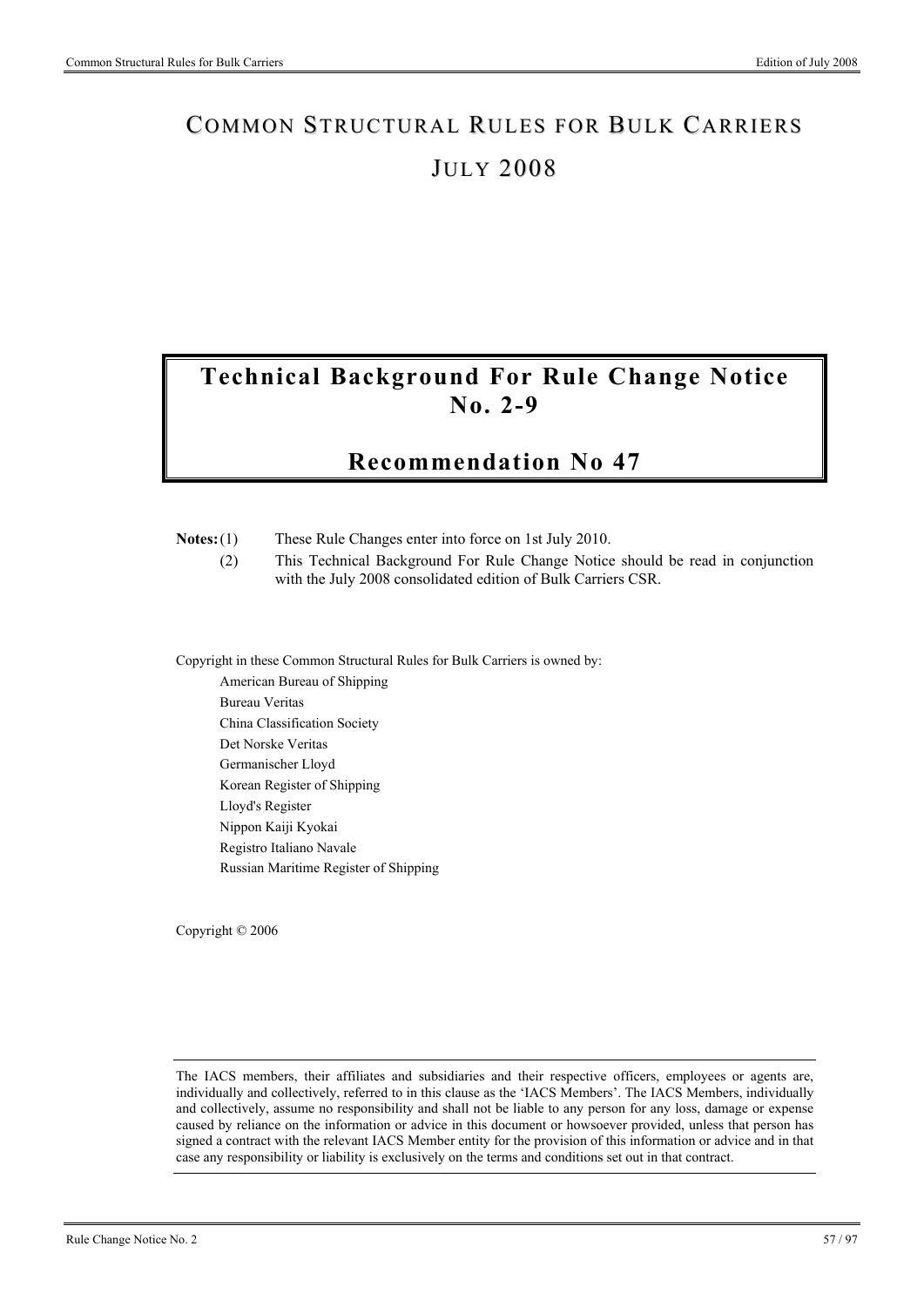This document gives the technical background of the Rule Change Notice No. 2-9 of the July 2008 edition of the Common Structural Rules for Bulk Carriers.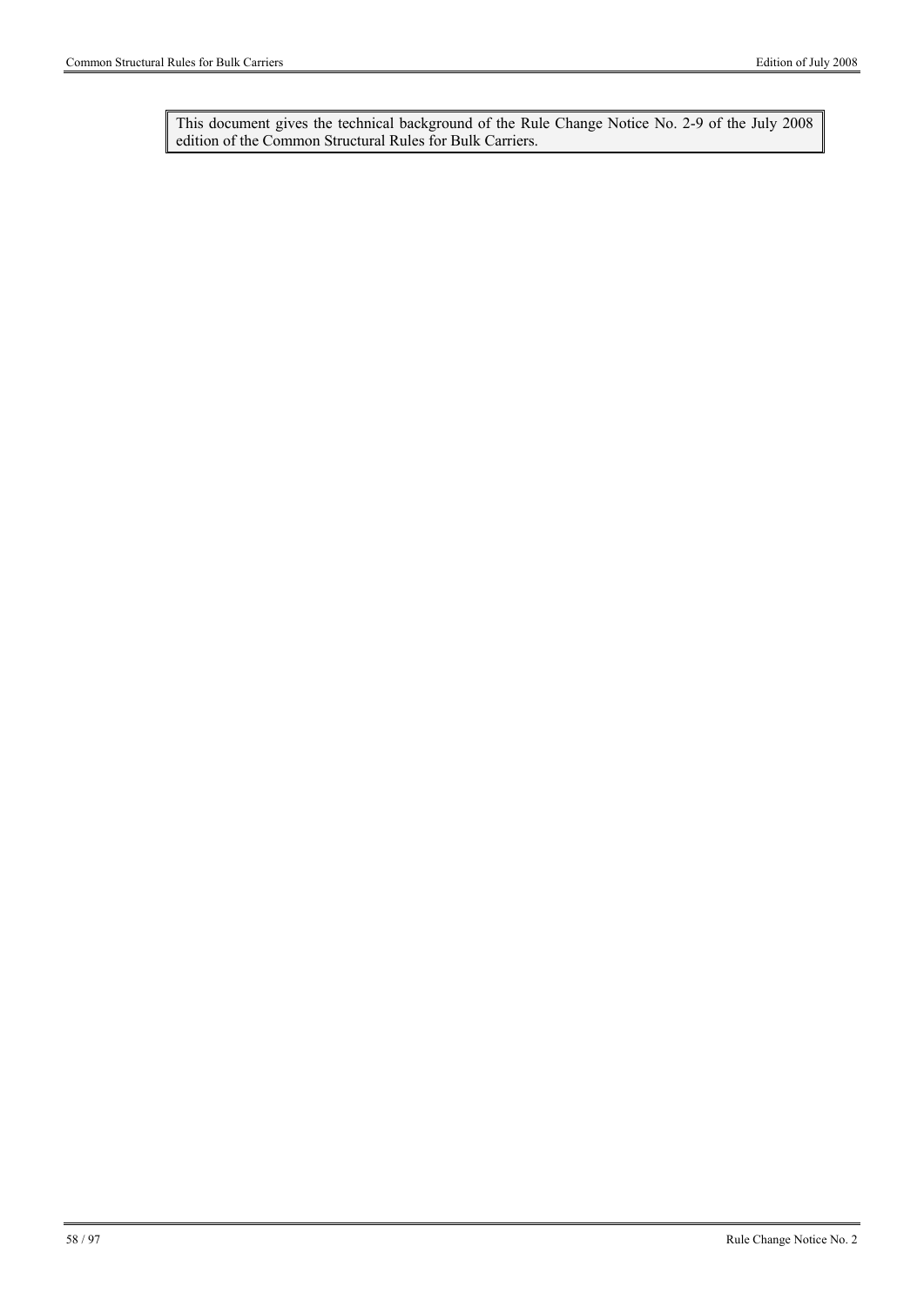### **1 Reasons for the Rule Changes**

#### **1.1 Chapter 11, Section 1, [1.2.1]**

These changes are made to be in line with the Revision 4 of IACS Recommendation No.47.

#### **1.2 Chapter 11, Section 1, Table 1**

These changes are made to be in line with the Revision 4 of IACS Recommendation No.47.

### **2 Summary of Rule Changes**

#### **2.1 Chapter 11, Section 1, [1.2.1]**

The "plates" is changed to "corrugated bulkhead"; the "3*t*" is changed to "2*t*".

#### **2.2 Chapter 11, Section 1, Table 1**

These changes are made according to the Revision 4 of IACS Recommendation No.47.

### **3 Impact on Scantling**

#### **3.1 Chapter 2, Section 1, [3.1.1]**

There is no change in terms of steel weight by comparing that before and after the proposed Rule Change.

#### **3.2 Chapter 9, Section 3, [2.1.2]**

There is no change in terms of steel weight by comparing that before and after the proposed Rule Change.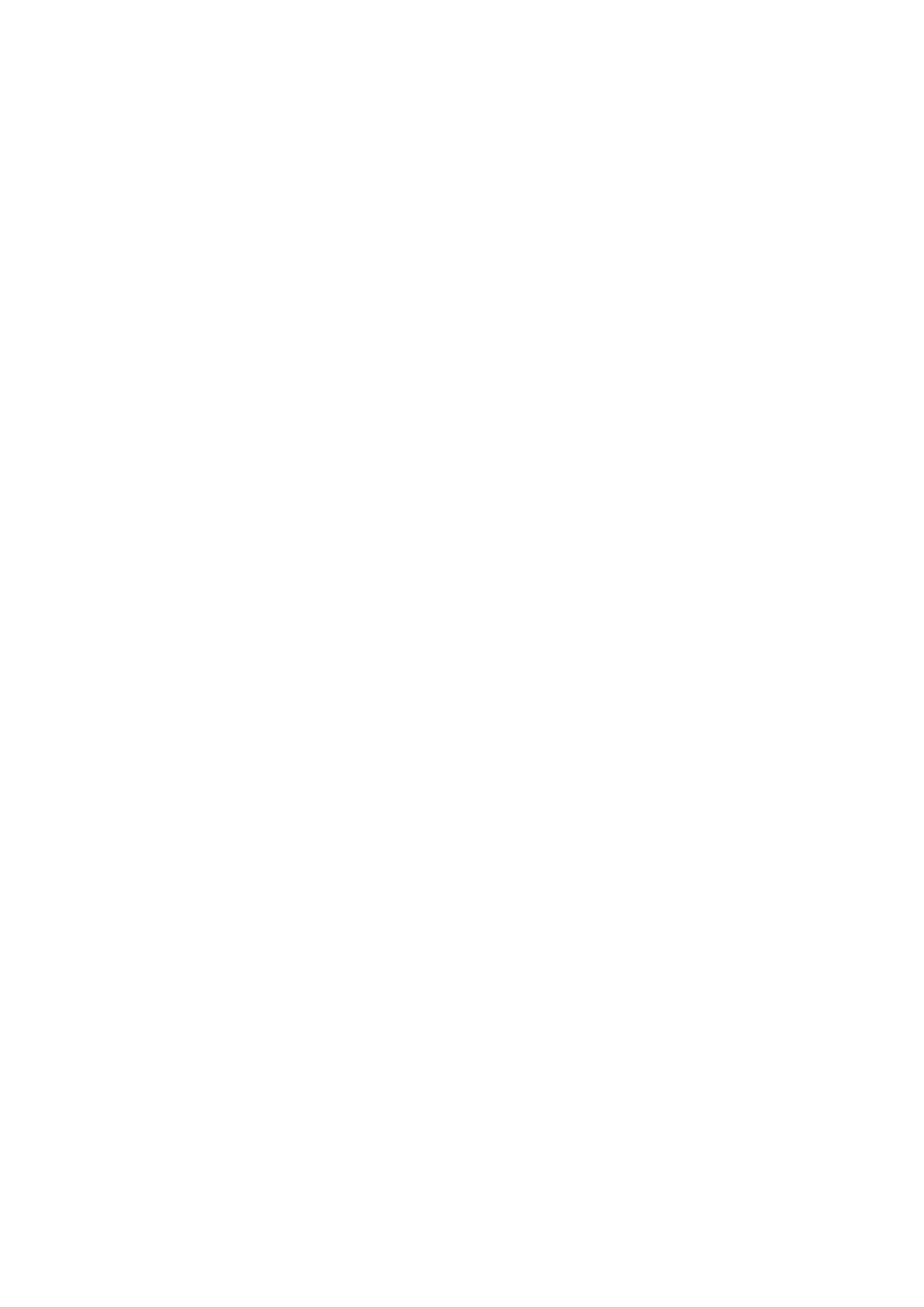# **Rule Change Notice No. 2-11**

# **Welding**

**Notes:** (1) These Rule Changes enter into force on 1st July 2010.

 (2) This Rule Change Notice should be read in conjunction with the July 2008 consolidated edition of Bulk Carriers CSR.

Copyright in these Common Structural Rules for Bulk Carriers is owned by:

American Bureau of Shipping Bureau Veritas China Classification Society Det Norske Veritas Germanischer Lloyd Korean Register of Shipping Lloyd's Register Nippon Kaiji Kyokai Registro Italiano Navale Russian Maritime Register of Shipping

Copyright © 2006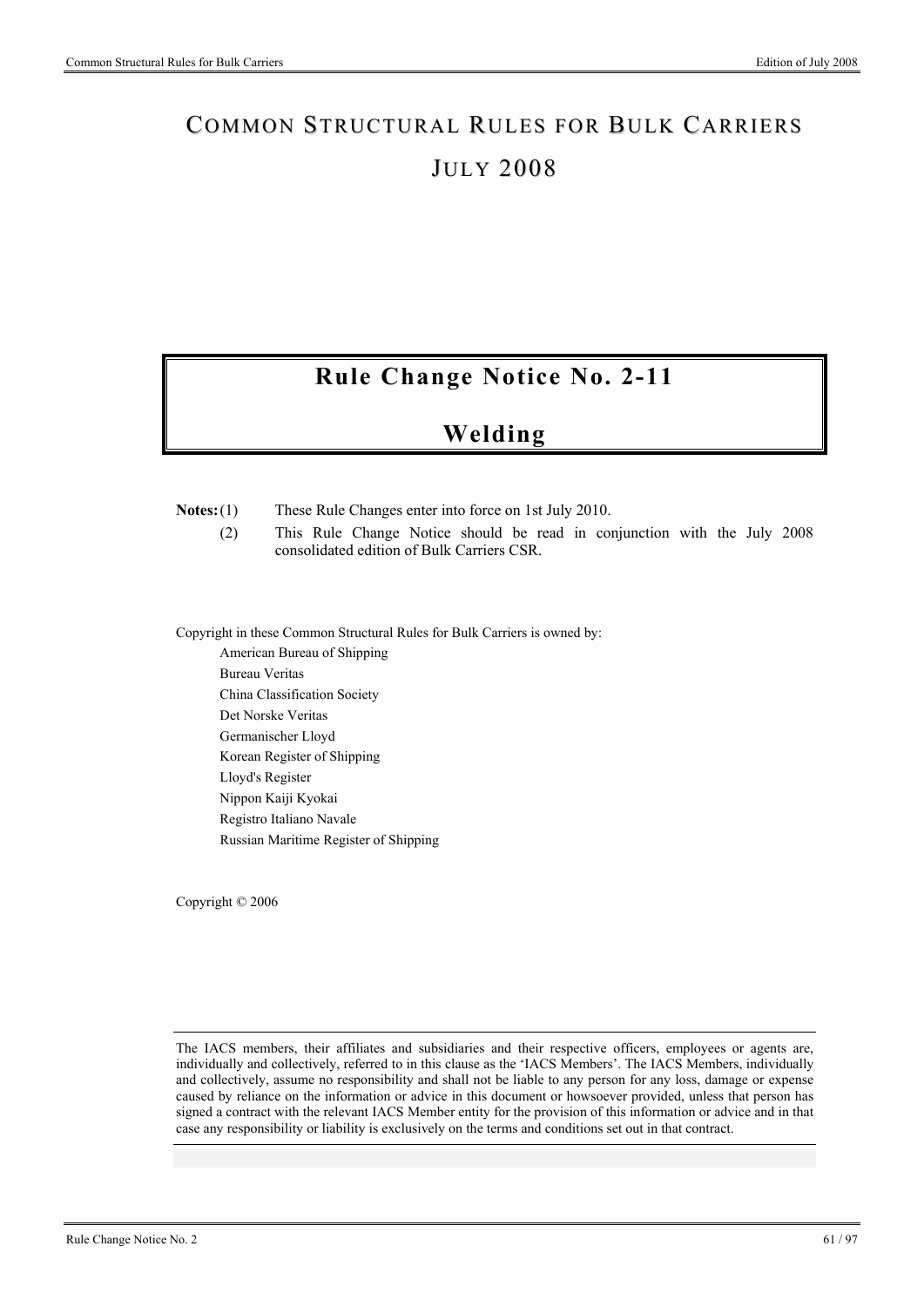For technical background for Rule Changes in this present document, reference is made to separate document Technical Background for Rule Change Notice No. 2-11.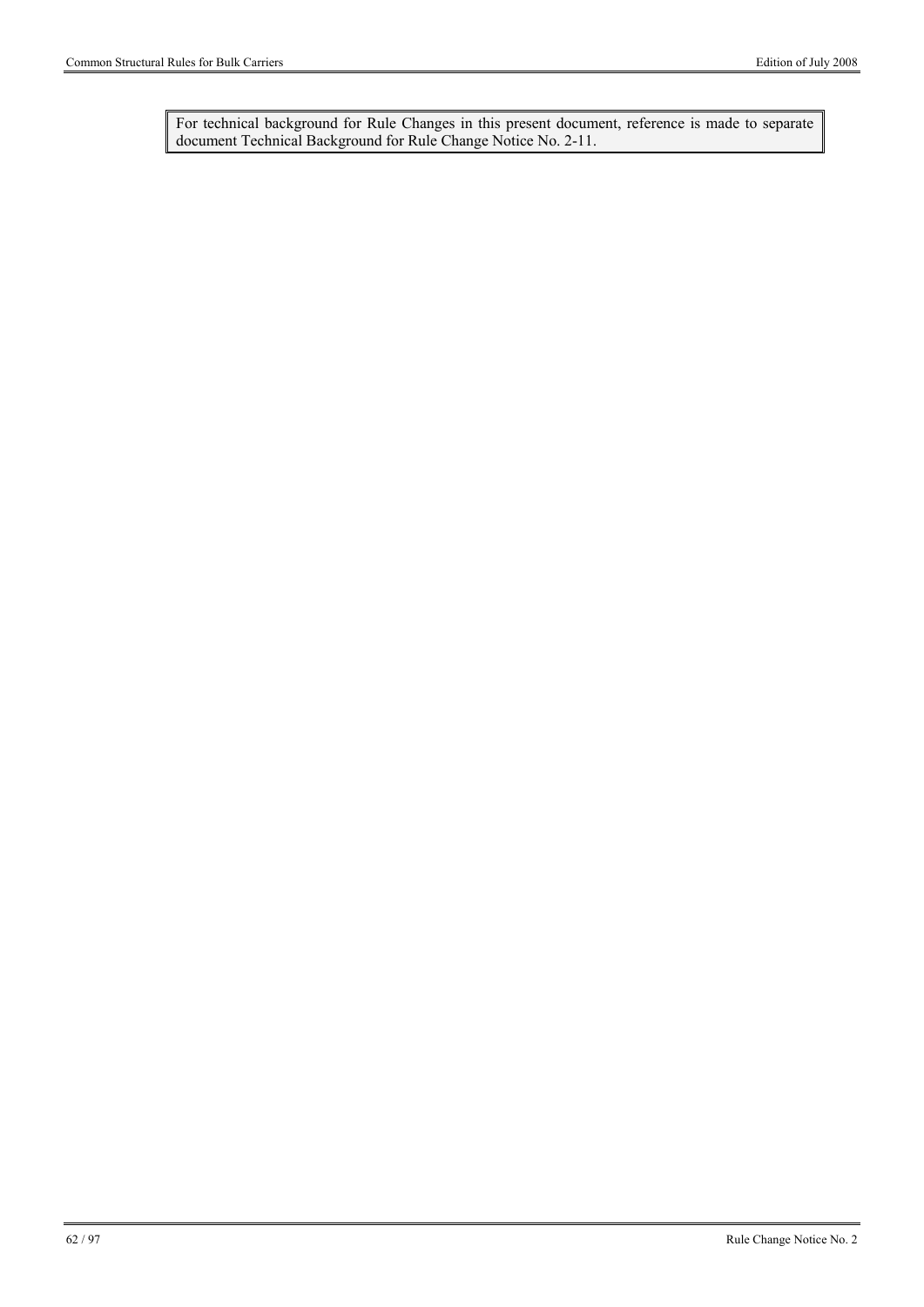### **CHAPTER 11 – CONSTRUCTION AND TESTING**

#### **Section 2 – WELDING**

#### **2. Types of welded connections**

#### **2.6 Fillet welds**

#### 2.6.1 Kinds and size of fillet welds and their applications

Kinds and size of fillet welds for as-built thickness of abutting plating up to 50 mm are classed into 5 categories as given in Tab 1 and their application to hull construction is to be as required by Tab 2.

In addition, for zones "*a*" and "*b*" of side frames as shown in Ch 3, Sec 6, Fig 19, the weld throats are to be respectively 0.44*t* and 0.4*t*, where *t* is as-built thickness of the thinner of two connected members.

| Category       | <b>Kinds of fillet</b><br>welds             | <b>As-built thickness of</b><br>abutting plate, $t$ , in mm<br>(1)                                   | Leg length of<br>fillet weld, in<br>mm <sup>(2), (3)</sup> | Length<br>of fillet<br>welds, in<br>mm | Pitch,<br>in<br>mm |
|----------------|---------------------------------------------|------------------------------------------------------------------------------------------------------|------------------------------------------------------------|----------------------------------------|--------------------|
| F <sub>0</sub> | Double continuous<br>weld                   | t                                                                                                    | 0.7t                                                       |                                        |                    |
|                | Double continuous                           | $t \leq 10$                                                                                          | $0.5t + 1.0$                                               |                                        |                    |
| F1             | weld                                        | $10 \le t < 20$                                                                                      | $0.4t + 2.0$                                               |                                        | -                  |
|                |                                             | $20 \leq t$                                                                                          | $0.3t + 4.0$                                               |                                        |                    |
|                |                                             | $t \leq 10$                                                                                          | $0.4t + 1.0$                                               |                                        |                    |
| F2             | Double continuous<br>weld                   | $10 \le t < 20$                                                                                      | $0.3t + 2.0$                                               |                                        |                    |
|                |                                             | $20 \leq t$                                                                                          | $0.2t + 4.0$                                               |                                        | $\overline{a}$     |
|                |                                             | $t \leq 10$                                                                                          | $0.3t + 1.0$                                               |                                        |                    |
| F3             | Double continuous<br>weld                   | $10 \le t < 20$                                                                                      | $0.2t + 2.0$                                               |                                        |                    |
|                |                                             | $20 \leq t$                                                                                          | $0.1t + 4.0$                                               |                                        |                    |
|                |                                             | $t \leq 10$                                                                                          | $0.5t + 1.0$                                               |                                        |                    |
| F4             | Intermittent weld                           | $10 \le t < 20$                                                                                      | $0.4t + 2.0$                                               | 75                                     | 300                |
|                |                                             | $20 \leq t$                                                                                          | $0.3t + 4.0$                                               |                                        |                    |
| (1)            |                                             | $t$ is as-built thickness of the thinner of two connected members- the abutting plate, in mm. In     |                                                            |                                        |                    |
|                |                                             | case of cross joint as specified in Fig $1, t$ is the thinner thickness of the continuous member and |                                                            |                                        |                    |
|                |                                             | the abutting plate, to be considered independently for each abutting plate.                          |                                                            |                                        |                    |
| (2)            |                                             | Leg length of fillet welds is made fine adjustments corresponding to the corrosion addition $t_c$    |                                                            |                                        |                    |
|                | specified in Ch 3, Sec 3, Tab 1 as follows: |                                                                                                      |                                                            |                                        |                    |
|                | $+1.0$ mm for                               | $t_C > 5$                                                                                            |                                                            |                                        |                    |
|                | $+0.5$ mm for                               | $5 \ge t_C > 4$                                                                                      |                                                            |                                        |                    |
|                | $+0.0$ mm for                               | $4 \ge t_C > 3$                                                                                      |                                                            |                                        |                    |
|                | $-0.5$ mm for                               | $t_c \leq 3$                                                                                         |                                                            |                                        |                    |
| (3)            |                                             | The weld sizes are to be rounded to Leg length is rounded to the nearest half millimetre.            |                                                            |                                        |                    |

#### **Table 1:** Categories of fillet welds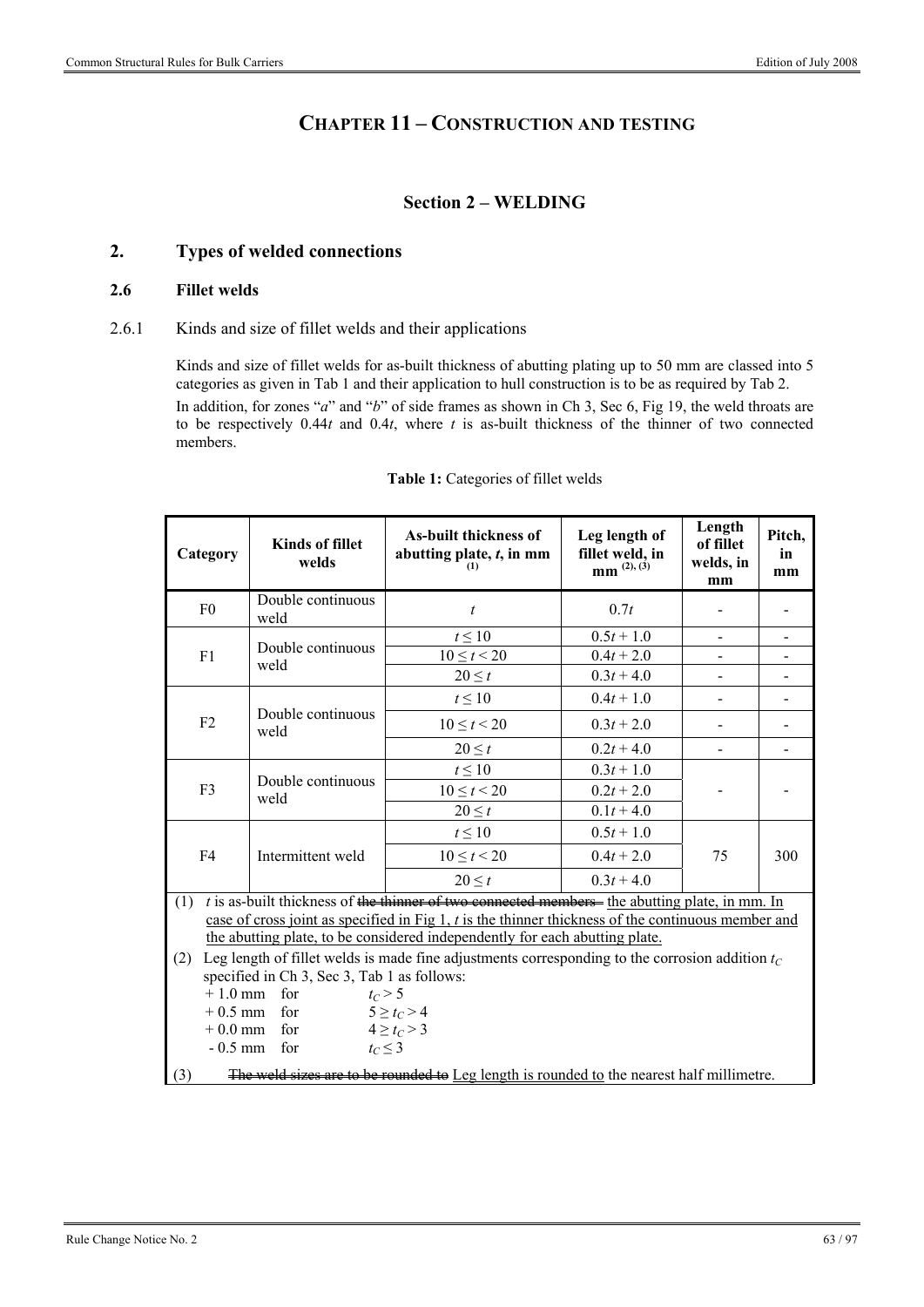|                                                          | Connection                                   |                                                                               |                                                                           |                                                                     | Category             |
|----------------------------------------------------------|----------------------------------------------|-------------------------------------------------------------------------------|---------------------------------------------------------------------------|---------------------------------------------------------------------|----------------------|
| Hull area                                                |                                              | Of                                                                            |                                                                           |                                                                     |                      |
|                                                          | Watertight plate<br>Boundary plating         |                                                                               |                                                                           | To                                                                  | F1                   |
|                                                          |                                              | Brackets at ends of members                                                   |                                                                           |                                                                     | F1                   |
|                                                          |                                              |                                                                               | Deep tank bulkheads                                                       |                                                                     | F3                   |
|                                                          | Ordinary stiffener and<br>collar plate       |                                                                               | collar plates                                                             | Web of primary supporting members and                               | F <sub>2</sub>       |
| General,                                                 |                                              |                                                                               |                                                                           | Plating (Except deep tank bulkhead)                                 | F4                   |
| unless                                                   |                                              | Web of ordinary stiffener                                                     |                                                                           | Face plates of   At ends (15% of span)                              | F2                   |
| otherwise<br>specified in                                |                                              |                                                                               | built-up<br>stiffeners                                                    | Elsewhere                                                           | F4                   |
| the table $(1)$                                          | members                                      | End of primary supporting<br>and<br>ordinary<br>stiffeners without brackets   | bulkhead plate                                                            | Deck plate, shell plate, inner bottom plate,                        | F <sub>0</sub>       |
|                                                          |                                              | End of primary supporting<br>members and ordinary<br>stiffeners with brackets | bulkhead plate                                                            | Deck plate, shell plate, inner bottom plate,                        | <u>F1</u>            |
|                                                          | Ordinary stiffener                           |                                                                               |                                                                           | Bottom and inner bottom plating                                     | F3                   |
|                                                          |                                              |                                                                               |                                                                           | Shell plates in strengthened bottom forward                         | F1                   |
|                                                          | Center girder                                |                                                                               | above                                                                     | Inner bottom plate and shell plate except the                       | F <sub>2</sub>       |
| Bottom and                                               | Side girder including<br>intercostal plate   |                                                                               | Bottom and inner bottom plating                                           |                                                                     | F <sub>3</sub>       |
| double<br>bottom                                         | Floor                                        |                                                                               | Shell plates<br>and inner<br>bottom<br>plates                             | At ends, on a length equal to<br>two frame spaces                   | F <sub>2</sub>       |
|                                                          |                                              |                                                                               | Center girder and side girders in way of<br>hopper tanks                  | F <sub>2</sub>                                                      |                      |
|                                                          |                                              |                                                                               | Elsewhere                                                                 |                                                                     | F3                   |
|                                                          | Bracket on center girder                     |                                                                               |                                                                           | Center girder, inner bottom and shell plates                        | F <sub>2</sub>       |
|                                                          | Web stiffener                                |                                                                               | Floor and girder                                                          |                                                                     | F3                   |
| Side and<br>inner side<br>in double<br>side<br>structure | members                                      | Web of primary supporting                                                     | Side plating, inner side plating and web of<br>primary supporting members |                                                                     | F <sub>2</sub>       |
| Side frame                                               |                                              |                                                                               |                                                                           | Sea Ch 3                                                            |                      |
| of single                                                |                                              | Side frame and end bracket                                                    | Side shell plate                                                          | Sec 6 Fig.                                                          |                      |
| side                                                     |                                              |                                                                               |                                                                           |                                                                     | 19                   |
| structure                                                | Tripping bracket                             |                                                                               |                                                                           | Side shell plate and side frame                                     | F1                   |
|                                                          | Strength                                     | $t \geq 13$                                                                   | Side shell plating within 0.6L midship                                    |                                                                     | Deep<br>penetration  |
|                                                          | deck                                         |                                                                               | Elsewhere                                                                 |                                                                     | F1                   |
|                                                          |                                              | t < 13                                                                        | Side shell plating                                                        |                                                                     | F1                   |
|                                                          | Other deck                                   |                                                                               | Side shell plating<br>Ordinary stiffeners                                 |                                                                     | F2<br>F4             |
| Deck                                                     | Ordinary stiffener and<br>intercostal girder |                                                                               | Deck plating                                                              |                                                                     | F3                   |
|                                                          | Hatch coamings                               |                                                                               | Deck<br>plating                                                           | At corners of hatchways for<br>15% of the hatch length<br>Elsewhere | F1<br>F <sub>2</sub> |
|                                                          | Web stiffeners                               |                                                                               | Coaming webs                                                              |                                                                     | F4                   |

### **Table2:** Application of fillet welds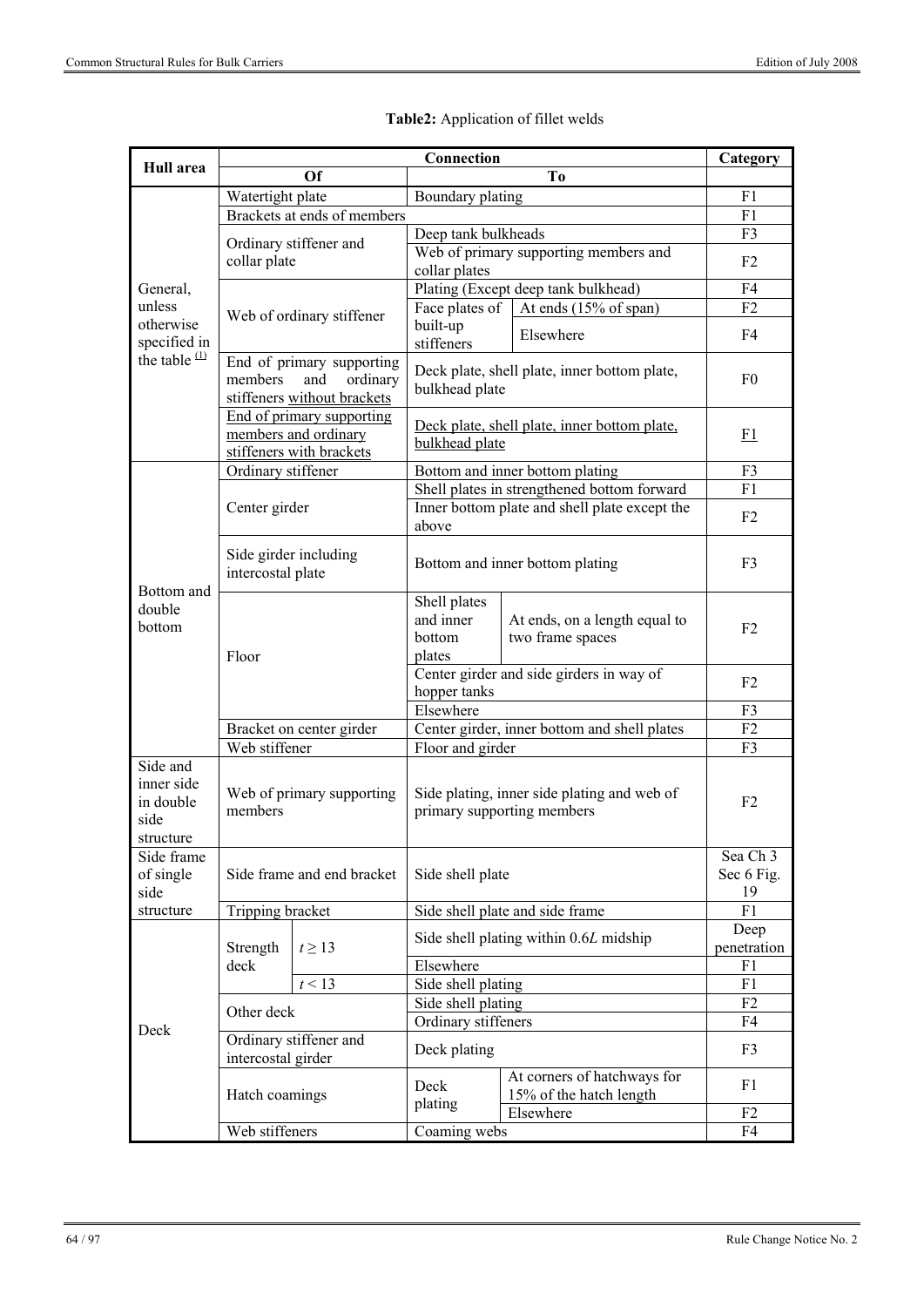|                                        | Connection                                                            |                                                                         |                                                                                                       | Category       |
|----------------------------------------|-----------------------------------------------------------------------|-------------------------------------------------------------------------|-------------------------------------------------------------------------------------------------------|----------------|
| Hull area                              | Of                                                                    |                                                                         | To                                                                                                    |                |
| <b>Bulkheads</b>                       | Non-watertight bulkhead<br>structure                                  | <b>Boundaries</b>                                                       | Swash bulkheads                                                                                       | F <sub>3</sub> |
|                                        | Ordinary stiffener                                                    | <b>Bulkhead</b><br>plating                                              | At ends (25% of span), where<br>no end brackets are fitted                                            | F1             |
|                                        |                                                                       | Shell                                                                   | At end (15% of span)                                                                                  | F1             |
| Primary<br>supporting<br>members $(1)$ | Web plate and girder plate                                            | plating,<br>deck<br>plating,<br>inner<br>bottom<br>plating,<br>bulkhead | Elsewhere                                                                                             | F <sub>2</sub> |
|                                        |                                                                       |                                                                         | In tanks, and located within                                                                          | F <sub>2</sub> |
|                                        |                                                                       | Face plate                                                              | 0.125L from fore peak                                                                                 |                |
|                                        |                                                                       |                                                                         | Face area exceeds 65 cm <sup>2</sup>                                                                  | F2             |
|                                        |                                                                       |                                                                         | Elsewhere                                                                                             | F3             |
| After peak                             | Internal members                                                      | Boundaries and each other                                               |                                                                                                       | F2             |
|                                        | Girder and bracket                                                    | Bed plate                                                               | In way of main engine, thrust<br>bearing, boiler bearers and<br>main generator engines                | F1             |
| Seating                                |                                                                       | Girder plate                                                            | In way of main engine and<br>thrust bearing                                                           | F1             |
|                                        |                                                                       | Inner<br>bottom plate<br>and shell                                      | In way of main engine and<br>thrust bearing                                                           | F <sub>2</sub> |
|                                        | External bulkhead                                                     | Deck                                                                    |                                                                                                       | F1             |
|                                        |                                                                       | Side wall                                                               | At end $(15\% \text{ of span})$                                                                       | F3             |
| Super-<br>structure                    | Ordinary stiffeners                                                   | and deck<br>plate                                                       | Elsewhere                                                                                             | $F4^{(2)}$     |
| and deck<br>houses                     | End section of ordinary<br>stiffener and Primary<br>supporting member | Without<br>brackets                                                     | Side wall and web of primary                                                                          | F1             |
|                                        |                                                                       | With<br>bracket                                                         | supporting members                                                                                    | E2             |
| Pillar                                 | Pillar                                                                | Heel and<br>head                                                        |                                                                                                       | F1             |
| Ventilator                             | Coaming                                                               | Deck                                                                    |                                                                                                       | F1             |
|                                        |                                                                       | Vertical frames forming main piece                                      | F1                                                                                                    |                |
| Rudder                                 | Rudder frame                                                          | Rudder plate                                                            | F3                                                                                                    |                |
|                                        |                                                                       |                                                                         | Rudder frames except above                                                                            | F <sub>2</sub> |
| $\omega$                               |                                                                       |                                                                         | For Hatch cover, weld sizes F1, F2 and F3 instead of F0, F1 and F2, respectively, are to be used.     |                |
| (2)                                    |                                                                       |                                                                         | Where the one side continuous welding is applied, the weld size F3 is to be applied.                  |                |
| (3)                                    |                                                                       |                                                                         | The interior bulkheads are not included in this category. The welding of the interior bulkheads is to |                |
|                                        | be subjected to the discretion of the Society.                        |                                                                         |                                                                                                       |                |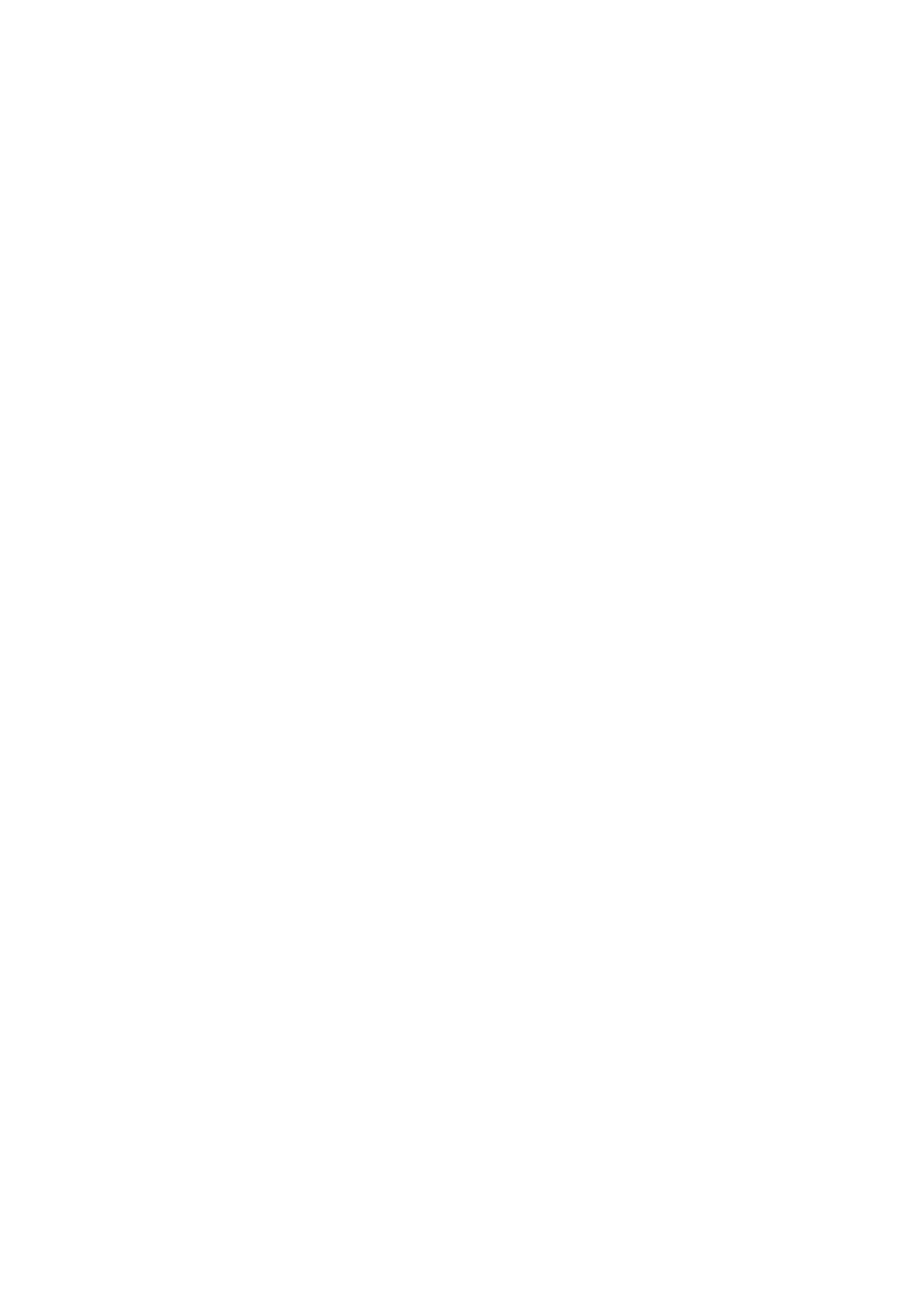# **Technical Background For Rule Change Notice No. 2-11**

# **Welding**

| $Notes:(1)$ | These Rule Changes enter into force on 1st July 2010. |  |
|-------------|-------------------------------------------------------|--|

 (2) The Technical Background For Rule Change Notice should be read in conjunction with the July 2008 consolidated edition of Bulk Carriers CSR.

Copyright in these Common Structural Rules for Bulk Carriers is owned by:

American Bureau of Shipping Bureau Veritas China Classification Society Det Norske Veritas Germanischer Lloyd Korean Register of Shipping Lloyd's Register Nippon Kaiji Kyokai Registro Italiano Navale Russian Maritime Register of Shipping

Copyright © 2006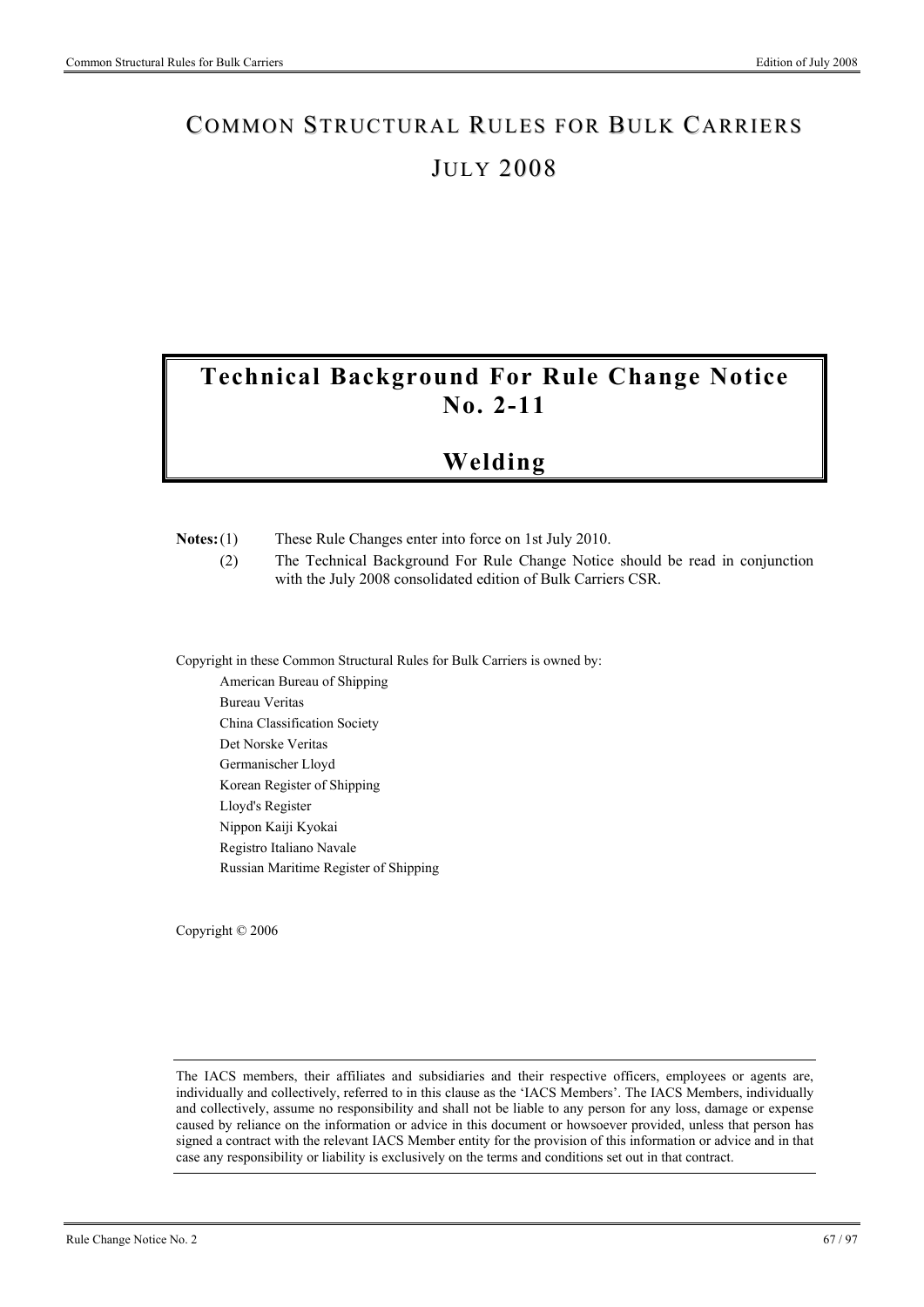This document gives the technical background of the Rule Change Notice No. 2-11 of the July 2008 edition of the Common Structural Rules for Bulk Carriers.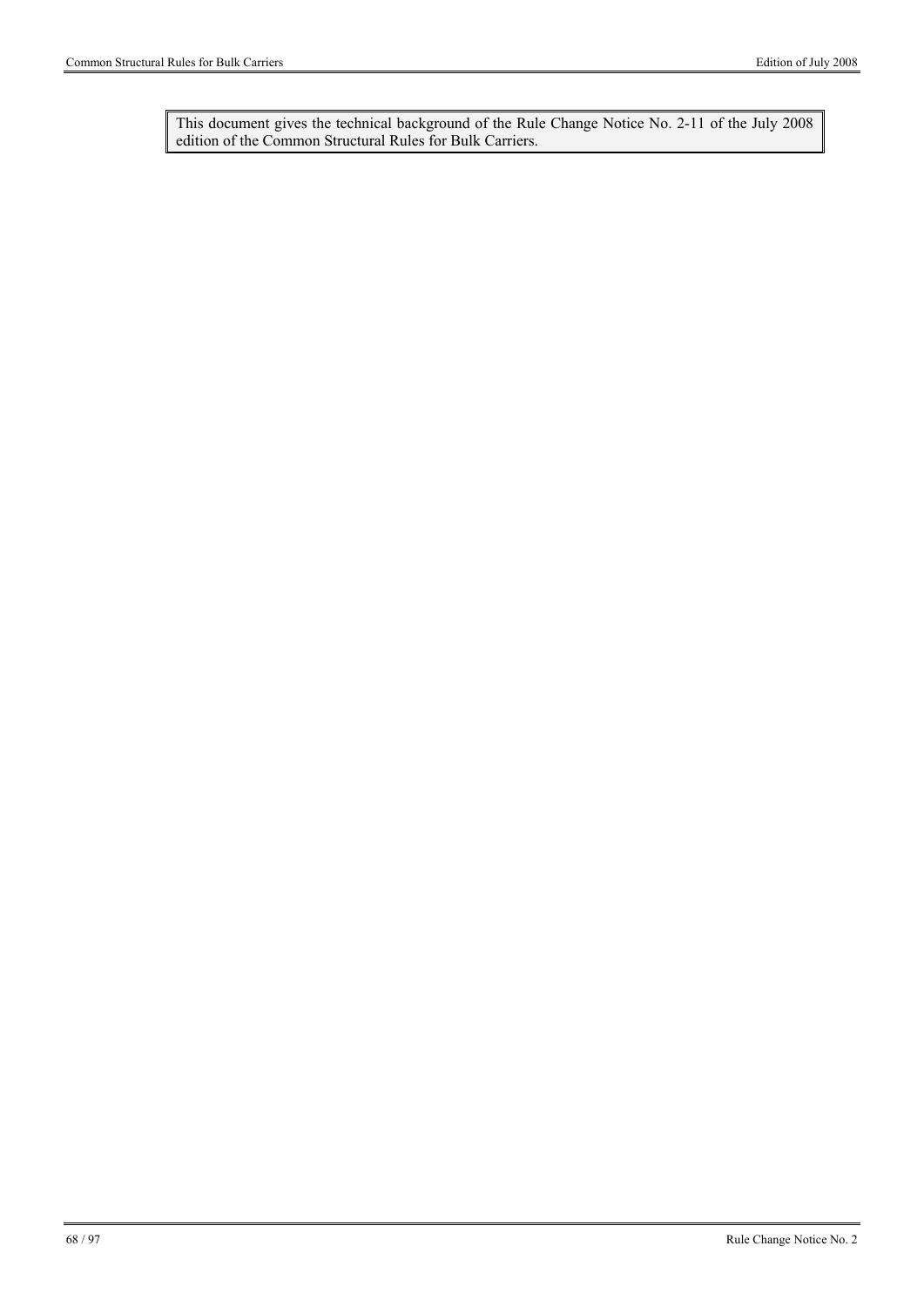### **1 Reason for the Rule Changes**

**KC references:** questions id 507, 651, 669, 672, 781 and 803

The note (3) of Table 1 regarding rounding operation for determining the weld size is added for clarification.

Table 2 is revised for clarifying the application of primary supporting members and end connection of ordinary stiffener and primary supporting members with bracket in accordance with the KC  $#651$  and #672. In addition, the applications for one side welding, which is normally applied to the connection of ordinary stiffener with the wall or deck of superstructure or deckhouses and for welding of hatch cover, are added for clarification according to KC #781 and #803.

### **2 Summary of Rule Changes**

#### **2.1 Table 1**

Fillet weld size should be determined by rounding the value obtained by this Table.

#### **2.2 Table 2**

- 1) Categories for the case where a bracket is provided at the end connection of ordinary stiffener and primary supporting member are added and weld size of such connection is "F1".
- 2) Primary supporting member is clarified.
- 3) Weld size of ordinary stiffener and primary supporting members in superstructures and deckhouses is added.
- 4) Application of weld size for hatch cover is added as a note of Table 2.

### **3 Impact on Scantling**

Weld size where the thickness of abutting plate is different may be bigger, but the impact may be less because the current weld design is determined based on the abutting plate thickness as proposed by this RCP.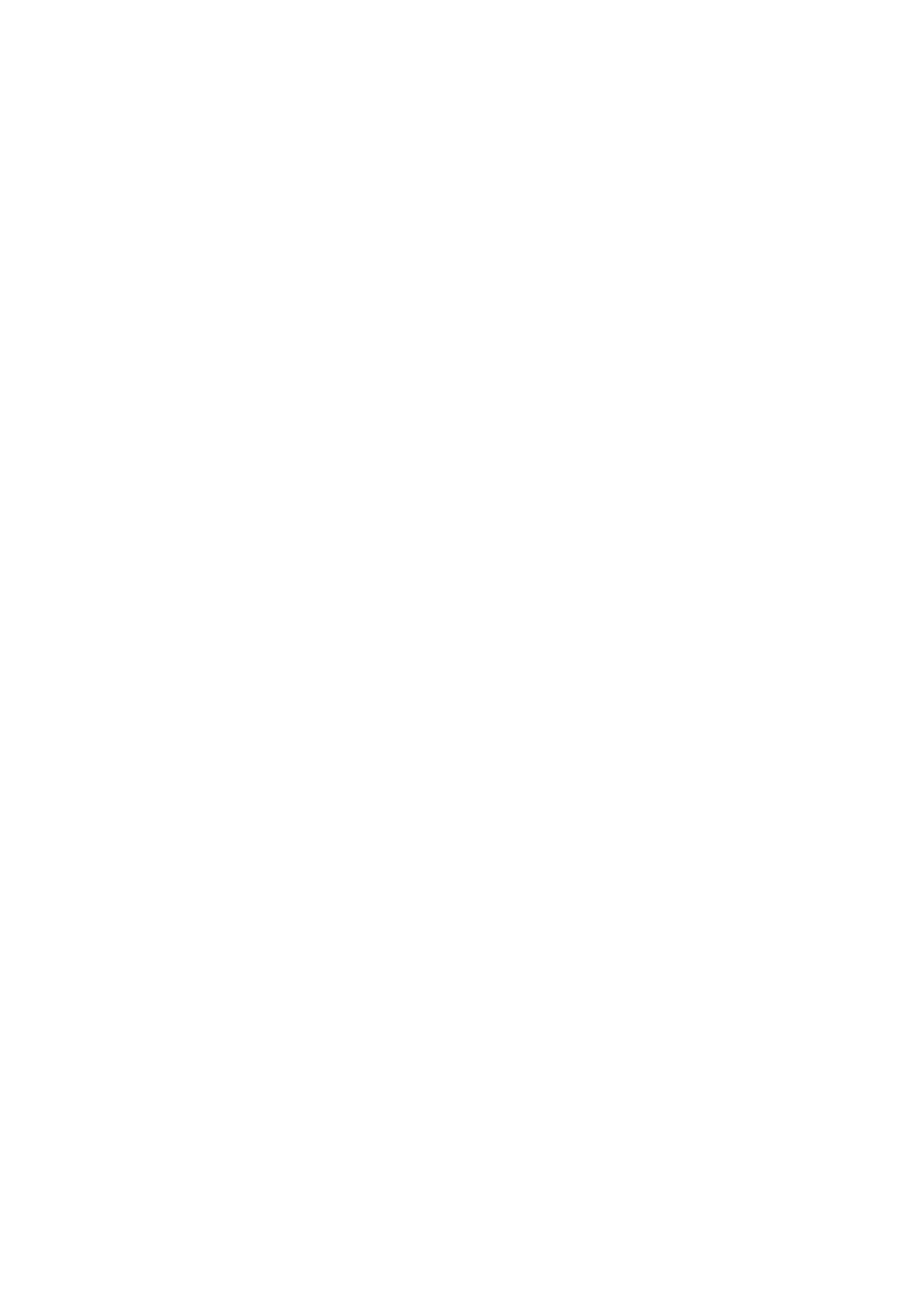# **Rule Change Notice No. 2-12**

## **Hold Mass Curves**

**Notes:** (1) These Rule Changes enter into force on 1st July 2010.

 (2) This Rule Change Notice should be read in conjunction with the July 2008 consolidated edition of Bulk Carriers CSR.

Copyright in these Common Structural Rules for Bulk Carriers is owned by:

American Bureau of Shipping Bureau Veritas China Classification Society Det Norske Veritas Germanischer Lloyd Korean Register of Shipping Lloyd's Register Nippon Kaiji Kyokai Registro Italiano Navale Russian Maritime Register of Shipping

Copyright © 2006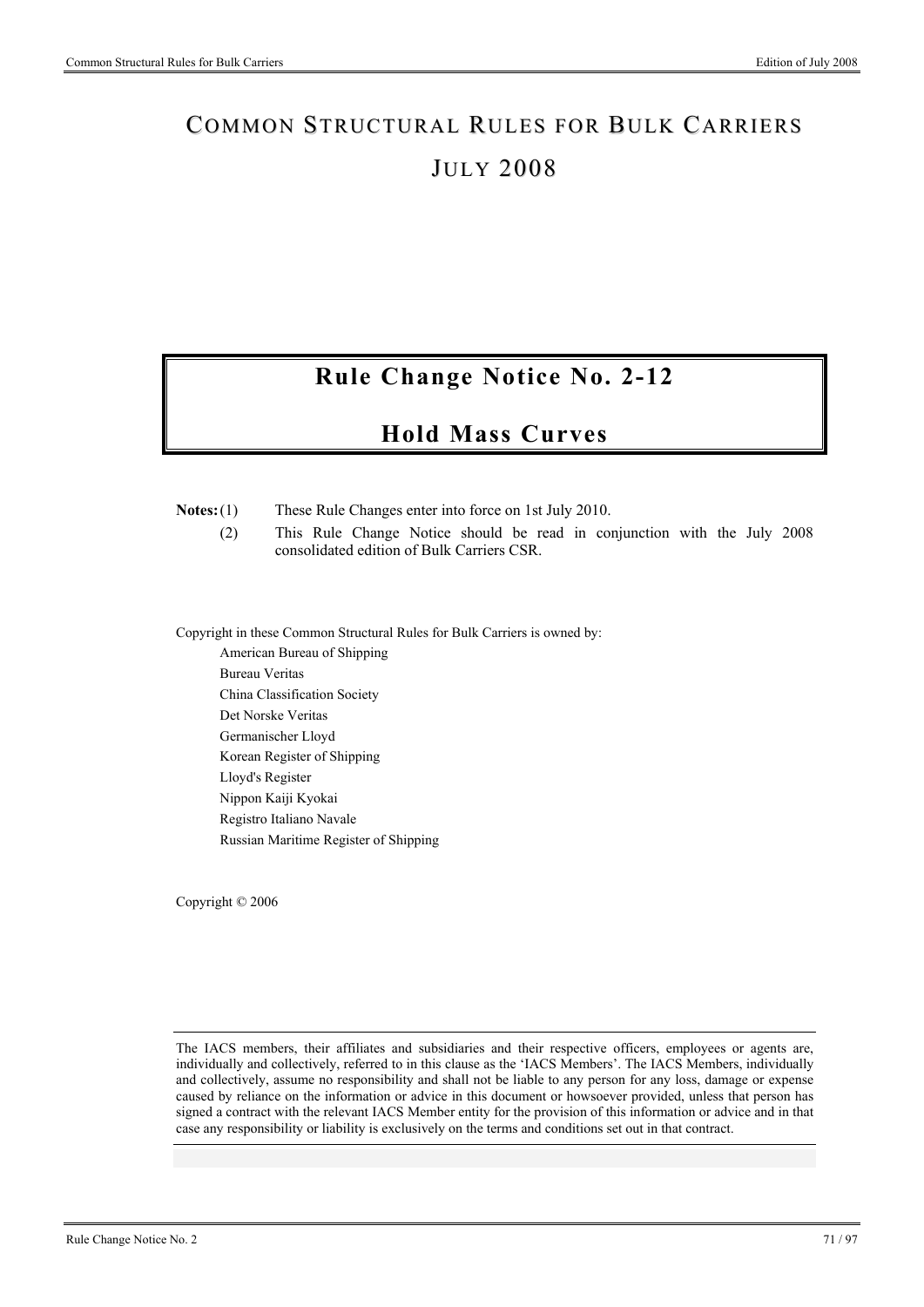For technical background for Rule Changes in this present document, reference is made to separate document Technical Background for Rule Change Notice No. 2-12.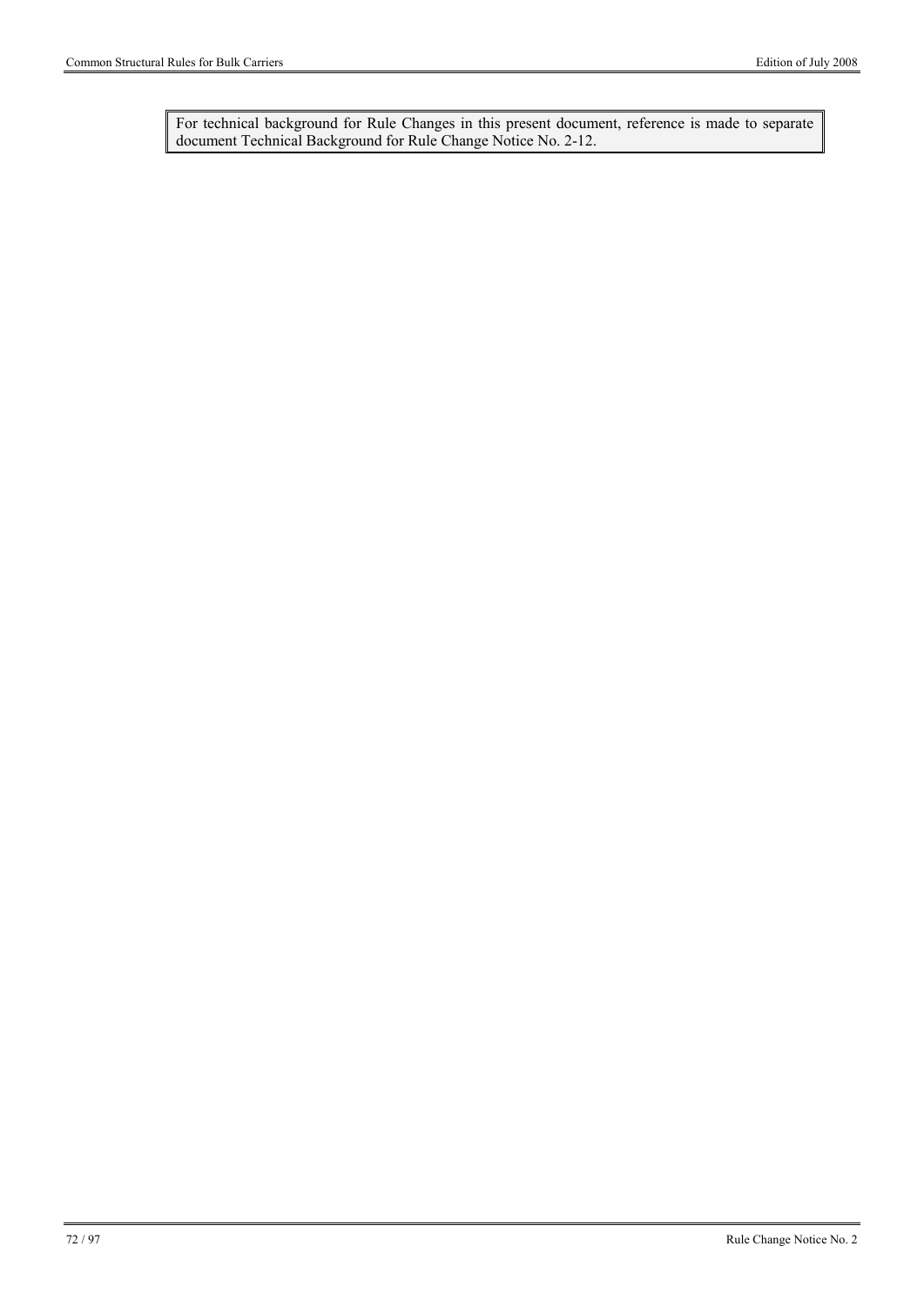# **CHAPTER 4 – DESIGN LOADS**

### **Appendix 1 – HOLD MASS CURVES**

### **Symbols**

| $h_a$<br>deck plating at the ship's centreline of the aft cargo hold in a block loading, in m.<br>$h_f$<br>deck plating at the ship's centreline of the fore cargo hold in a block loading, in m.<br>As defined in Ch 4, Sec 7<br>$M_H$<br>As defined in Ch 4, Sec 7<br>$M_{Full}$<br>As defined in Ch 4, Sec 7<br>$M_{HD}$<br>The maximum cargo mass given for each cargo hold, in t<br>$M_D$<br>$M_{BLK}$<br>the loading manual, in t<br>As defined in Ch 4, Sec 7<br>$T_{HB}$<br>Draught in loading condition No. i, at mid-hold position of cargo hold length $\ell_H$ , in m<br>$T_i$<br>As defined in Ch 4, Sec 6<br>$V_H$<br>$V_f$ and $V_a$ :<br>$m3$ .<br>$T_{\rm min}$<br>whichever is greater, in m. | $\boldsymbol{h}$ | Vertical distance from the top of inner bottom plating to the lowest point of the upper<br>deck plating at the ship's centreline, in m. |
|-----------------------------------------------------------------------------------------------------------------------------------------------------------------------------------------------------------------------------------------------------------------------------------------------------------------------------------------------------------------------------------------------------------------------------------------------------------------------------------------------------------------------------------------------------------------------------------------------------------------------------------------------------------------------------------------------------------------|------------------|-----------------------------------------------------------------------------------------------------------------------------------------|
|                                                                                                                                                                                                                                                                                                                                                                                                                                                                                                                                                                                                                                                                                                                 |                  | Vertical distance from the top of inner bottom plating to the lowest point of the upper                                                 |
|                                                                                                                                                                                                                                                                                                                                                                                                                                                                                                                                                                                                                                                                                                                 |                  | Vertical distance from the top of inner bottom plating to the lowest point of the upper                                                 |
|                                                                                                                                                                                                                                                                                                                                                                                                                                                                                                                                                                                                                                                                                                                 |                  |                                                                                                                                         |
|                                                                                                                                                                                                                                                                                                                                                                                                                                                                                                                                                                                                                                                                                                                 |                  |                                                                                                                                         |
|                                                                                                                                                                                                                                                                                                                                                                                                                                                                                                                                                                                                                                                                                                                 |                  |                                                                                                                                         |
|                                                                                                                                                                                                                                                                                                                                                                                                                                                                                                                                                                                                                                                                                                                 |                  |                                                                                                                                         |
|                                                                                                                                                                                                                                                                                                                                                                                                                                                                                                                                                                                                                                                                                                                 |                  | The maximum cargo mass in a cargo hold according to the block loading condition in                                                      |
|                                                                                                                                                                                                                                                                                                                                                                                                                                                                                                                                                                                                                                                                                                                 |                  |                                                                                                                                         |
|                                                                                                                                                                                                                                                                                                                                                                                                                                                                                                                                                                                                                                                                                                                 |                  |                                                                                                                                         |
|                                                                                                                                                                                                                                                                                                                                                                                                                                                                                                                                                                                                                                                                                                                 |                  |                                                                                                                                         |
|                                                                                                                                                                                                                                                                                                                                                                                                                                                                                                                                                                                                                                                                                                                 |                  |                                                                                                                                         |
|                                                                                                                                                                                                                                                                                                                                                                                                                                                                                                                                                                                                                                                                                                                 |                  | Volume of the forward and after cargo hold excluding volume of the hatchway part, in                                                    |
|                                                                                                                                                                                                                                                                                                                                                                                                                                                                                                                                                                                                                                                                                                                 |                  | $0.75T_s$ or draught in ballast conditions with the two adjacent cargo holds empty,                                                     |
|                                                                                                                                                                                                                                                                                                                                                                                                                                                                                                                                                                                                                                                                                                                 | $\sum$           | The sum of masses of two adjacent cargo holds                                                                                           |

### **2 Maximum and minimum masses of cargo in each hold**

### **2.1 Maximum permissible mass and minimum required masses of single cargo hold in seagoing condition**

### 2.1.1 General

The cargo mass curves of single cargo hold in seagoing condition are defined in [2.1.2] to [2.1.5]. However if the ship structure is checked for more severe loading conditions than the ones considered in Ch 4, Sec 7, [3.7.1], the minimum required cargo mass and the maximum allowable cargo mass can be based on those corresponding loading conditions.

### 2.1.2 BC-A ship not having {No MP} assigned

### **For loaded holds**

The maximum permissible mass  $(W_{\text{max}}(T_i))$  at various draughts  $(T_i)$  is obtained, in t, by the following formulae:

$$
W_{\text{max}}(T_S) = M_{HD} + 0.1 M_{H}
$$

$$
W_{\text{max}}(T_i) = M_{HD} + 0.1M_H - 1.025V_H \frac{(T_S - T_i)}{h}
$$

However,  $W_{\text{max}}(T_i)$  is in no case to be greater than  $M_{HD}$ .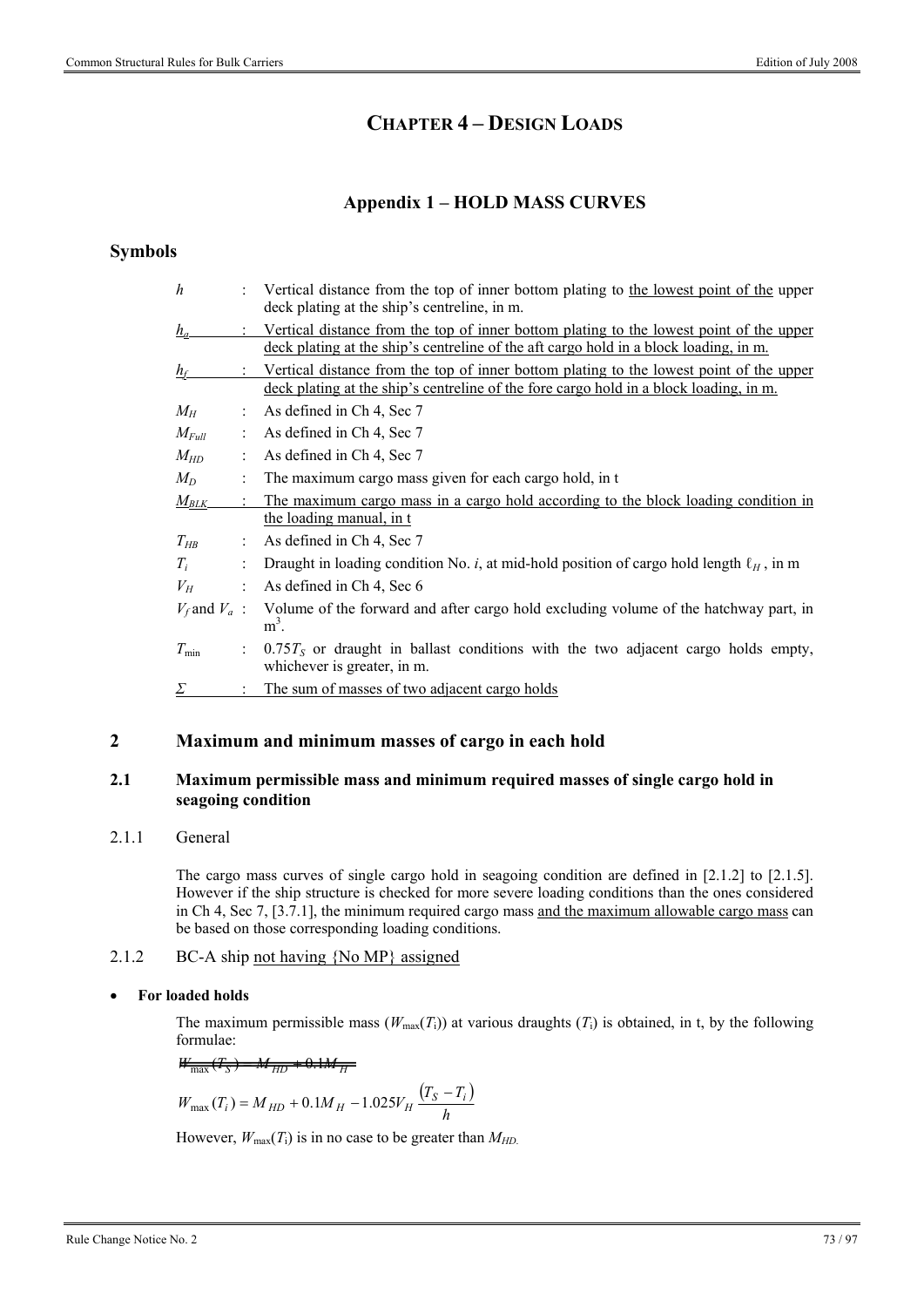The minimum required cargo mass  $(W_{min}(T_i))$  at various draughts  $(T_i)$  is obtained, in t, by the following formulae:

$$
W_{\min}(T_i) = 0 \qquad \text{for} \qquad T_i \le 0.83T_S
$$
  

$$
W_{\min}(T_i) = 1.025V_H \frac{(T_i - 0.83T_S)}{h} \qquad \text{for} \qquad T_S \ge T_i > 0.83T_S
$$

#### **For empty holds which can be empty at the maximum draught**

The maximum permissible mass  $W_{\text{max}}(T_i)$  at various draughts  $T_i$  is obtained, in t, by the following formulae:

$$
W_{\text{max}}(T_i) = M_{Full} \qquad \text{for} \qquad T_S \ge T_i \ge 0.67T_S
$$
  

$$
W_{\text{max}}(T_i) = M_{Full} - 1.025V_H \frac{(0.67T_S - T_i)}{h} \qquad \text{for} \qquad T_i < 0.67T_S
$$

The minimum required mass  $(W_{min}(T_i))$  is obtained, in t, by the following formula:

$$
W_{\min}(T_i) = 0 \t\t for \t\t T_i \le T_S
$$

Examples for mass curve of loaded cargo hold and cargo hold which can be empty at the maximum draught for **BC-A** ships not having {No MP} assigned are shown in Fig 1.



**Figure 1:** Example of mass curve for BC-A ships not having {No MP} assigned

#### 2.1.3 BC-A ship with  ${N\omega M}$  having  ${N\omega M}$  assigned

#### **For loaded holds**

The maximum permissible mass  $(W_{\text{max}}(T_i))$  at various draughts  $(T_i)$  is the same specified in [2.1.2]. The minimum required mass  $(W_{min}(T_i))$  is obtained, in t, by the following formulae:

$$
W_{\min}(T_i) = 0 \qquad \text{for} \qquad T_i \le T_{HB}
$$
  
\n
$$
W_{\min}(T_i) = 1.025V_H \frac{(T_i - T_{HB})}{h} \qquad \text{for} \qquad T_S \ge T_i > T_{HB} \underline{\text{or}}
$$
  
\n
$$
W_{\min}(T_i) = 0.5M_H - 1.025V_H \frac{(T_S - T_i)}{h} \ge 0 \qquad \underline{\text{for}} \qquad \underline{T_S \ge T_i}
$$

**For empty hold which can be empty at the maximum draught**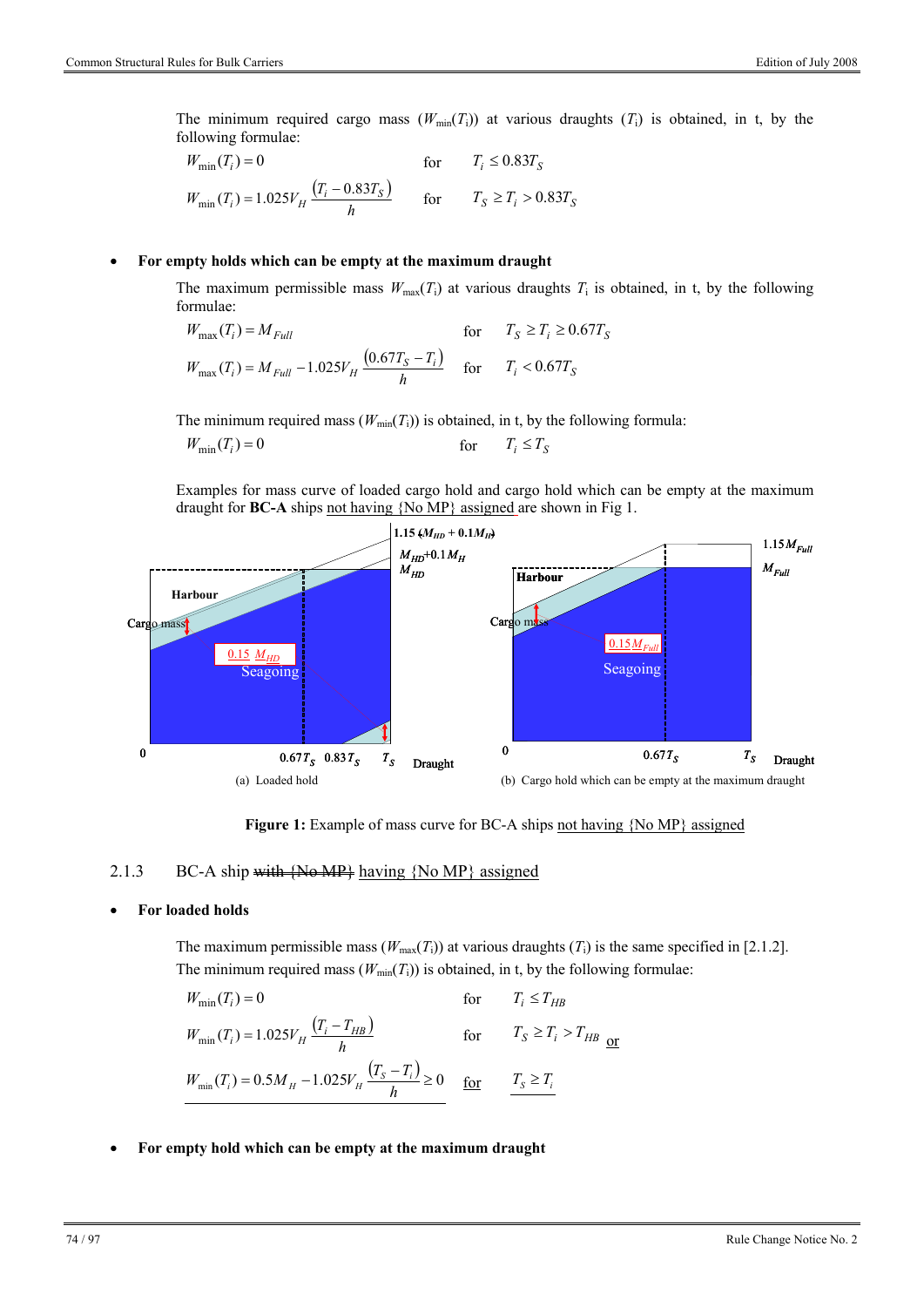The maximum permissible mass (*W*max(*T*i)) and the minimum required mass (*W*min(*T*i)) at various draughts  $(T_i)$  are the same specified in  $[2.1.2]$ .

The maximum permissible mass  $(W_{\text{max}}(T_i))$  at various draughts  $(T_i)$  is obtained, in t, by the following formulae:

$$
W_{\text{max}}(T_i) = M_{\text{Full}} - 1.025V_H \frac{(T_s - T_i)}{h}
$$

The minimum required cargo mass  $(W_{min}(T_i))$  at various draughts  $(T_i)$  is obtained, in t, by the following formulae:

$$
W_{\min}(T_i) = 0 \qquad \underline{\text{for}} \qquad T_i \le T_S
$$

Examples for mass curve of cargo hold for **BC-A** ships, having {No MP} assigned are shown in Fig 2.



**Figure 2:** Example of mass curve for BC-A ships having {No MP} assigned

#### 2.1.4 BC-B and BC-C ships not having {No MP} assigned

The maximum permissible mass  $(W_{\text{max}}(T_i))$  at various draughts  $(T_i)$  is obtained, in t, by the following formulae:

$$
W_{\text{max}}(T_i) = M_{Full} \qquad \text{for} \qquad T_S \ge T_i \ge 0.67T_S
$$
  

$$
W_{\text{max}}(T_i) = M_{Full} - 1.025V_H \frac{(0.67T_S - T_i)}{h} \qquad \text{for} \qquad T_i < 0.67T_S
$$

The minimum required cargo mass  $(W_{min}(T_i))$  at various draughts  $(T_i)$  is obtained, in t, by the following formulae:

$$
W_{\min}(T_i) = 0 \qquad \text{for} \qquad T_i \le 0.83T_S
$$
  

$$
W_{\min}(T_i) = 1.025V_H \frac{(T_i - 0.83T_S)}{h} \qquad \text{for} \qquad T_S \ge T_i > 0.83T_S
$$

Example for mass curve of cargo hold for BC-B and BC-C ships is shown in Fig. 3.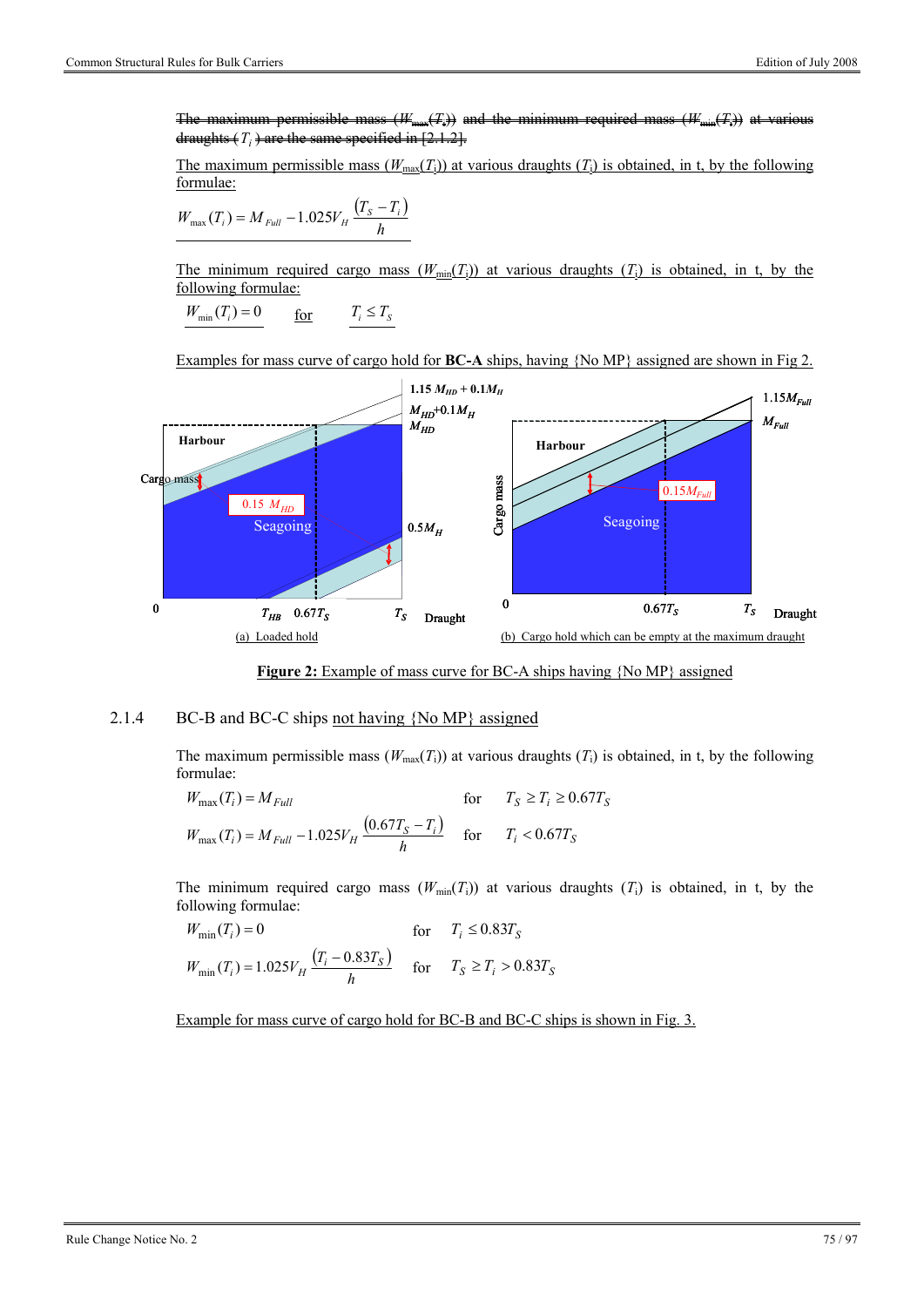

**Figure 3:** Example of mass curve for BC-B and BC-C ships not having {No MP} assigned

### 2.1.5 BC-B and BC-C ships with having  $\{No MP\}$  assigned

### The maximum permissible mass  $(W_{\text{max}}(T_i))$  at various draughts  $(T_i)$  is the same specified in [2.1.4]. The maximum permissible mass  $(W_{\text{max}}(T_i))$  at various draughts  $T_i$  is obtained, in t, by the following formulae:

$$
W_{\text{max}}(T_i) = M_{\text{Full}} - 1.025 V_{\text{H}} \frac{(T_s - T_i)}{h}
$$

The minimum required cargo mass  $(W_{min}(T_i))$  at various draughts  $(T_i)$  is obtained, in t, by the following formulae:

$$
W_{\min}(T_i) = 0 \qquad \text{for} \qquad T_i \le T_{HB}
$$
  
\n
$$
W_{\min}(T_i) = 1.025V_H \frac{(T_i - T_{HB})}{h} \qquad \text{for} \qquad T_S \ge T_i > T_{HB} \text{ or}
$$
  
\n
$$
W_{\min}(T_i) = 0.5M_H - 1.025V_H \frac{(T_S - T_i)}{h} \qquad \text{for} \qquad \frac{T_S \ge T_i}{S} \le T_i
$$
  
\n
$$
\frac{W_{\min}(T_i) \ge 0.0}{W_{\min}(T_i) \ge 0.0}
$$

Examples for mass curve of cargo hold for **BC-B** or **BC-C** ships with  $\{No MP\}$  are is shown in Fig  $\frac{24}{3}$ .

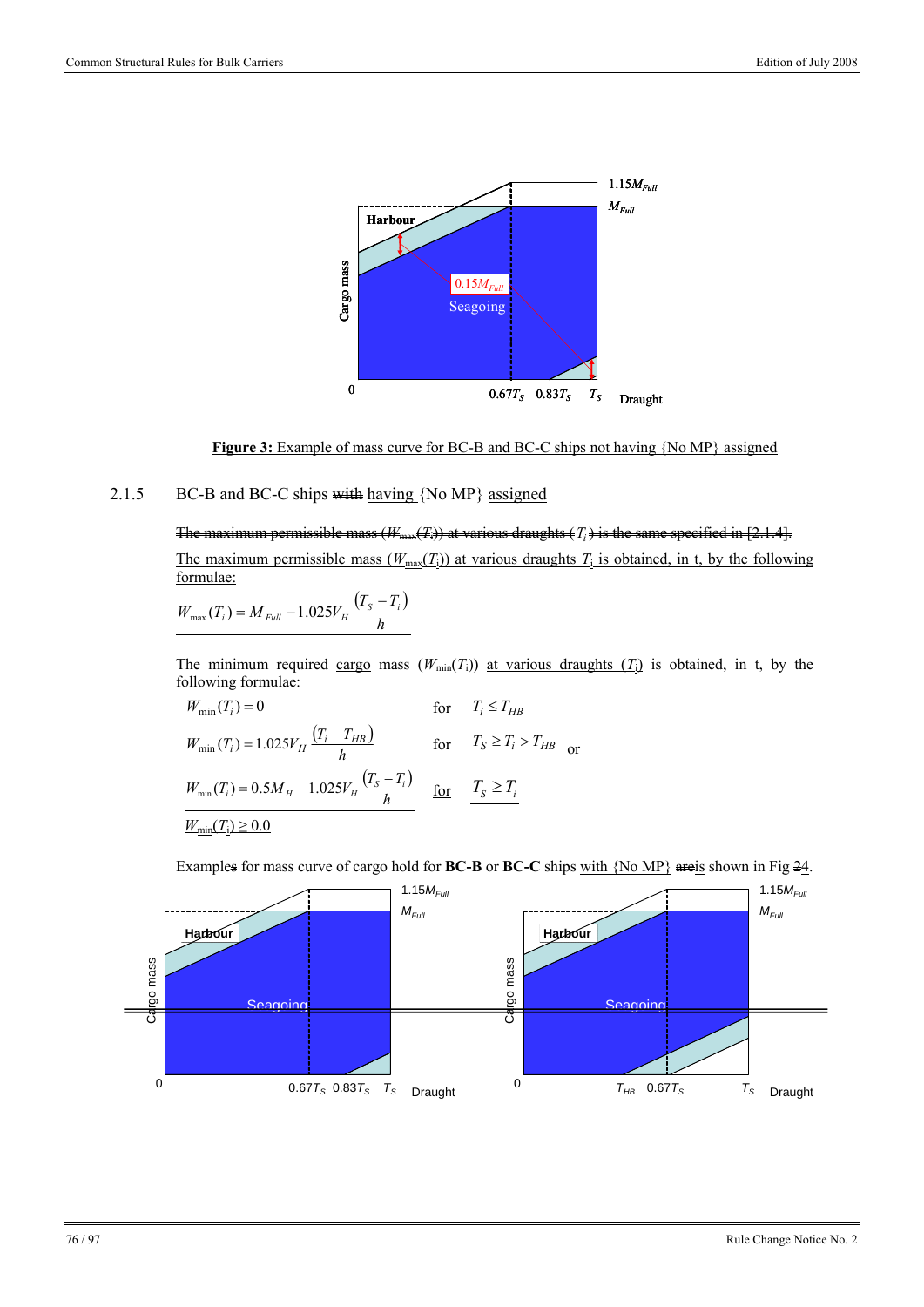

**Figure 2 4:** Example of mass curve for BC-B or BC-C ships Example of mass curve for BC-B and BC-C ships having {No MP} assigned

### **2.2 Maximum permissible mass and minimum required masses of single cargo hold in harbour condition**

### 2.2.1 General

The cargo mass curves of single cargo hold in harbour condition are defined in [2.2.2]. However if the ship structure is checked for more severe loading conditions than ones considered in Ch 4, Sec 7, [3.7.1], the minimum required cargo mass and the maximum allowable cargo mass can be based on those corresponding loading conditions.

### 2.2.2 All ships

The maximum permissible cargo mass and the minimum required cargo mass corresponding to draught for loading/unloading conditions in harbour may be increased or decreased by 15% of the maximum permissible mass at the maximum draught for the cargo hold in seagoing condition. However, maximum permissible mass is in no case to be greater than the maximum permissible cargo mass at designed maximum load draught for each cargo hold.

### 2.2.3 BC-A ship not having {No MP} assigned

The maximum permissible mass  $(W_{\text{max}}(T_i))$  at various draughts  $T_i$  in harbour condition is also to be checked by the following formulae in addition to the requirements in  $[2.1.2]$ :

| For loaded hold                                                            | $W_{\text{max}}(T_i) = M_{HD}$ for |     | $T_i \geq 0.67 T_s$ |
|----------------------------------------------------------------------------|------------------------------------|-----|---------------------|
| $W_{\text{max}}(T_i) = M_{HD} + 0.1M_H - 1.025V_H \frac{0.67T_S - T_i}{h}$ |                                    | for | $T_i < 0.67 T_s$    |

### 2.2.4 BC-A ship having {No MP} assigned

The maximum permissible mass  $(W_{\text{max}}(T_i))$  at various draughts  $T_i$  in harbour condition is also to be checked by the following formulae in addition to the requirements in [2.1.3]:

| For empty hold which can be empty at the maximum draught              |     | $T_S \geq T_i \geq 0.67 T_S$ |
|-----------------------------------------------------------------------|-----|------------------------------|
| $W_{\text{max}}(T_i) = M_{Full}$                                      | for |                              |
| $W_{\text{max}}(T_i) = M_{Full} - 1.025V_H \frac{(0.67T_S - T_i)}{h}$ | for | $T_i < 0.67 T_s$             |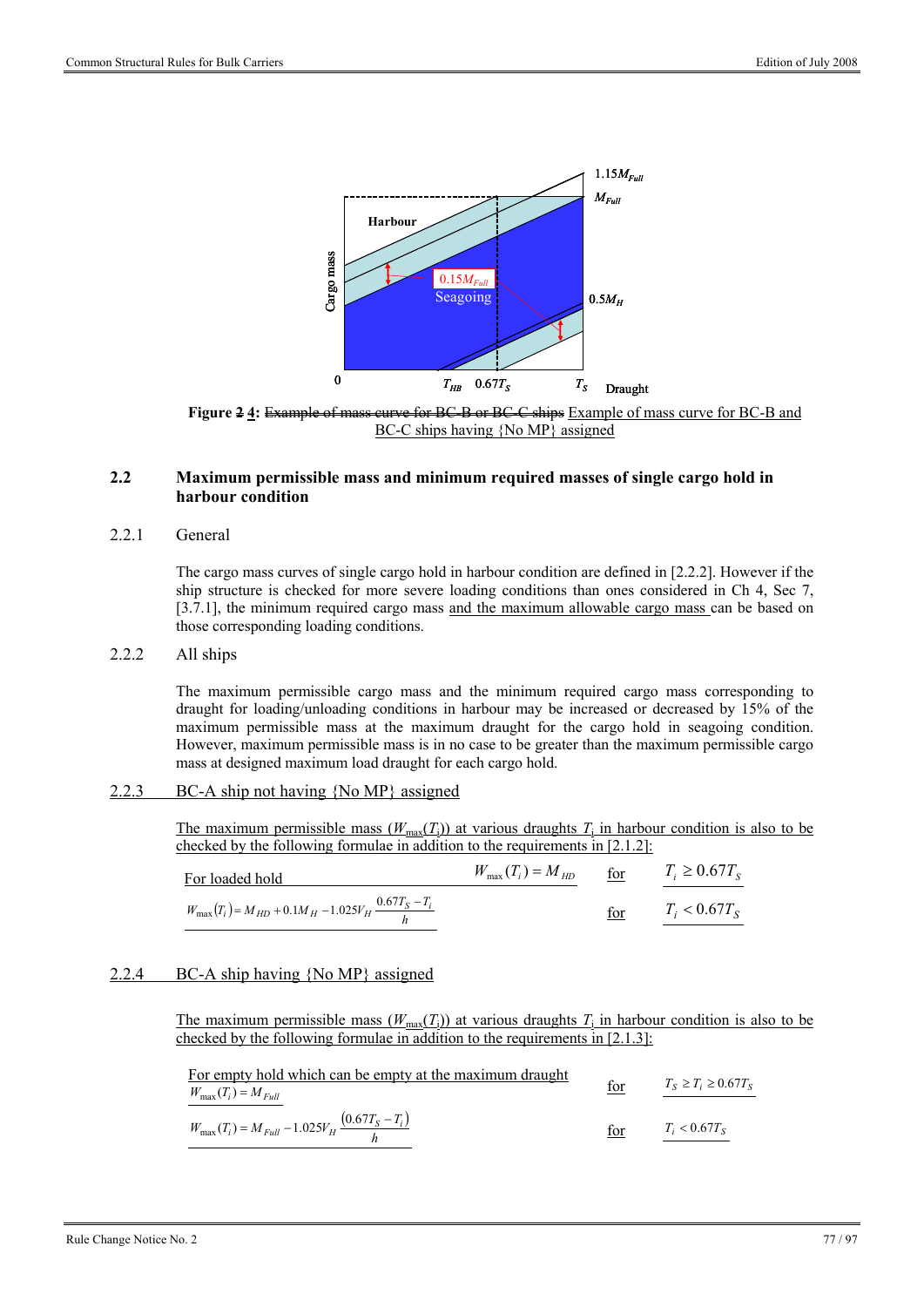### 2.2.5 BC-B and BC-C ships having {No MP} assigned

The maximum permissible mass  $(W_{\text{max}}(T_i))$  at various draughts  $T_i$  in harbour condition is also to be checked by the following formulae in addition to the requirements in [2.2.2]:

$$
W_{\text{max}}(T_i) = M_{Full}
$$
  

$$
W_{\text{max}}(T_i) = M_{Full} - 1.025V_H \frac{(0.67T_S - T_i)}{h}
$$
  

$$
\frac{f_{\text{or}}}{f_{\text{r}}} = \frac{T_S \ge T_i \ge 0.67T_S}{T_i < 0.67T_S}
$$

### **3 Maximum and minimum masses of cargo of two adjacent holds**

### **3.1 Maximum permissible mass and minimum required masses of two adjacent holds in seagoing condition**

#### 3.1.1 General

The cargo mass curves of two adjacent cargo holds in seagoing condition are defined in [3.1.2] and [3.1.3].

However if the ship structure is checked for more severe loading conditions than ones considered in Ch 4, Sec 7, [3.7.1], the minimum required cargo mass and the maximum allowable cargo mass can be based on those corresponding loading conditions.

3.1.2 BC-A ships with "Block loading" and not having {No MP} assigned

The maximum permissible cargo mass (*W*max(*T*i)) and the minimum required cargo mass (*W*min(*T*i)) for the adjacent two holds at various draughts  $(T)$  are determined, in t, by the following formulae:

$$
W_{\text{max}}(T_t) = 2(M_{\text{Full}} \text{ or } M_{\text{HD}}) + 0.1M_{\text{H}}
$$
, whichever is the greater for  $T_s \ge T_t \ge 0.67T_s$ .

$$
W_{\text{max}}(T_i) = W_{\text{max}}(0.67T_S) = 1.025\left(V_f + V_a\right)\frac{(0.67T_S - T_i)}{h} \quad \text{for } T_i \le 0.67T_S
$$

 $W_{\text{min}}(T_i) = 0$  for  $T_i \le 0.75T_5$ 

 $W_{\text{min}}(T_i) = 1.025\left(V_f + V_a\right)\frac{T_i - 0.75T_S}{h}$  $\frac{T_{\text{min}}(T_i)}{T_0} = 1.025\left(V_f + V_a\right)\frac{T_i - 0.75T_S}{L}$  for  $T_S \ge T_i > 0.75T_S$ 

The maximum permissible mass  $(W_{\text{max}}(T_i))$  at various draughts  $(T_i)$  is obtained, in t, by the greater of the following formulae:

$$
W_{\text{max}}(T_i) = \sum (M_{BLK} + 0.1M_H) - 1.025 \left( \frac{V_f}{h_f} + \frac{V_a}{h_a} \right) (T_s - T_i) \underline{\hspace{2cm} \text{or} \text{}} \\ W_{\text{max}}(T_i) = \sum M_{Full} - 1.025 \left( \frac{V_f}{h_f} + \frac{V_a}{h_a} \right) (0.67T_s - T_i)
$$

However,  $W_{\text{max}}(\underline{T_i})$  is no case to be greater than  $\sum M_{BLK}$ .

The minimum required cargo mass  $(W_{min}(T_i))$  at various draughts  $(T_i)$  is obtained, in t, by the following formulae:

$$
\frac{W_{\min}(T_i) = 0}{W_{\min}(T_i) = 1.025 \left(\frac{V_f}{h_f} + \frac{V_a}{h_a}\right) (T_i - 0.75T_s)} \n\underline{\text{for}} \n\underline{T_s \ge T_i > 0.75T_s}
$$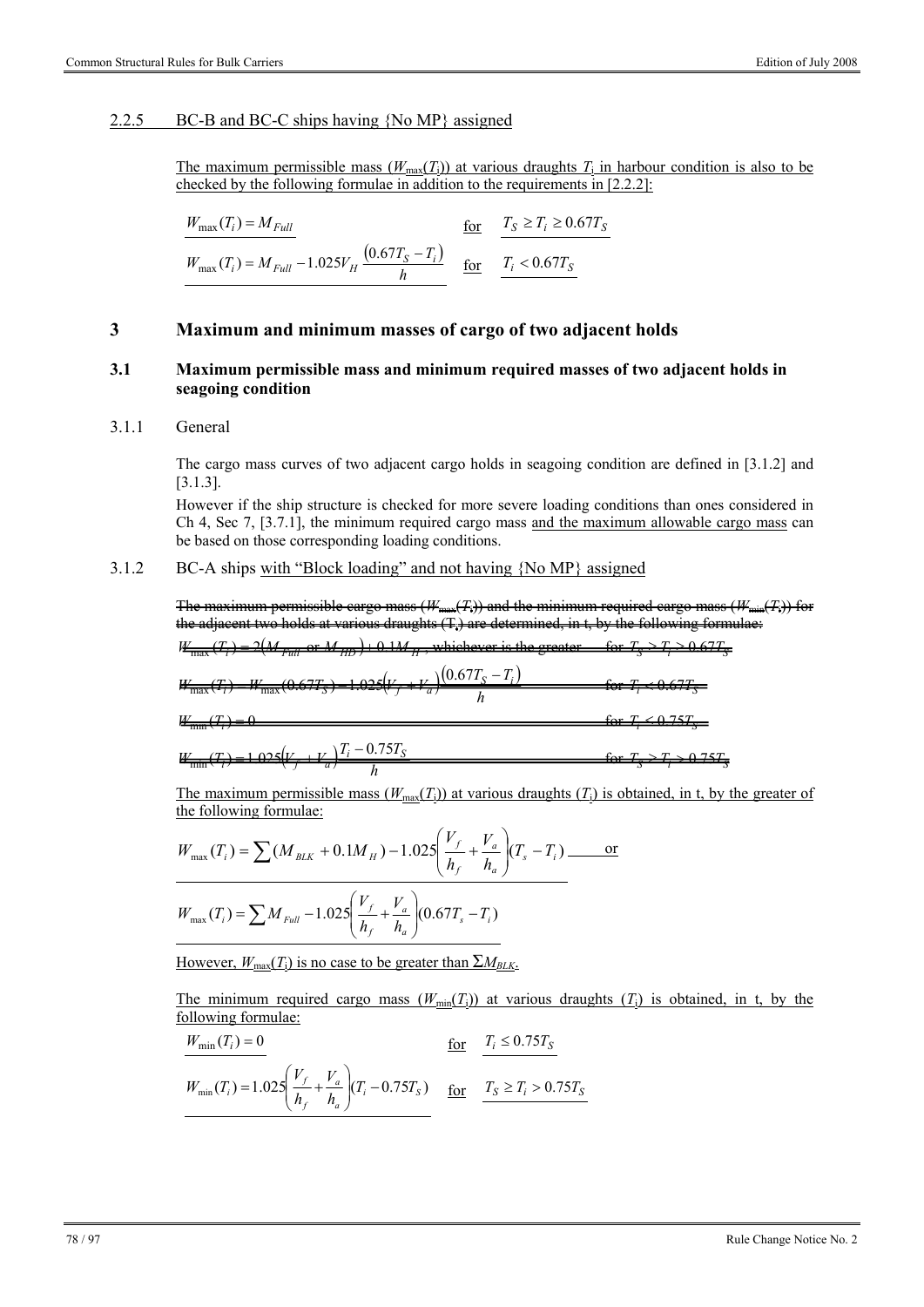### 3.1.2 bis BC-A ships with "Block loading" and having {No MP} assigned

The maximum permissible mass  $W_{\text{max}}(T_i)$  at various draughts  $T_i$  is obtained, in t, by the following formula:

$$
W_{\text{max}}(T_i) = \sum (M_{BLK} + 0.1M_H) - 1.025 \left(\frac{V_f}{h_f} + \frac{V_a}{h_a}\right) (T_s - T_i)
$$

However,  $W_{\text{max}}(T_i)$  is no case to be greater than  $\sum M_{\text{BLK}}$ .

The minimum required cargo mass  $W_{min}(T_i)$  at various draughts  $T_i$  is obtained, in t, by the following formulae:

$$
\frac{W_{\min}(T_i) = 0}{W_{\min}(T_i) = 1.025 \left(\frac{V_f}{h_f} + \frac{V_a}{h_a}\right) (T_i - T_{HB})}
$$
 for  $\frac{T_i \le T_{HB}}{S_i \ge T_i > T_{HB}}$ 

Examples for mass curve of cargo hold for **BC-A with** block loading ships are shown in Fig 5.



### 3.1.3 BC-B and BC-C ships (void)

The maximum permissible mass  $(W_{\text{max}}(T))$  and the minimum required mass  $(W_{\text{min}}(T))$  at various  $drauehts$  (T) are obtained, in t, by the following formulae:

$$
=W_{\text{max}}(T_t) - 2M_{\text{Full}} \qquad \text{for } T_t \ge 0.67T_s
$$
  
\n
$$
=W_{\text{max}}(T_t) = W_{\text{max}}(0.67T_s) - 1.025\left(V_f + V_a\right)\frac{(0.67T_s - T_t)}{h} \qquad \text{for } T_t \le 0.67T_s
$$
  
\n
$$
=W_{\text{min}}(T_t) - 0 \qquad \text{for } T_t \le 0.75T_s
$$
  
\n
$$
W_{\text{min}}(T_t) = 1.025\left(V_f + V_a\right)\frac{T_t - 0.75T_s}{h} \qquad \text{for } T_s \ge T_t > 0.75T_s
$$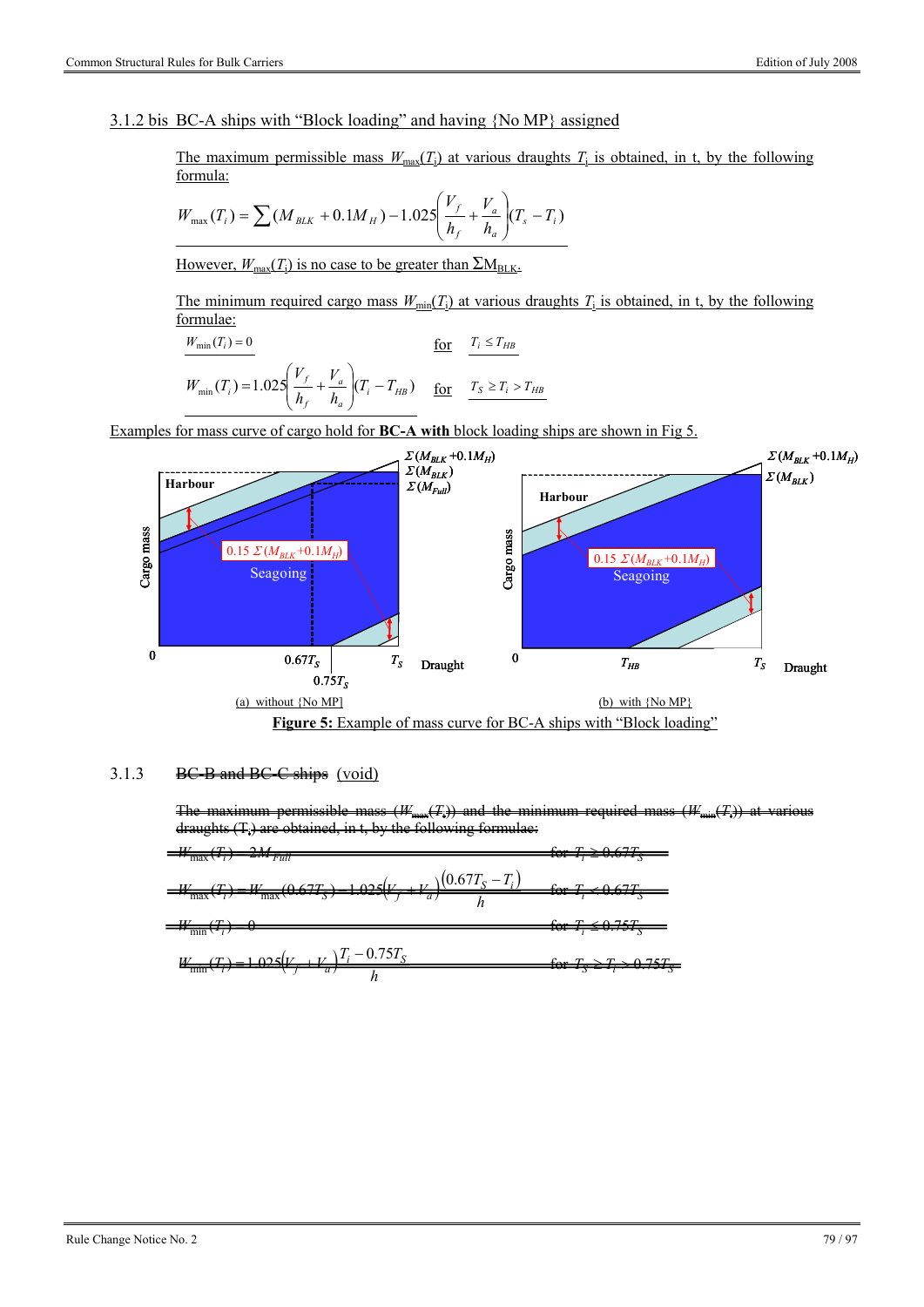

**Figure 3:** Example of mass curve for BC-B or BC-C ships

(void)

### 3.1.4 BC-A ships without "Block loading" and BC-B, BC-C ships, not having {No MP} assigned

The maximum permissible mass  $(W_{\text{max}}(T_i))$  at various draughts  $T_i$  is obtained, in t, by the following formulae:

$$
\frac{W_{\text{max}}(T_i) = \sum M_{Full}}{W_{\text{max}}(T_i) = \sum M_{Full} - 1.025 \left(\frac{V_f}{h_f} + \frac{V_a}{h_a}\right) (0.67T_S - T_i)} \n\qquad\n\frac{\text{for}}{\text{for}} \frac{T_s \ge T_i \ge 0.67T_S}{T_i < 0.67T_S}
$$

The minimum required cargo mass  $(W_{min}(T_i))$  at various draughts  $T_i$  is obtained, in t, by the following formulae:

$$
\frac{W_{\min}(T_i) = 0}{W_{\min}(T_i) = 1.025 \left(\frac{V_f}{h_f} + \frac{V_a}{h_a}\right) (T_i - 0.75T_S) \frac{\text{for}}{\text{for}} \frac{T_i \le 0.75T_S}{T_S \ge T_i > 0.75T_S}
$$

3.1.5 BC-A ships without "Block loading" and BC-B, BC-C ships, having {No MP} assigned

The maximum permissible mass  $(W_{\text{max}}(T_i))$  at various draughts  $T_i$  is obtained, in t, by the following formulae:

$$
W_{\text{max}}(T_i) = \sum M_{Full} - 1.025 \left( \frac{V_f}{h_f} + \frac{V_a}{h_a} \right) (T_S - T_i)
$$
 
$$
\underline{\text{for}} \quad \underline{T_i < T_S}
$$

The minimum required cargo mass ( $W_{min}(T_i)$ ) at various draughts  $T_i$  is obtained, in t, by the following formulae:

$$
\frac{W_{\min}(T_i) = 0}{W_{\min}(T_i) = 1.025 \left(\frac{V_f}{h_f} + \frac{V_a}{h_a}\right) (T_i - T_{HB})} \underbrace{\text{for}}_{\text{for}} \frac{T_i \le T_{HB}}{T_s \ge T_i > T_{HB}}
$$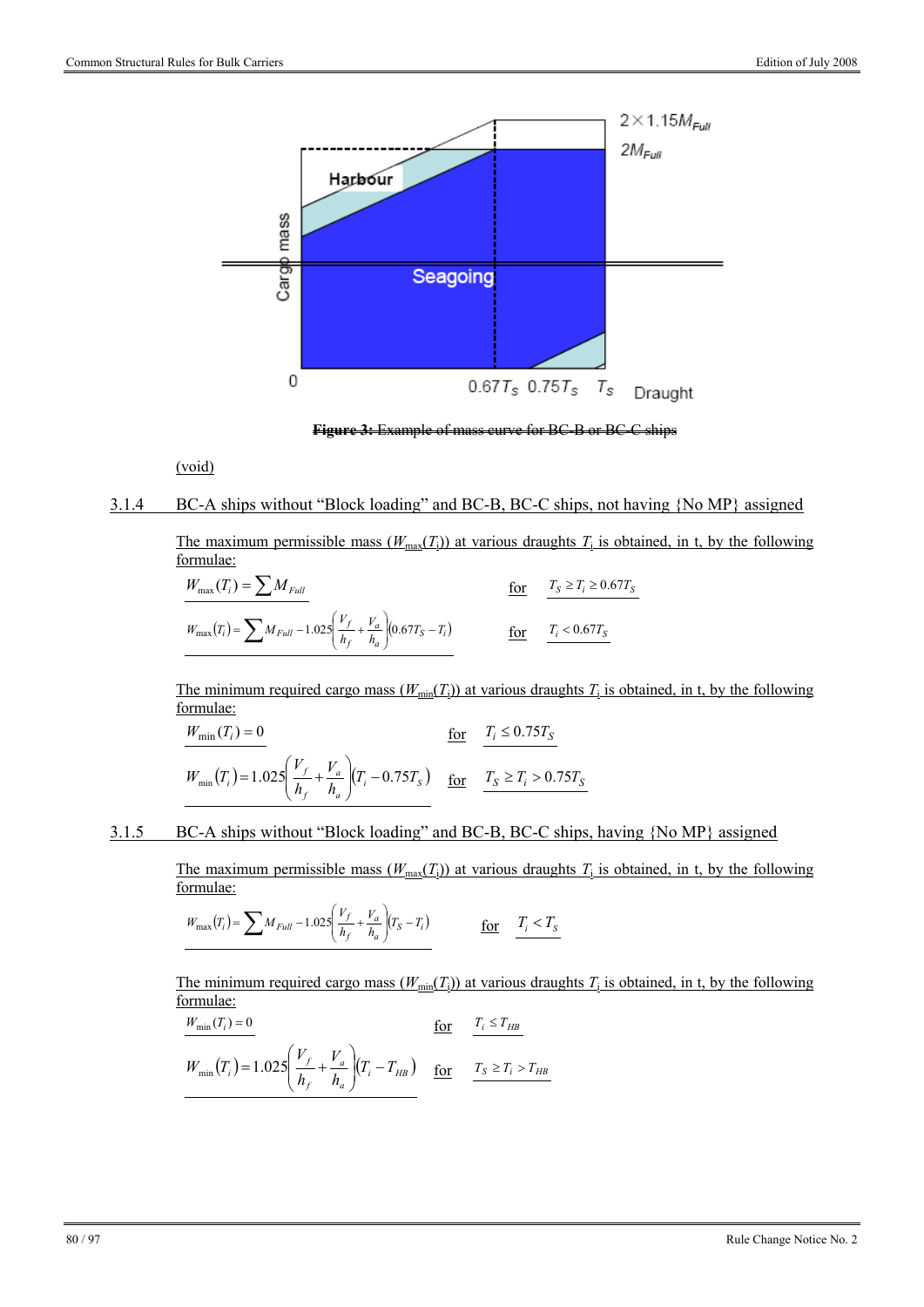

Examples for mass curve of cargo hold for **BC-A** without block loading and **BC-B** or **BC-C** are shown in Fig 6.

**Figure 6:** Example of mass curve for BC A-ship without block loading and BC-B or BC-C ships

### **3.2 Maximum permissible mass and minimum required masses of two adjacent cargo holds in harbour condition**

3.2.1 General

The cargo mass curves of two adjacent cargo holds in harbour condition are defined in [3.2.2]. However if the ship structure is checked for more severe loading conditions than ones considered in Ch 4, Sec 7, [3.7.1], the minimum required cargo mass and the maximum allowable cargo mass can be based on those corresponding loading conditions.

3.2.2 All ships

The maximum permissible cargo mass and minimum required cargo mass corresponding to draught for loading/unloading conditions in harbour may be increased or decreased by 15% of the maximum permissible mass at the maximum draught for the cargo hold in seagoing condition. However, maximum permissible mass is in no case to be greater than the maximum permissible cargo mass at designed maximum load draught for each cargo hold.

3.2.3 BC-A ships with "Block loading" and having {No MP} assigned

The maximum permissible mass  $(W_{\text{max}}(T_i))$  at various draughts  $T_i$  in harbour condition is also to be checked by the following formulae in addition to the requirements in [3.1.2 bis]:

$$
W_{\text{max}}(T_i) = \sum M_{\text{Full}} - 1.025 \left( \frac{V_f}{h_f} + \frac{V_a}{h_a} \right) (0.67 T_s - T_i)
$$

$$
W_{\max}(T_i) \leq \sum M_{BLK}
$$

3.2.4 BC-A ships without "Block loading" and BC-B, BC-C ships, having {No MP} assigned

The maximum permissible mass  $(W_{\text{max}}(T_i))$  at various draughts  $T_i$  in harbour condition is also to be checked by the following formulae in addition to the requirements in  $[3.1.5]$ :

$$
W_{\text{max}}(T_i) = \sum M_{Full}
$$
\nfor  $T_s \ge T_i \ge 0.67T_s$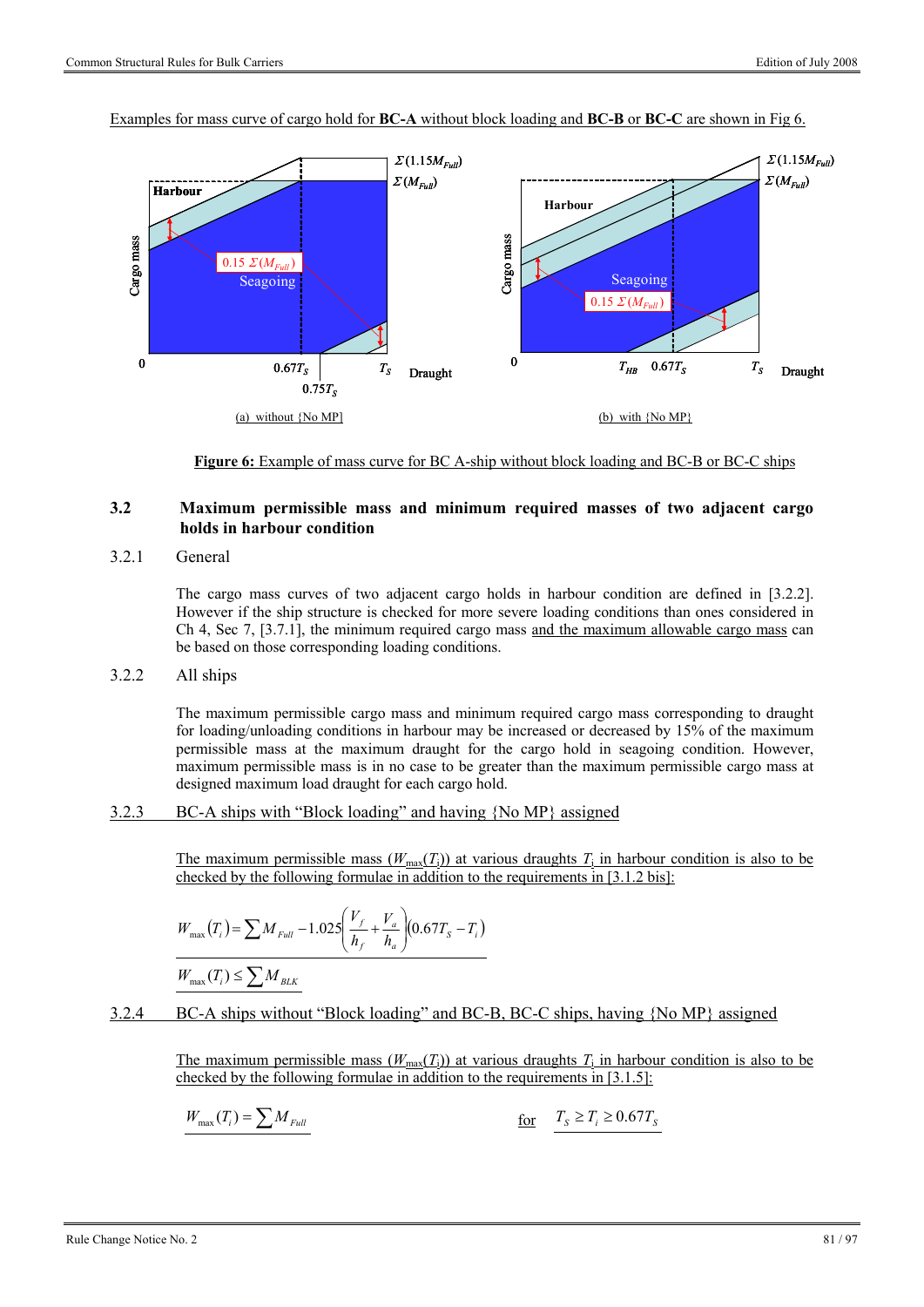$$
W_{\text{max}}(T_i) = \sum M_{\text{Full}} - 1.025 \left( \frac{V_f}{h_f} + \frac{V_a}{h_a} \right) (0.67 T_s - T_i) \underbrace{\text{for}} \underbrace{T_i < 0.67 T_s}
$$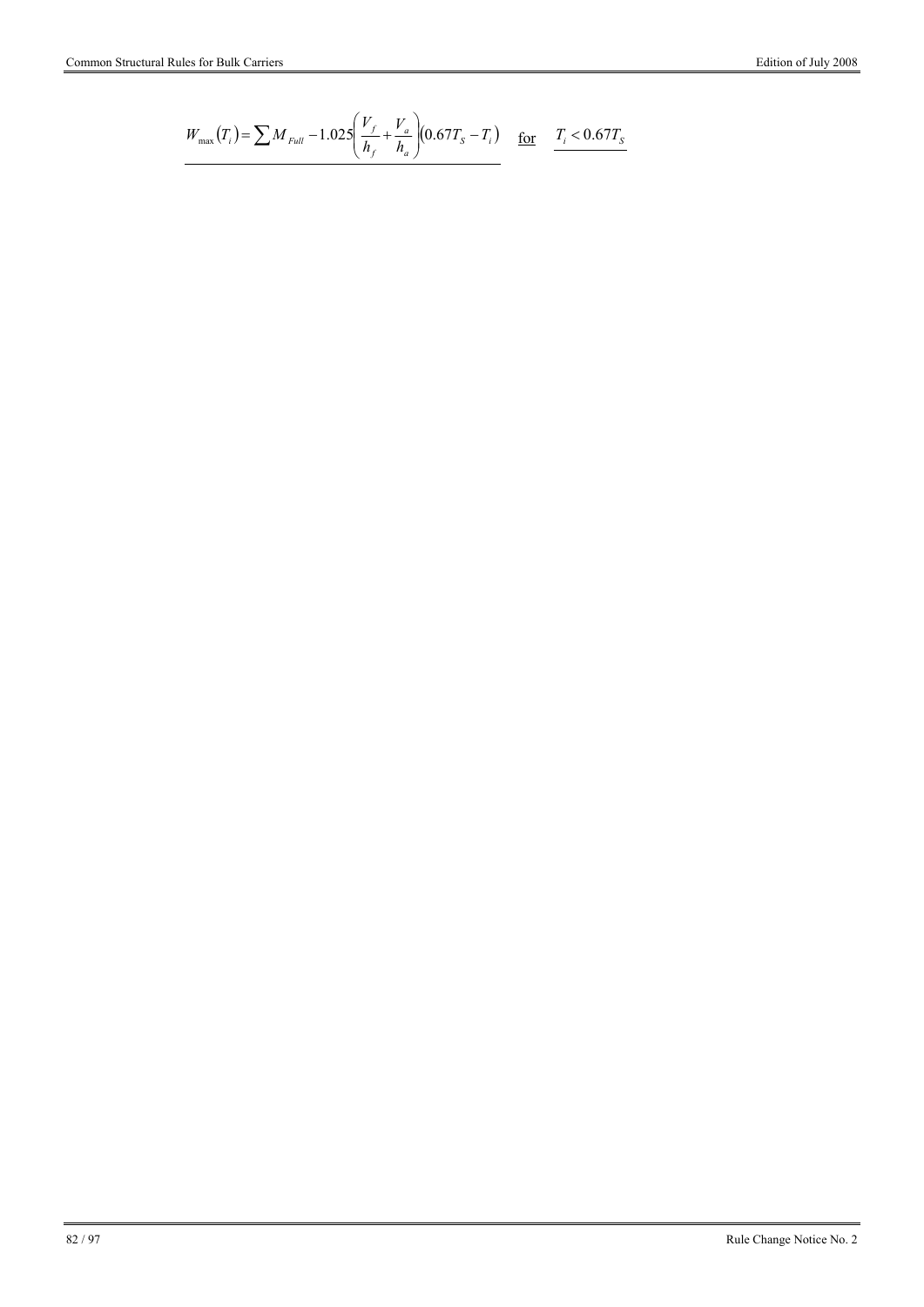# COMMON STRUCTURAL RULES FOR BULK CARRIERS **JULY 2008**

# **Technical Background For Rule Change Notice No. 2-12**

# **Hold Mass Curves**

| $Notes:(1)$ | These Rule Changes enter into force on 1st July 2010. |  |
|-------------|-------------------------------------------------------|--|

 (2) The Technical Background For Rule Change Notice should be read in conjunction with the July 2008 consolidated edition of Bulk Carriers CSR.

Copyright in these Common Structural Rules for Bulk Carriers is owned by:

American Bureau of Shipping Bureau Veritas China Classification Society Det Norske Veritas Germanischer Lloyd Korean Register of Shipping Lloyd's Register Nippon Kaiji Kyokai Registro Italiano Navale Russian Maritime Register of Shipping

Copyright © 2006

The IACS members, their affiliates and subsidiaries and their respective officers, employees or agents are, individually and collectively, referred to in this clause as the 'IACS Members'. The IACS Members, individually and collectively, assume no responsibility and shall not be liable to any person for any loss, damage or expense caused by reliance on the information or advice in this document or howsoever provided, unless that person has signed a contract with the relevant IACS Member entity for the provision of this information or advice and in that case any responsibility or liability is exclusively on the terms and conditions set out in that contract.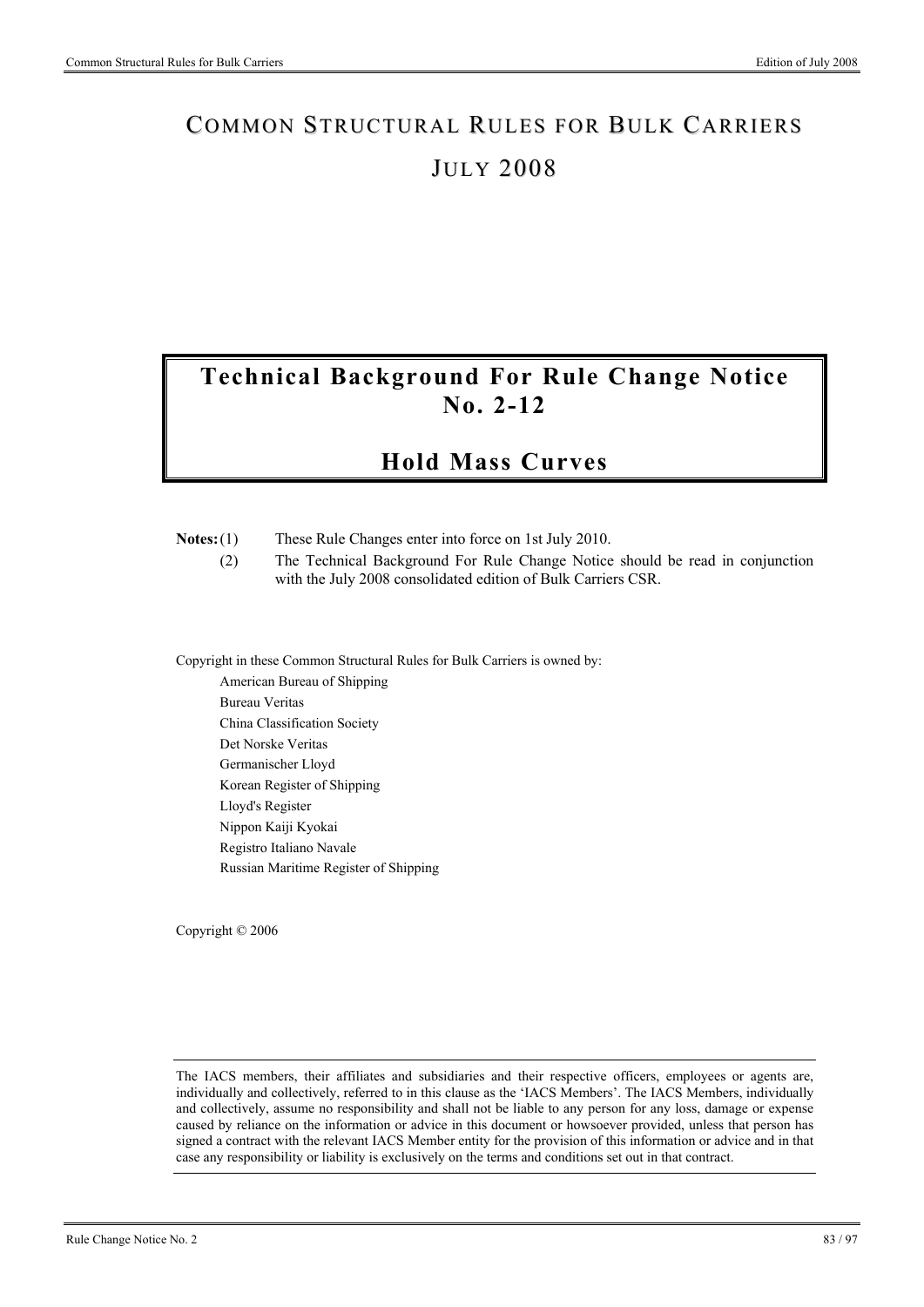This document gives the technical background of the Rule Change Notice No. 2-12 of the July 2008 edition of the Common Structural Rules for Bulk Carriers.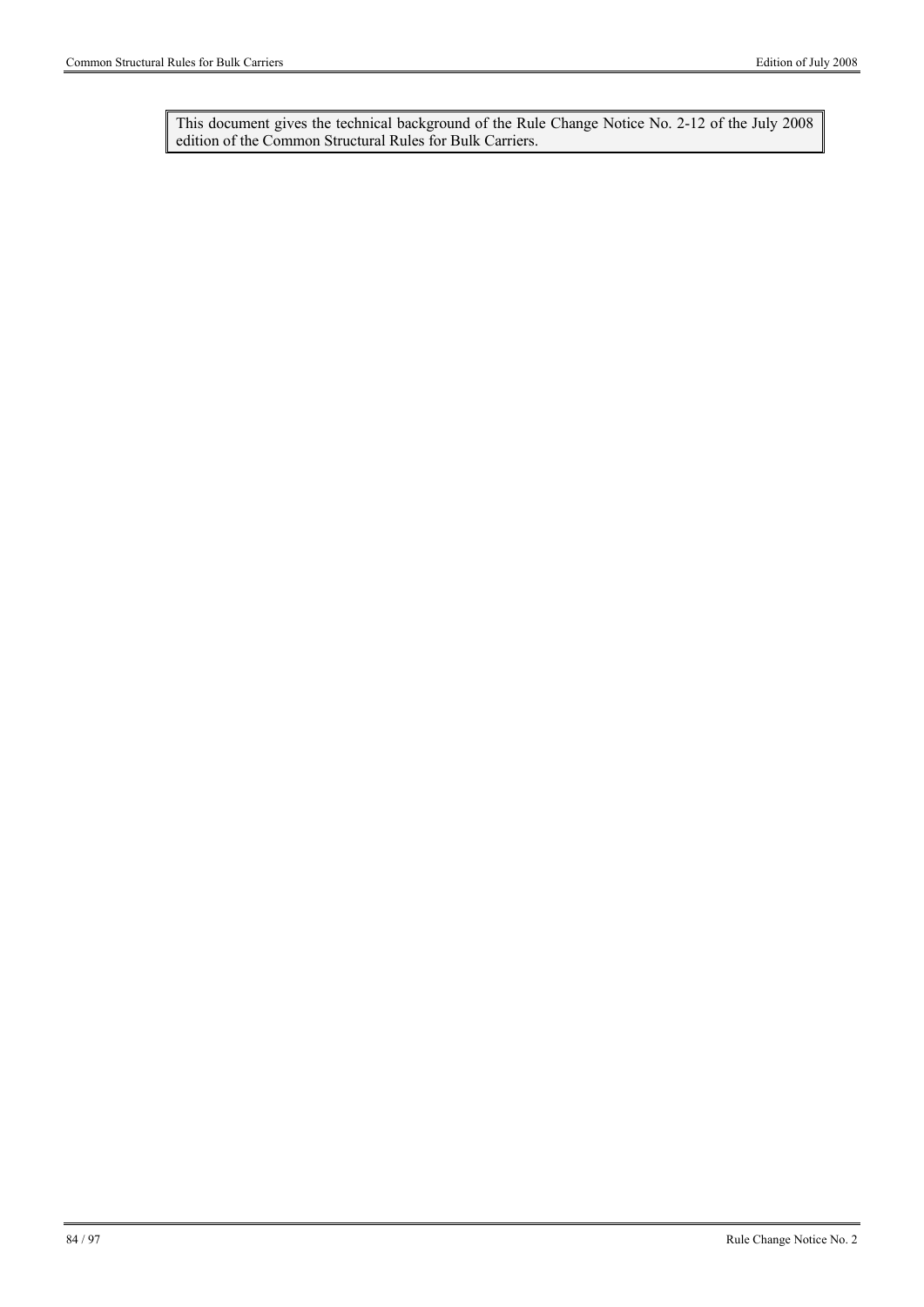## **1 Reason for the Rule Changes**

The requirements for hold mass curves in Chapter 4 Appendix 1 came from IACS UR S25.

The current requirements are not specific for a ship with a variety of class notations.

Rule change requests have been raised on KC #515 and #633. This rule change refers to the request on KC #633 and also corresponds to the one on KC #515.

## **2 Summary of the Rule Changes**

This Rule Change is to revise the requirements corresponding to each class notation.

5) Maximum permissible mass and minimum required mass of single cargo hold

Maximum permissible mass and minimum required mass of single cargo hold regulated in Chapter 4 Appendix 1, paragraph 2 are based on following design loading conditions regulated in Chapter 4 Section 7, [3.2] to [3.6], except [3.5.1].

|                    |                             | Sea going             |                         | Harbour <sup>(1)</sup>              |                        |     |
|--------------------|-----------------------------|-----------------------|-------------------------|-------------------------------------|------------------------|-----|
|                    |                             |                       | Max                     | Min                                 | Max                    | Min |
|                    |                             |                       | Ch4 Sec7, 3.2.1         | Ch4 Sec7, 3.2.2                     |                        |     |
|                    |                             |                       | $T_S, M_{Full}$         | $T_S, M_H/2$                        |                        |     |
|                    | {No MP} not assigned<br>in  |                       |                         | Ch4 Sec7, 3.2.3                     |                        |     |
|                    | Ch <sub>4</sub> App1, 2.1.4 |                       |                         | $T_{HB}$ , empty                    |                        |     |
| $BC-B$ and $BC-C$  |                             |                       | Ch4 Sec7, 3.3.1         | Ch4 Sec7, 3.3.2                     |                        |     |
|                    |                             |                       | $67\%T_S$ , $M_{Full}$  | 83% $T_s$ , empty                   |                        |     |
|                    |                             |                       | Ch4 Sec7, 3.2.1         | Ch4 Sec7, 3.2.2                     | Ch4 Sec7, 3.6.1        |     |
|                    | {No MP} assigned<br>1n      |                       | $T_S, M_{Full}$         | $T_S, M_H/2$                        | $67\%T_S$ , $M_{Full}$ |     |
|                    | Ch <sub>4</sub> App1, 2.1.5 |                       |                         | Ch4 Sec7, 3.2.3<br>$T_{HB}$ , empty |                        |     |
| (Additional cases) | Cases in<br>addition of     | Hold<br>loaded in     | Ch4 Sec7, 3.4.2         |                                     | Ch4 Sec7, 3.6.1        |     |
| BC-A               | those<br>defined            | alternate             | $T_S, M_{HD} + 0.1 M_H$ |                                     | $67\%T_S, M_{HD}$      |     |
|                    | above for                   | Hold                  |                         | Ch4 Sec7, 3.4.1                     |                        |     |
|                    | BC-B and<br>BC-C            | empty in<br>alternate |                         | $T_s$ , empty                       |                        |     |

(1) Maximum permissible mass and minimum required mass in harbour condition are generally increased or decreased by 15% of the maximum permissible mass at the maximum draught in seagoing condition as stipulated in Chapter 4 Appendix 1, 2.2.2 and based on Chapter 4 Section 7, 3.6.3. The notes for harbour in this table show only the additional conditions based on Chapter 4 Section 7, 3.6.1.

6) Maximum permissible mass and minimum required mass of two adjacent holds

Maximum permissible mass and minimum required mass of two adjacent holds regulated in Chapter 4 Appendix 1, paragraph 3 are based on following design loading conditions regulated in Chapter 4 Section 7, [3.2] to [3.6], except [3.5.1].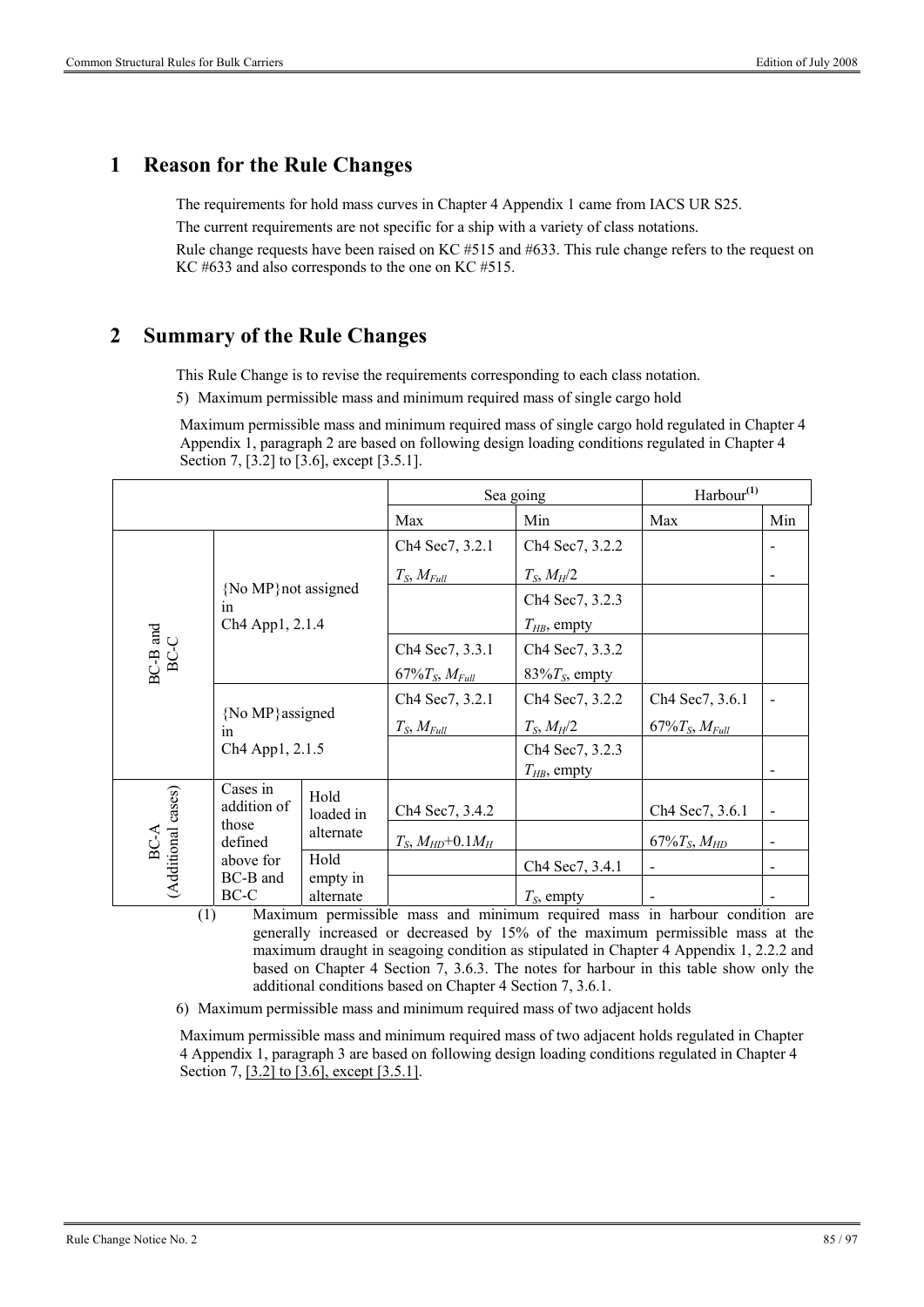|                                            |                        | Sea going                                                        |                                          | Harbour $^{(2)}$                         |     |
|--------------------------------------------|------------------------|------------------------------------------------------------------|------------------------------------------|------------------------------------------|-----|
|                                            |                        | Max                                                              | Min                                      | Max                                      | Min |
|                                            |                        | Ch4 Sec7, 3.3.3<br>Ch4 Sec7, 3.4.3                               | Ch4 Sec7, 3.3.4                          | $\blacksquare$                           |     |
| <b>BC-A</b> with "Block"<br>loading"<br>in | without<br>$\{No MP\}$ | 67%Ts, $\Sigma(M_{\text{full}})$<br>Ts, $\Sigma(M_{BLK}+0.1M_H)$ | 75% $T_s$ , empty                        | $\overline{\phantom{a}}$                 |     |
| Ch <sub>4</sub> App1, 3.1.2                | with                   | Ch <sub>4</sub> Sec <sub>7</sub> , 3.4.3                         | Ch4 Sec7, 3.2.3                          | Ch <sub>4</sub> Sec <sub>7</sub> , 3.6.2 |     |
|                                            | $\{No MP\}$            | $Ts, \Sigma(M_{BLK}+0.1M_H)$                                     | $T_{HB}$ , empty                         | 67% $T_S$ , $\Sigma(M_{Full})$           |     |
| <b>BC-A</b> without                        | without                | Ch <sub>4</sub> Sec <sub>7</sub> , 3.3.3                         | Ch <sub>4</sub> Sec <sub>7</sub> , 3.3.4 | $\overline{\phantom{a}}$                 |     |
| "Block loading",<br>BC-B and BC-C          | $\{No MP\}$            | 67% $T_S$ , $\Sigma(M_{Full})$                                   | 75% $T_s$ , empty                        | $\blacksquare$                           |     |
| 1n                                         | with                   | Ch <sub>4</sub> Sec <sub>7</sub> , 3.2.1                         | Ch4 Sec7, 3.2.3                          | Ch <sub>4</sub> Sec <sub>7</sub> , 3.6.2 |     |
| Ch <sub>4</sub> App1, 3.1.3                | $\{No MP\}$            | $T_S$ , $\Sigma(M_{Full})$                                       | $T_{HB}$ , empty                         | 67% $T_S$ , $\Sigma(M_{Full})$           |     |

(2) Maximum permissible mass and minimum required mass in harbour condition are generally increased or decreased by 15% of the maximum permissible mass at the maximum draught in seagoing condition as stipulated in Chapter 4 Appendix 1, 3.2.2 and based on Chapter 4 Section 7, 3.6.3. The notes for harbour in this table show only the additional conditions based on Chapter 4 Section 7, 3.6.2.

# **3 Impact on Scantling**

As this rule change is so made for the clarification corresponding to each class notation or simple correction of typo and scantling check is carried out based on the requirement in Ch 4 Sec 7 which is the same of IACS UR S25, there is no scantling impact due to this change.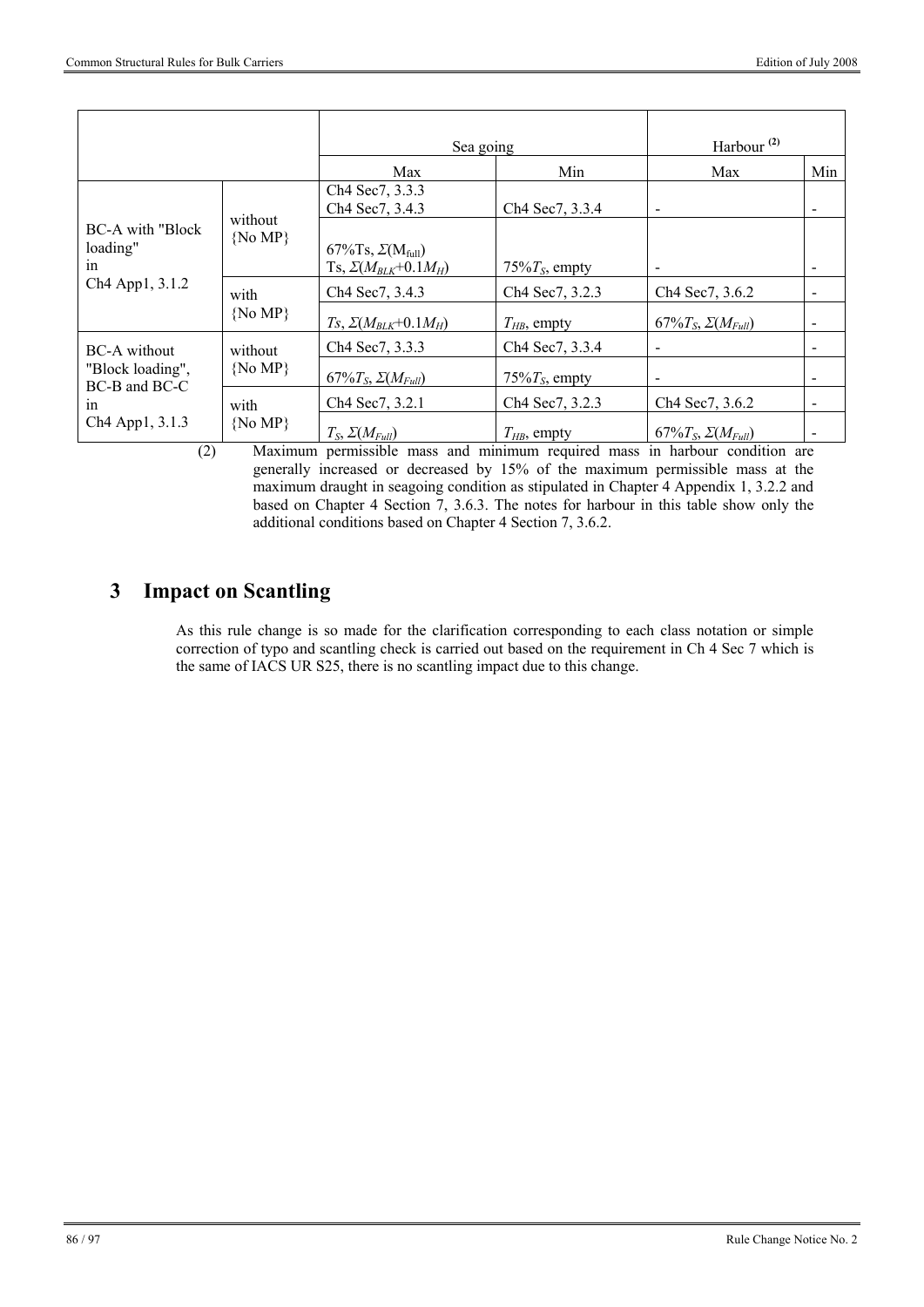# COMMON STRUCTURAL RULES FOR BULK CARRIERS **JULY 2008**

# **Rule Change Notice No. 2-13**

# **Use of Steel Grades for Hull Members**

**Notes:** (1) These Rule Changes enter into force on 1st July 2010.

 (2) This Rule Change Notice should be read in conjunction with the July 2008 consolidated edition of Bulk Carriers CSR.

Copyright in these Common Structural Rules for Bulk Carriers is owned by:

American Bureau of Shipping Bureau Veritas China Classification Society Det Norske Veritas Germanischer Lloyd Korean Register of Shipping Lloyd's Register Nippon Kaiji Kyokai Registro Italiano Navale Russian Maritime Register of Shipping

Copyright © 2006

The IACS members, their affiliates and subsidiaries and their respective officers, employees or agents are, individually and collectively, referred to in this clause as the 'IACS Members'. The IACS Members, individually and collectively, assume no responsibility and shall not be liable to any person for any loss, damage or expense caused by reliance on the information or advice in this document or howsoever provided, unless that person has signed a contract with the relevant IACS Member entity for the provision of this information or advice and in that case any responsibility or liability is exclusively on the terms and conditions set out in that contract.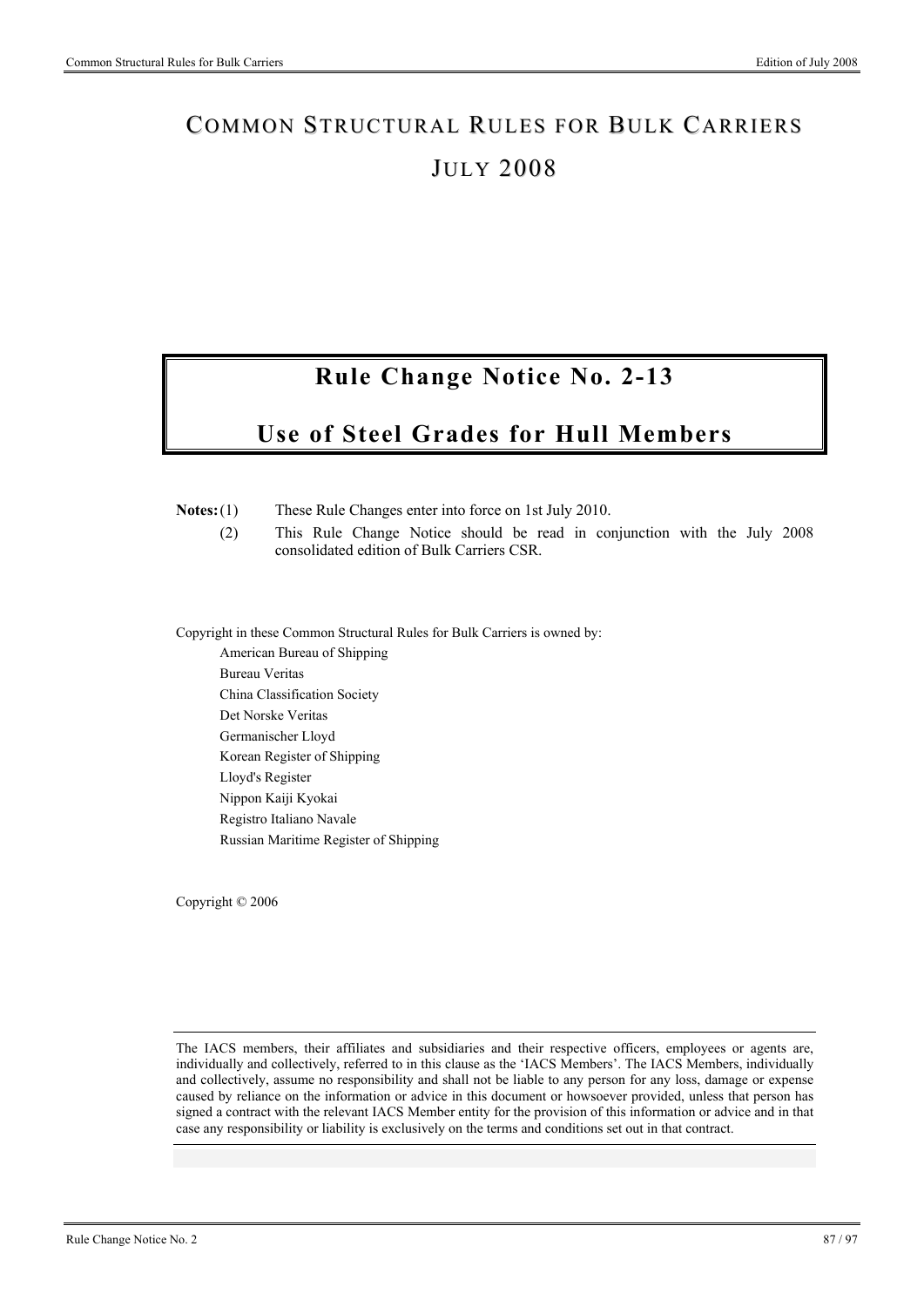For technical background for Rule Changes in this present document, reference is made to separate document Technical Background for Rule Change Notice No. 2-13.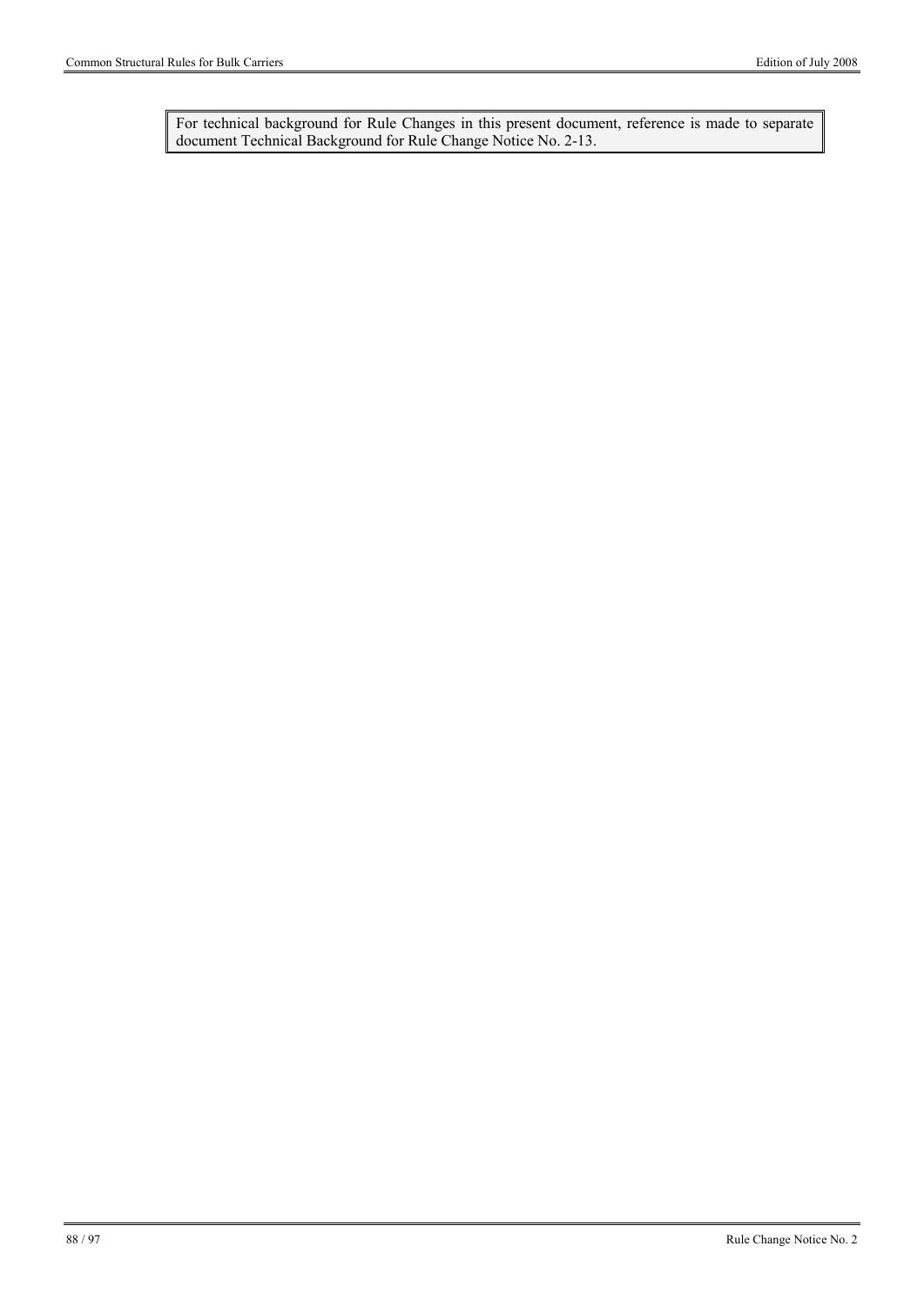# **CHAPTER 3 – STRUCTURAL DESIGN PRINCIPLES**

### **Section 1 – MATERIAL**

### **2. Hull structural steel**

### **2.3 Grades of Steel**

### 2.3.1

Steel materials in the various strength members are not to be of lower grade than those corresponding to classes I, II and III, as given in Tab 3 for the material classes and grades given in Tab 4 Tab 4-1, while additional requirements for ships with length (L) exceeding 150m and 250m, BC-A and BC-B ships are given in Tab 4-2 to Tab 4-4.,

For strength members not mentioned in Tab 3 in Tab 4-1 to Tab 4-4, grade  $A/AH$  may be used.

| Class                                             |            |            |                | Н          |                | Ш          |  |
|---------------------------------------------------|------------|------------|----------------|------------|----------------|------------|--|
| As-built thickness<br>mm)                         | <b>NSS</b> | <b>HSS</b> | <b>NSS</b>     | <b>HSS</b> | <b>NSS</b>     | <b>HSS</b> |  |
| $t \leq 15$                                       | A          | AН         | $\overline{A}$ | AН         | $\overline{A}$ | AH         |  |
| $15 < t \le 20$                                   | A          | AН         | $\overline{A}$ | AН         | B              | AH         |  |
| $20 < t \le 25$                                   | A          | AН         | B              | AН         | D              | DH         |  |
| $25 < t \leq 30$                                  | A          | AН         | D              | DΗ         | D              | DH         |  |
| $30 < t \leq 35$                                  | B          | AН         | D              | DΗ         | E              | EН         |  |
| $35 < t \leq 40$                                  | B          | AН         | D              | DΗ         | E              | EН         |  |
| $40 < t \leq 50$<br>E<br>EΗ<br>E<br>EН<br>DΗ<br>D |            |            |                |            |                |            |  |
| Notes : NSS : Normal strength steel               |            |            |                |            |                |            |  |
| HSS: Higher strength steel                        |            |            |                |            |                |            |  |

#### **Table 3:** Material grade requirements for classes I, II and III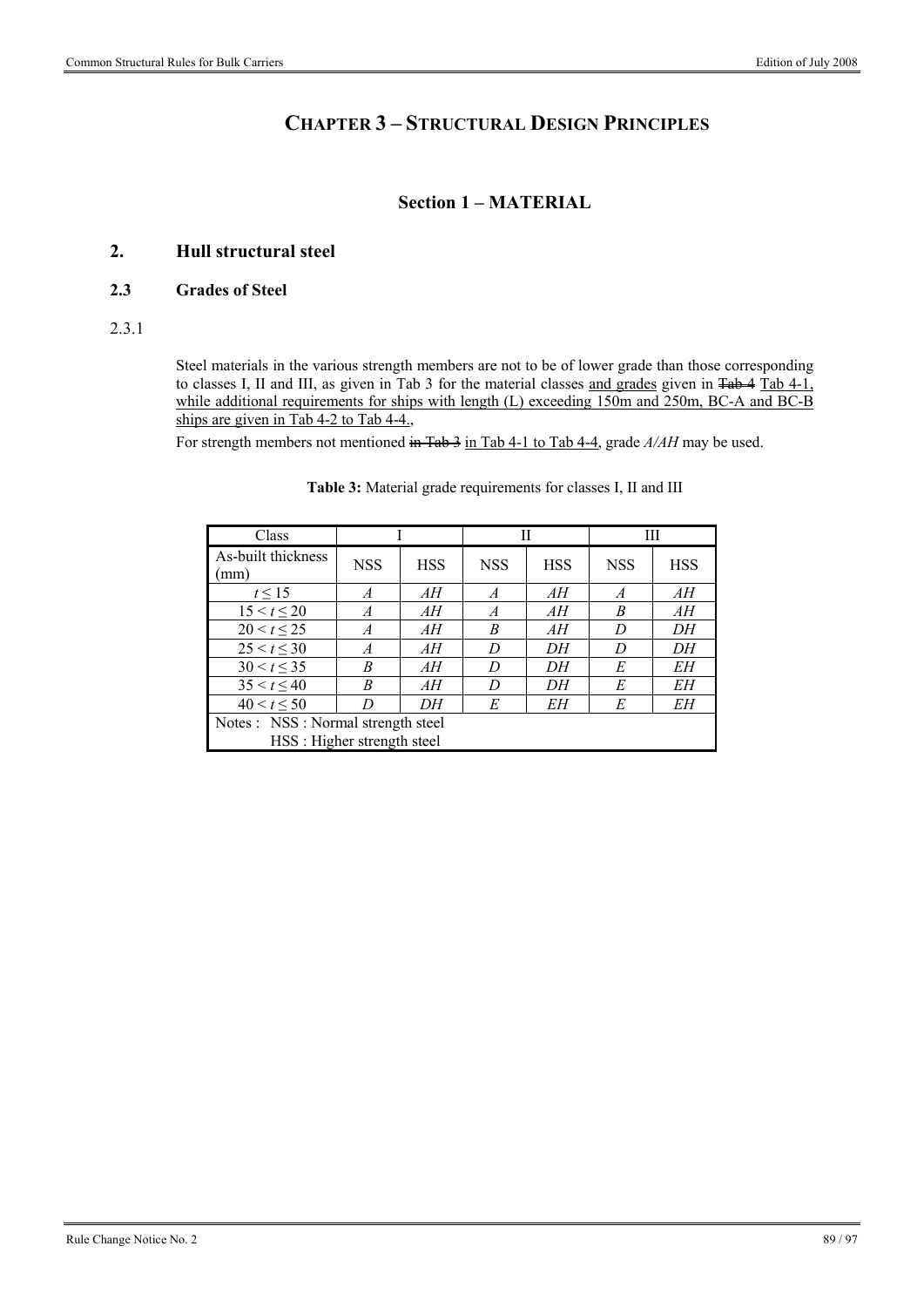|                                                                                                                   | <b>Material class</b> |                      |  |  |  |  |
|-------------------------------------------------------------------------------------------------------------------|-----------------------|----------------------|--|--|--|--|
| <b>Structural member category</b>                                                                                 | Within 0.4L           | Outside 0.4L         |  |  |  |  |
|                                                                                                                   | amidship              | amidship             |  |  |  |  |
| <b>SECONDARY</b>                                                                                                  |                       |                      |  |  |  |  |
| Longitudinal bulkhead strakes, other than that belonging to the Primary eategory                                  |                       |                      |  |  |  |  |
| Deek Plating exposed to weather, other than that belonging to the Primary or Special                              |                       | A/4H                 |  |  |  |  |
| eategory                                                                                                          |                       |                      |  |  |  |  |
| Side plating <sup>(7)</sup>                                                                                       |                       |                      |  |  |  |  |
| <b>PRIMARY</b>                                                                                                    |                       |                      |  |  |  |  |
| Bottom plating, including keel plate                                                                              |                       |                      |  |  |  |  |
| Strength deek plating, excluding that belonging to the Special category                                           |                       |                      |  |  |  |  |
| Continuous longitudinal members above strength deek, excluding hatch coamings                                     | ₩.                    | <del>.4/.4H</del>    |  |  |  |  |
| Uppermost strake in longitudinal bulkhead                                                                         |                       |                      |  |  |  |  |
| Vertieal strake (hateh side girder) and uppermost sloped strake in top<br>$\frac{1}{\text{wing}}$                 |                       |                      |  |  |  |  |
| <b>SPECIAL</b>                                                                                                    |                       |                      |  |  |  |  |
| Sheer strake at strength deek. <sup>(1), (6)</sup>                                                                |                       |                      |  |  |  |  |
| Stringer plate in strength deck. <sup>(1), (6)</sup>                                                              |                       |                      |  |  |  |  |
| Deek strake at longitudinal bulkhead <sup>(6)</sup>                                                               |                       |                      |  |  |  |  |
| Strength deek plating at corners of eargo hatch openings in bulk carriers, ore carriers,                          |                       | $\mathbf H$          |  |  |  |  |
| combination carriers and other ships with similar hatch openings configuration <sup>(2)</sup>                     | Щ                     | <del>(I outsid</del> |  |  |  |  |
| Bilge strake $(3)$ , $(4)$ , $(6)$                                                                                |                       | 0.6L                 |  |  |  |  |
| amidships)<br>Longitudinal hatch coamings of length greater than 0.15L <sup>(5)</sup>                             |                       |                      |  |  |  |  |
| Lower bracket of side frame of single side bulk carriers having additional service feature                        |                       |                      |  |  |  |  |
| $BC A$ or $BC B$ <sup>(5)</sup>                                                                                   |                       |                      |  |  |  |  |
| End brackets and deck house transition of longitudinal cargo hatch coamings                                       |                       |                      |  |  |  |  |
| Notes:                                                                                                            |                       |                      |  |  |  |  |
| (1) Not to be less than grade E/EH within 0.4L amidships in ships with length exceeding 250 m.                    |                       |                      |  |  |  |  |
| Not to be less than class III within 0.6L amidships and class II within the remaining length of the cargo region. |                       |                      |  |  |  |  |

### **Table 4**: Application of material classes and grades (void)

ith a double bottom over the full breadth and with length  $\overline{\phantom{a}}$ 

than grade *D/DH* within 0.4*L* amidships in ships with length exceeding 250 m.

(5) Not to be less than grade *D/DH*.

(6) Single strakes required to be of class III or of grade *E/EH* and within 0.4*L* amidships are to have breadths, in m, not

less than 0.8 + 0.05*L*, need not be greater than 1.8 m, unless limited by the geometry of the ship's design.

(7) For BC-A and BC-B ships with single side skin structures, side shell strakes included

 $t$  0.125 $\ell$  above and below the intersection of side

than grade *D/DH*, *I* being the frame span.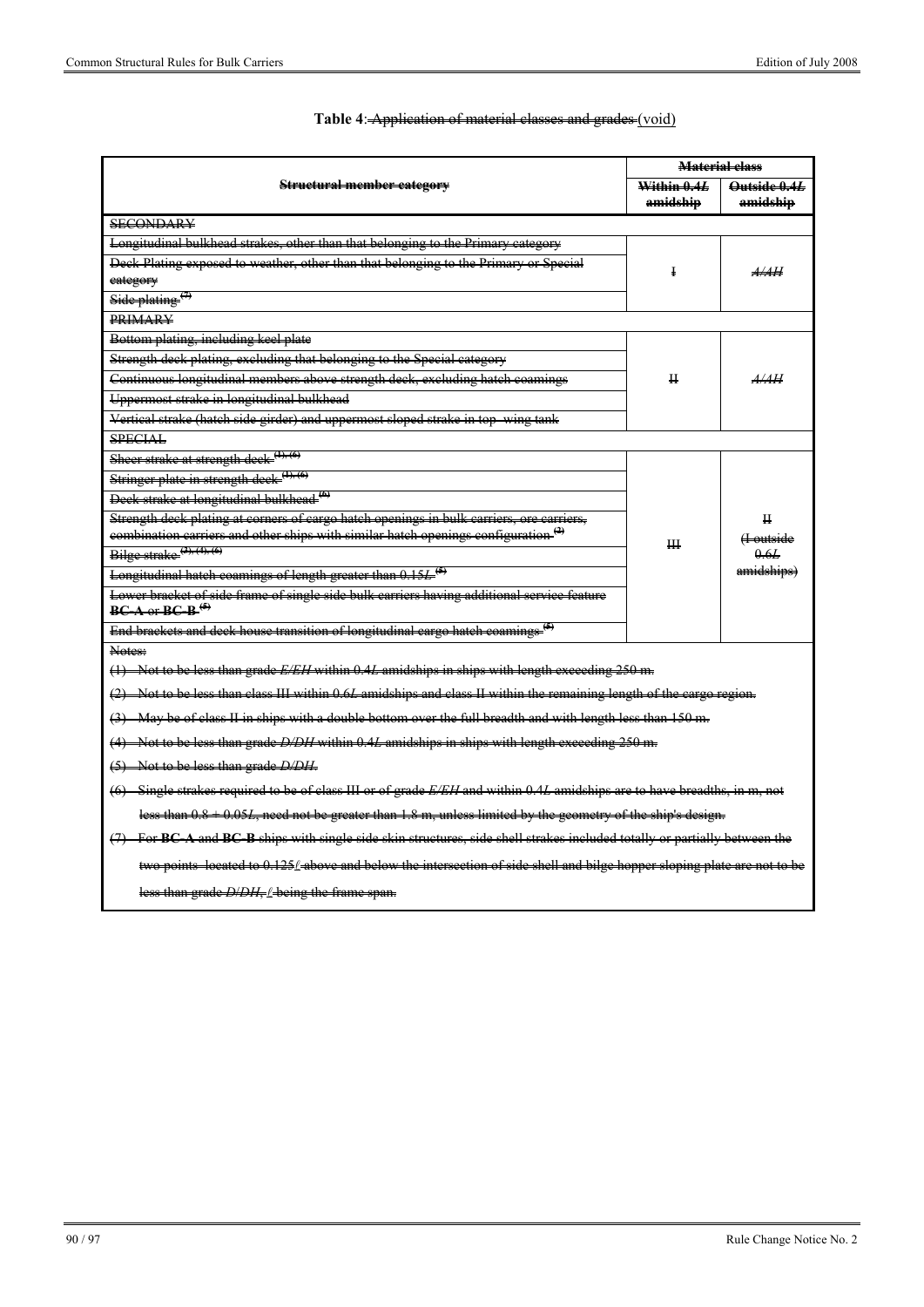|                          | <b>Structural member category</b>                                                                                              | Material class/grade                                                                                       |
|--------------------------|--------------------------------------------------------------------------------------------------------------------------------|------------------------------------------------------------------------------------------------------------|
|                          | <b>SECONDARY:</b>                                                                                                              |                                                                                                            |
| <u>A1</u>                | Longitudinal bulkhead strakes, other<br>than that belonging to the Primary<br>category                                         | - Class I within 0.4L amidships<br>- Grade $A/AH$ outside 0.4L amidships                                   |
| A2                       | Deck plating exposed to weather,<br>other than that belonging to the<br>Primary or Special category                            |                                                                                                            |
| $\overline{A3}$          | Side plating                                                                                                                   |                                                                                                            |
| PRIMARY:                 |                                                                                                                                |                                                                                                            |
| B1                       | Bottom plating, including keel plate                                                                                           | - Class II within 0.4L amidships                                                                           |
| B <sub>2</sub>           | Strength deck plating, excluding that<br>belonging to the Special category                                                     | - Grade $A/AH$ outside 0.4L amidships                                                                      |
| B <sub>3</sub>           | Continuous longitudinal members<br>above strength deck, excluding hatch<br>coamings.                                           |                                                                                                            |
| <u>B4</u>                | Uppermost strake in longitudinal<br>bulkhead                                                                                   |                                                                                                            |
| <u>B5</u>                | Vertical strake (hatch side girder) and<br>uppermost sloped strake in top wing                                                 |                                                                                                            |
|                          | tank                                                                                                                           |                                                                                                            |
| SPECIAL:                 | Sheer strake at strength deck $(1)$                                                                                            | - Class III within 0.4L amidships                                                                          |
| $C1$ .<br>C <sub>2</sub> | Stringer plate in strength deck $(1)$                                                                                          | - Class II outside 0.4L amidships                                                                          |
| C <sub>3</sub>           | Deck strake at longitudinal bulkhead,<br>excluding deck plating in way of<br>inner-skin bulkhead of double-hull<br>ships $(1)$ | - Class I outside 0.6L amidships                                                                           |
| C <sub>5</sub>           | Strength deck plating at corners of                                                                                            | - Class III within 0.6L amidships                                                                          |
|                          | cargo hatch openings                                                                                                           | - Class II within rest of cargo region                                                                     |
| $\underline{C6}$         | Bilge strake in ships with double<br>bottom over the full breadth and<br>length less than $150 \text{ m}^{(1)}$                | - Class II within 0.6L amidships<br>- Class I outside 0.6L amidships                                       |
| <u>C7</u>                | Bilge strake in other ships $^{(1)}$                                                                                           | - Class III within 0.4L amidships<br>- Class II outside 0.4L amidships<br>- Class I outside 0.6L amidships |
| $\underline{\text{C8}}$  | Longitudinal hatch coamings of<br>length greater than $0.15L$                                                                  | - Class III within 0.4L amidships<br>- Class II outside 0.4L amidships                                     |
| C9                       | End brackets and deck house<br>transition of longitudinal cargo hatch<br>coamings $^{(2)}$                                     | Class I outside 0.6L amidships<br>- Not to be less than Grade D/DH                                         |
| (1)                      |                                                                                                                                | Single strakes required to be of Class III within 0.4L amidships are to have breadths                      |
|                          | by the geometry of the ship's design.                                                                                          | not less than 800+5L (mm), and need not be greater than 1800 (mm), unless limited                          |
| (2)                      | than 0.15L.                                                                                                                    | Applicable to bulk carriers having the longitudinal hatch coaming of length greater                        |

| <b>Table 4-1:</b> - Material Classes and Grades for ships in general |  |  |  |
|----------------------------------------------------------------------|--|--|--|
|                                                                      |  |  |  |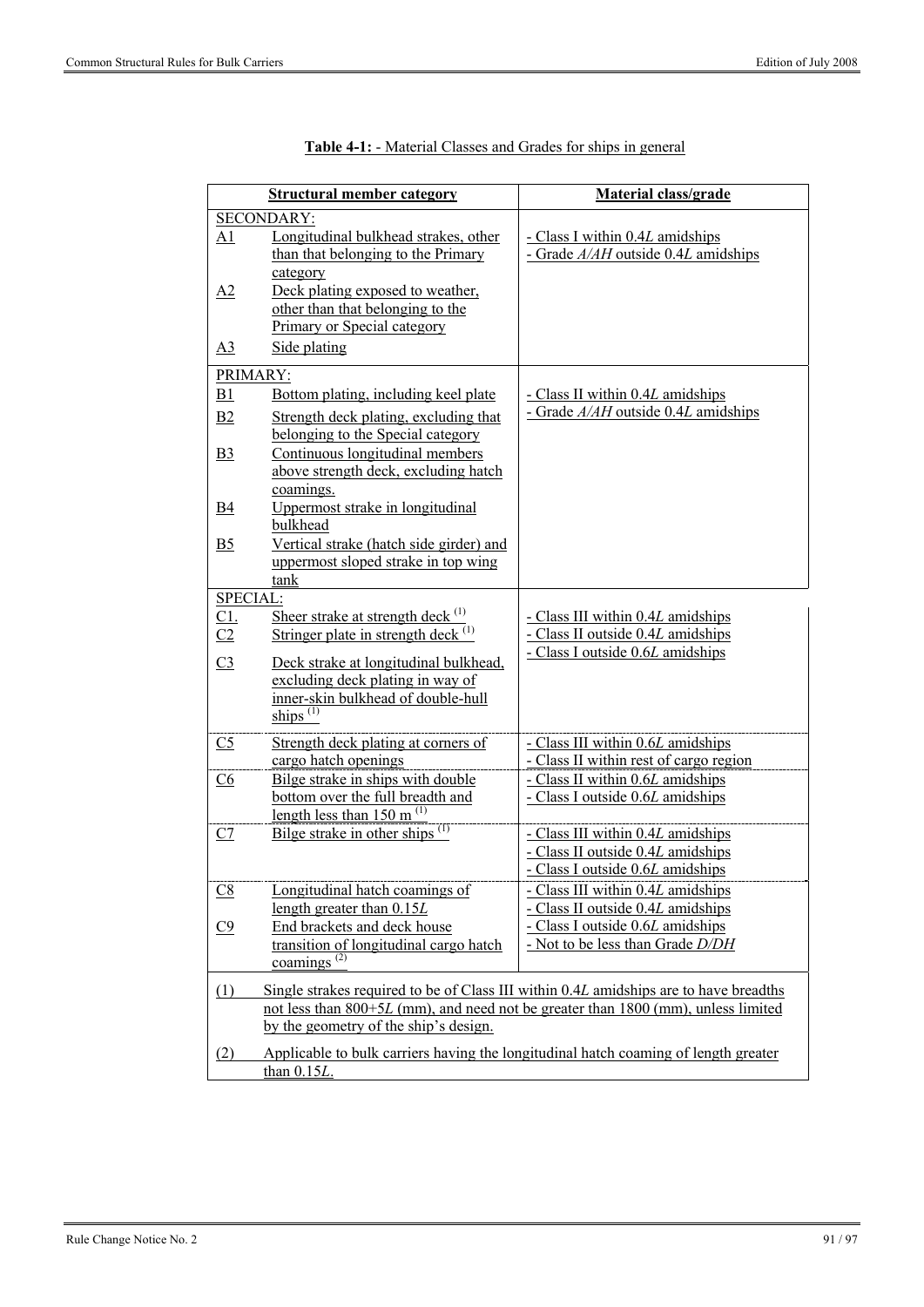### **Table 4-2:** Minimum material grades for ships with ship's length (*L*) exceeding 150m and single strength deck

| <b>Structural member category</b>           | <b>Material Grade</b>              |
|---------------------------------------------|------------------------------------|
| Longitudinal strength members of strength   | Grade $B/AH$ within 0.4L amidships |
| deck plating                                |                                    |
| Continuous longitudinal strength members    | Grade $B/AH$ within 0.4L amidships |
| above strength deck                         |                                    |
| Single side strakes for ships without inner | Grade $B/AH$ within cargo region   |
| continuous longitudinal bulkheads between   |                                    |
| bottom and the strength deck                |                                    |

**Table 4-3:** Minimum Material Grades for ships with ship's length (*L*) exceeding 250m

| <b>Structural member category</b>                                                     | <b>Material Grade</b>              |  |  |  |
|---------------------------------------------------------------------------------------|------------------------------------|--|--|--|
| Shear strake at strength deck $^{(1)}$                                                | Grade $E/EH$ within 0.4L amidships |  |  |  |
| Stringer plate in strength deck $^{(1)}$                                              | Grade E/EH within 0.4L amidships   |  |  |  |
| Bilge strake $(1)$                                                                    | Grade D/DH within 0.4L amidships   |  |  |  |
| Single strakes required to be of Class III within 0.4L amidships are to have breadths |                                    |  |  |  |
| not less than $800 + 5L$ (mm), and need not be greater than 1800 (mm), unless limited |                                    |  |  |  |
| by the geometry of the ship's design                                                  |                                    |  |  |  |

#### **Table 4-4**: Minimum material grades for BC-A and BC-B ships

| <b>Structural member category</b>                                                                  | <b>Material Grade</b>                                                                         |
|----------------------------------------------------------------------------------------------------|-----------------------------------------------------------------------------------------------|
| Lower bracket of ordinary side frame $(1)$ , $(2)$                                                 | Grade <i>D/DH</i>                                                                             |
| Side shell strakes included totally or partially                                                   | Grade <i>D/DH</i>                                                                             |
| between the two points located to 0.125 l                                                          |                                                                                               |
| above and below the intersection of side shell                                                     |                                                                                               |
| and bilge hopper sloping plate or inner                                                            |                                                                                               |
| bottom plate <sup><math>(2)</math></sup>                                                           |                                                                                               |
| The term "lower bracket" means webs of lower brackets and webs of the lower part of                |                                                                                               |
| side frames up to the point $0.125$ <i>l</i> above the intersection of side shell and bilge hopper |                                                                                               |
| sloping plate or inner bottom plate.                                                               |                                                                                               |
|                                                                                                    | The span of the side frame, $l$ , is defined as the distance between the supporting structure |
| (See Ch. 3 Sec 6 Fig. 19)                                                                          |                                                                                               |

### 2.3.2

Plating materials for stern frames, rudders, rudder horns and shaft brackets are in general not to be of lower grades than corresponding to class II. For rudder and rudder body plates subjected to stress concentrations (e.g. in way of lower support of semi-spade rudders or at upper part of spade rudders) class III is to be applied.

### 2.3.3

Bedplates of seats for propulsion and auxiliary engines inserted in the inner bottom within 0.6L amidships are to be of class I. In other cases, the steel is to be at least of grade *A/AH*.

### 2.3.4

Plating at corners of large hatch openings on decks located below the strength deck, in the case of hatches of holds for refrigerated cargoes, and insert plates at corners of large openings on side shell plating are generally to be of class III.

(void)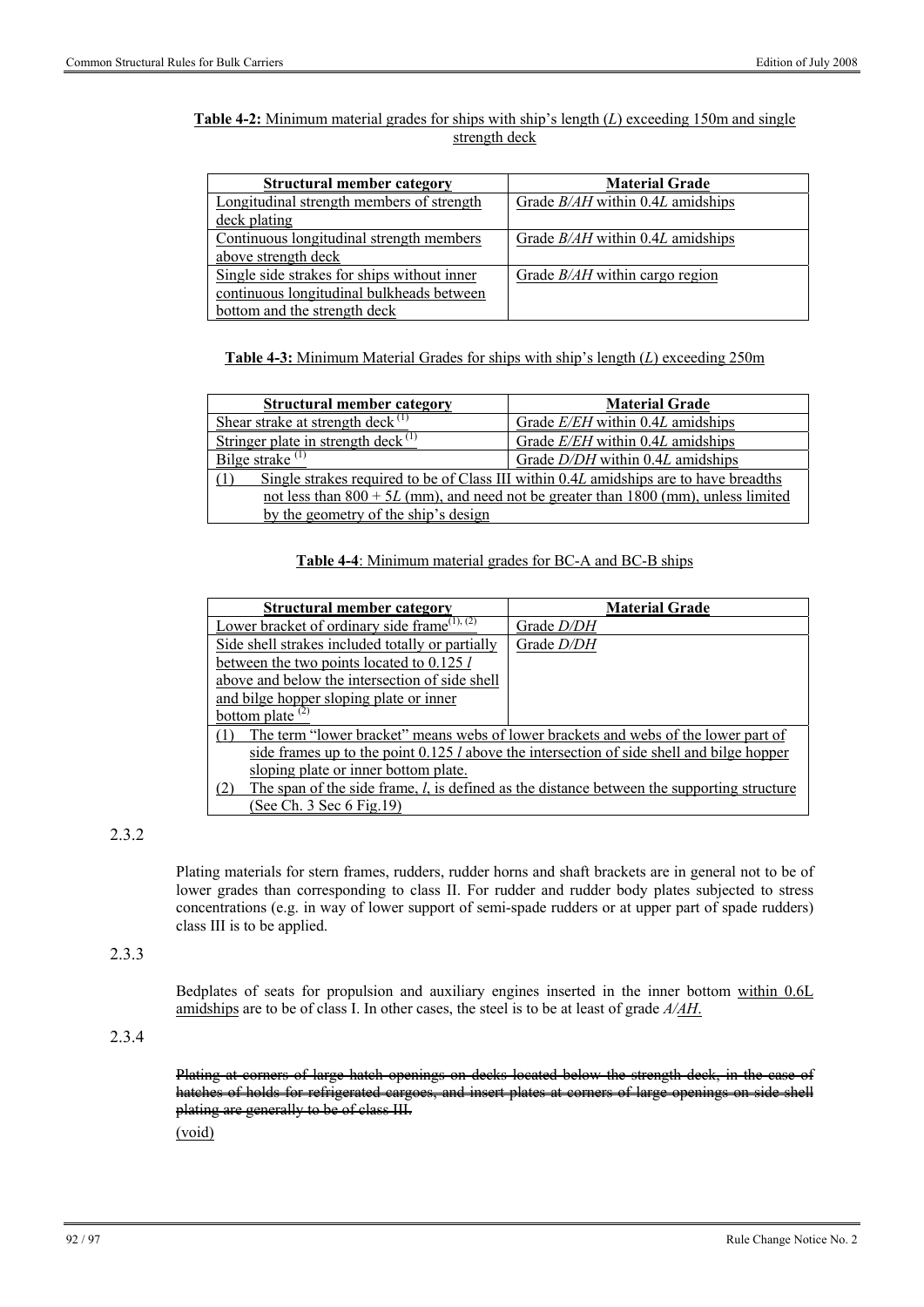### 2.3.5

The steel grade is to correspond to the as-built thickness.

### 2.3.6

Steel grades of plates or sections of as-built thickness greater than the limiting thicknesses in Table 3 are considered by the Society on a case by case basis.

### 2.3.7

In specific cases, such as [2.3.8], with regard to stress distribution along the hull girder, the classes required within 0.4*L* amidships may be extended beyond that zone, on a case by case basis.

### 2.3.8

The material classes required for the strength deck plating, the sheerstrake and the upper strake of longitudinal bulkheads within 0.4*L* amidships are to be maintained for an adequate length across the poop front and at the ends of the bridge, where fitted.

### 2.3.9

Rolled products used for welded attachments of length greater than 0.15*L* on outside of hull plating, such as gutter bars, are to be of the same grade as that used for the hull plating in way.

### 2.3.10

In the case of full penetration welded joints located in positions where high local stresses may occur perpendicular to the continuous plating, the Society may, on a case by case basis, require the use of rolled products having adequate ductility properties in the through thickness direction, such as to prevent the risk of lamellar tearing (Z type steel).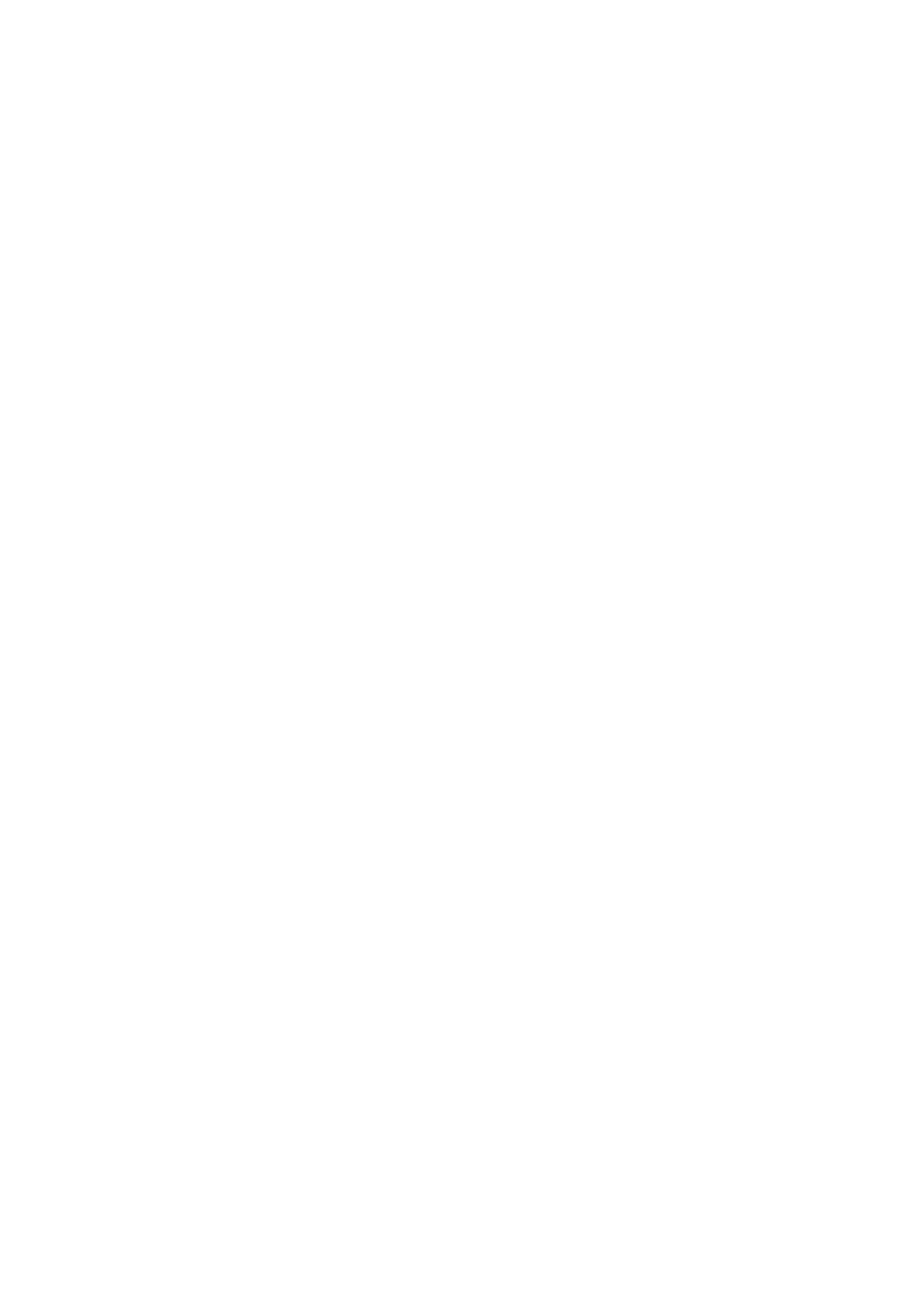# COMMON STRUCTURAL RULES FOR BULK CARRIERS **JULY 2008**

# **Technical Background For Rule Change Notice No. 2-13**

# **Use of steel grades for hull member**

| Notes: (1)<br>(2)            | These Rule Changes enter into force on 1st July 2010.<br>The Technical Background For Rule Change Notice should be read in conjunction<br>with the July 2008 consolidated edition of Bulk Carriers CSR. |
|------------------------------|---------------------------------------------------------------------------------------------------------------------------------------------------------------------------------------------------------|
|                              | Copyright in these Common Structural Rules for Bulk Carriers is owned by:                                                                                                                               |
|                              | American Bureau of Shipping                                                                                                                                                                             |
|                              | Bureau Veritas                                                                                                                                                                                          |
| China Classification Society |                                                                                                                                                                                                         |
|                              | Det Norske Veritas                                                                                                                                                                                      |
|                              | Germanischer Lloyd                                                                                                                                                                                      |
|                              | Korean Register of Shipping                                                                                                                                                                             |
|                              | Lloyd's Register                                                                                                                                                                                        |
|                              | Nippon Kaiji Kyokai                                                                                                                                                                                     |

Copyright © 2006

Registro Italiano Navale

Russian Maritime Register of Shipping

The IACS members, their affiliates and subsidiaries and their respective officers, employees or agents are, individually and collectively, referred to in this clause as the 'IACS Members'. The IACS Members, individually and collectively, assume no responsibility and shall not be liable to any person for any loss, damage or expense caused by reliance on the information or advice in this document or howsoever provided, unless that person has signed a contract with the relevant IACS Member entity for the provision of this information or advice and in that case any responsibility or liability is exclusively on the terms and conditions set out in that contract.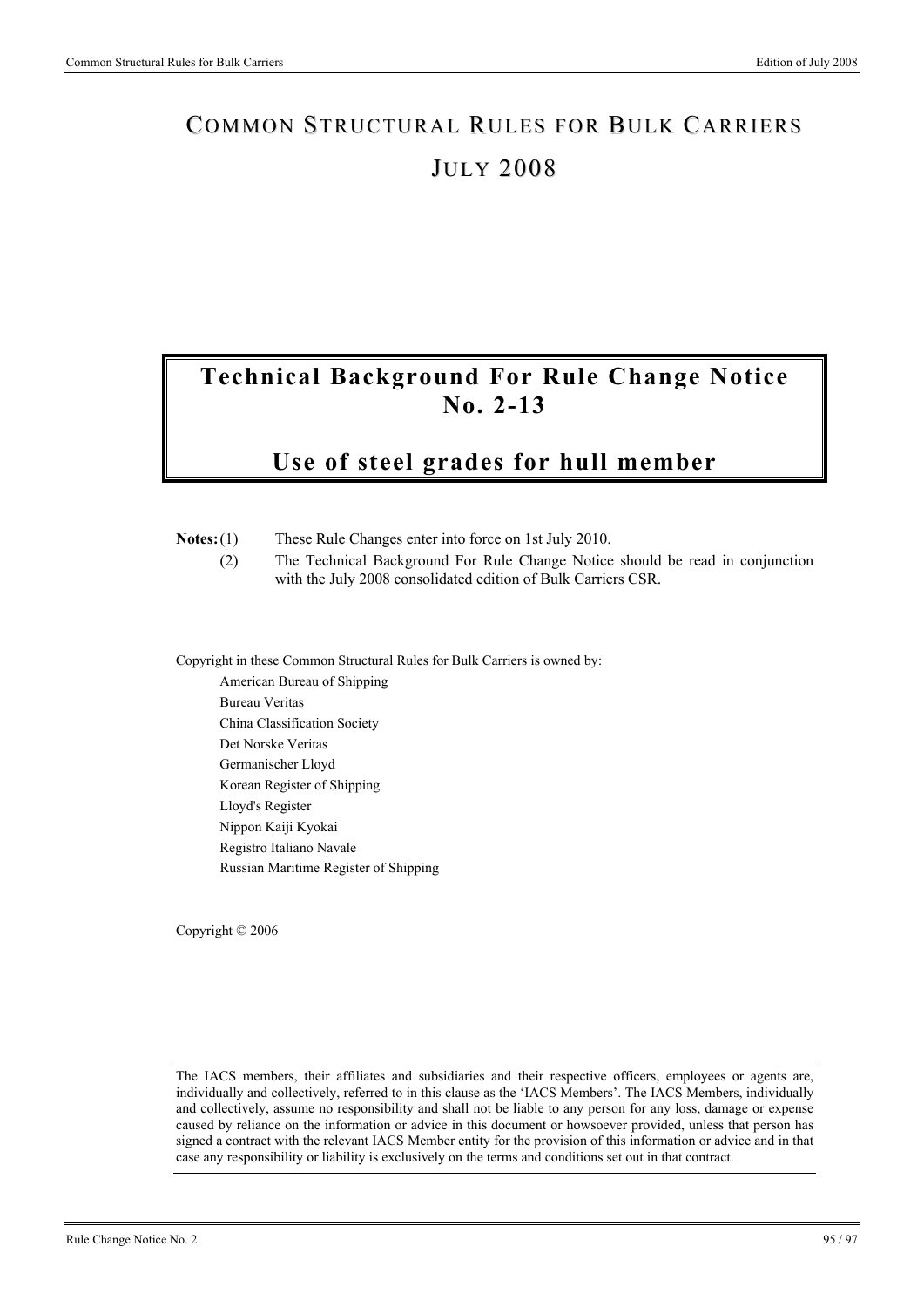This document gives the technical background of the Rule Change Notice No. 2-13 of the July 2008 edition of the Common Structural Rules for Bulk Carriers.